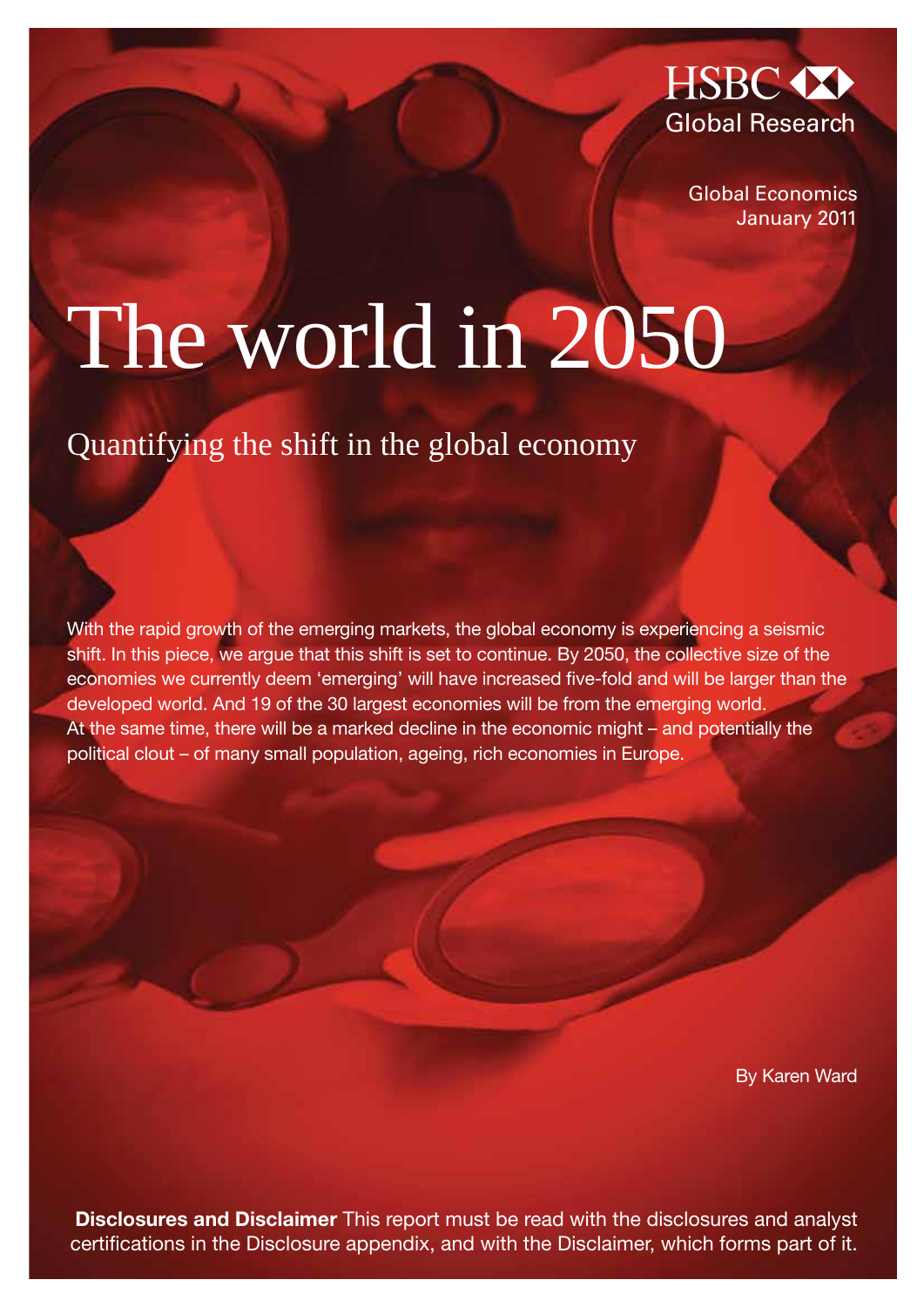Economics Global 4 January 2011

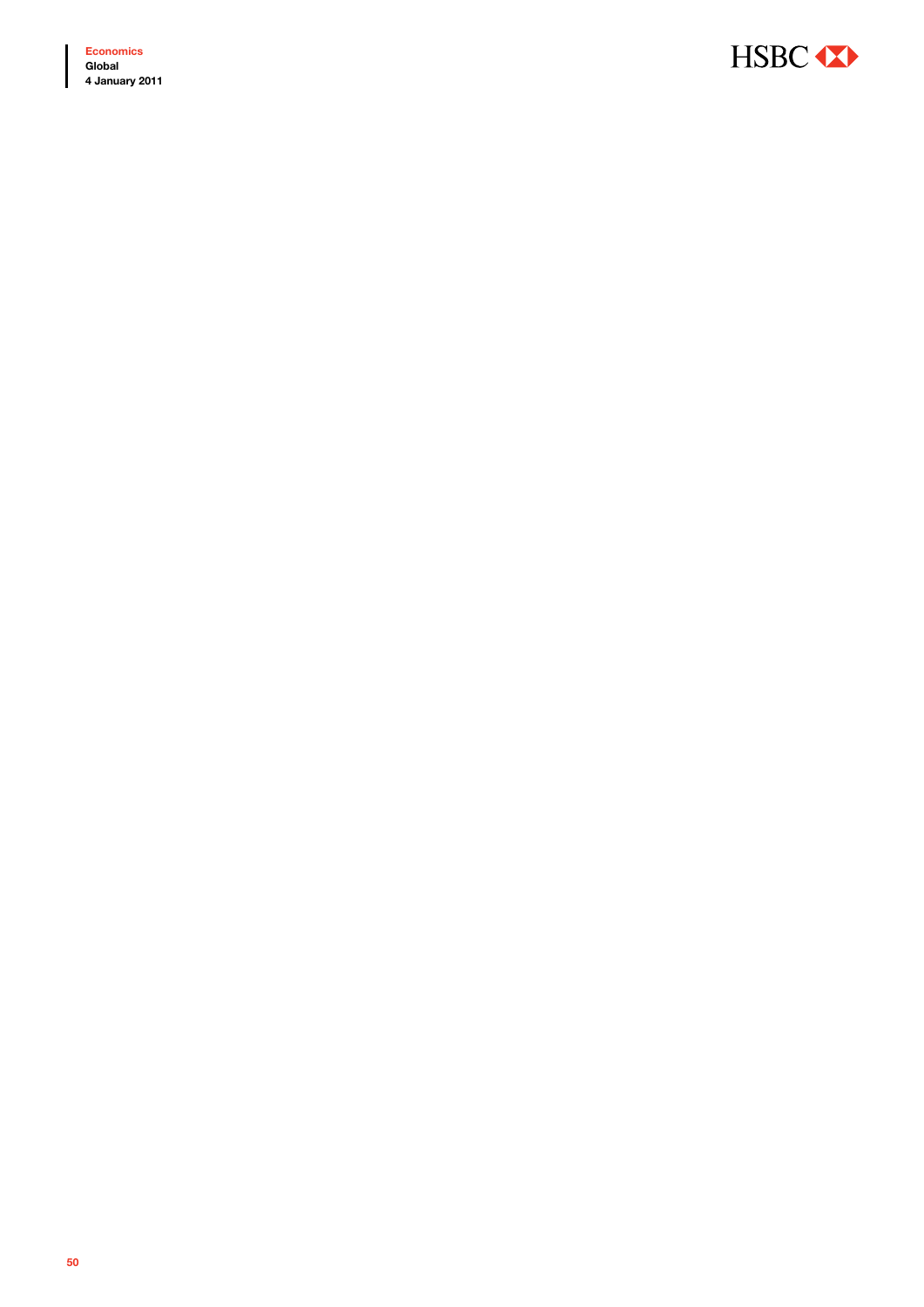#### **Economics** Global 4 January 2011



## The world in 2050

- ▶ 19 of the 30 largest economies will be emerging economies
- ▶ The emerging economies will collectively be bigger than the developed economies
- Global growth will accelerate thanks to the contribution from the emerging economies

With the rapid growth of the emerging markets, the global economy is experiencing a seismic shift. But why is this change occurring? Will it continue? And how will the world look if it does? The answers to these questions are important for investors' decisions today.

In this piece, we provide a framework for thinking about these issues. Based on our analysis of the Top 30 economies ranked by size of GDP in 2050, our conclusions are as follows:

- World output will treble, as growth accelerates on the back of the emerging economies. On average, annual world growth is projected to be accelerate towards 3% compared with growth of just over 2% in the 2000s (Chart 1). Emerging-world growth will contribute twice as much as the developed world to global growth over this period.
- By 2050, the emerging world will have increased five-fold and will be larger than the developed world (Chart 2).
- 19 of the top 30 economies by GDP will be countries that we currently describe as 'emerging' (Table 3).
- China and India will be the largest and third-largest economies in the world, respectively.
- $\blacktriangleright$  Substantial progress up the global league table will be made by a host of other emerging economies most notably, Mexico, Turkey, Indonesia, Egypt, Malaysia, Thailand, Colombia and Venezuela.
- These projections combine prospects for per capita GDP and the demographic outlook. Income per capita should grow in all the countries that we consider. But demographic patterns vary significantly across the world and have a major influence on growth prospects.
- ▶ The US and UK, with better demographic outlooks, are relatively successful at maintaining their positions.
- But the small-population, ageing, rich economies in Europe are the big losers. Switzerland and the Netherlands slip down the grid significantly, and Sweden, Belgium, Austria, Norway and Denmark drop out of our Top 30 altogether.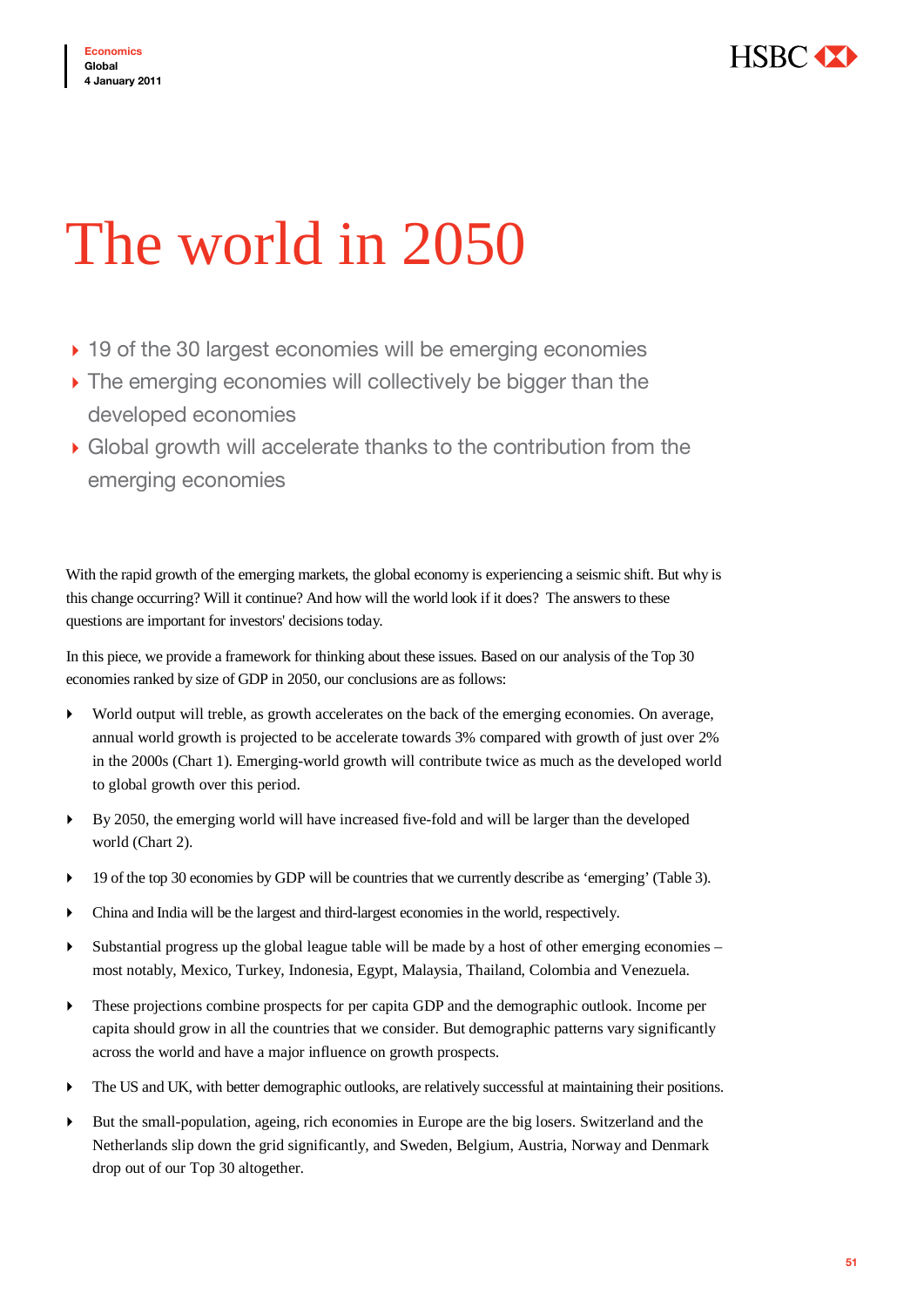

- This may have implications for the ability of these economies to influence the global policy agenda. Already Europe has been forced to concede two seats on the IMF's executive board in order to make way for some emerging economies. This adds a whole new dimension to the current Eurozone crisis, and provides a significant incentive to euro-area countries to work through their current difficulties and remain a union.
- Demographic change is even more dramatic outside of Europe. The working population will rise by 73% in Saudi Arabia and fall by 37% in Japan. That is reflected in these countries' differing fortunes in our top 30 table (Chart 4).
- By 2050, the seismic shift in the global economy will have only just begun. Despite a seven-fold increase (Chart 5), income per capita in China will still be only 32% of that in the US and scope for further growth will be substantial. This 'base effect' must be considered when comparing current growth in the emerging world with that of the developed world.
- Energy availability need not hinder this path of global development so long as there is major investment in efficiency and low-carbon alternatives. Meeting food demand may prove more of a challenge, but improvements in yield and diet could fill the gap. In the final section, we discuss our preliminary thoughts on this topic.

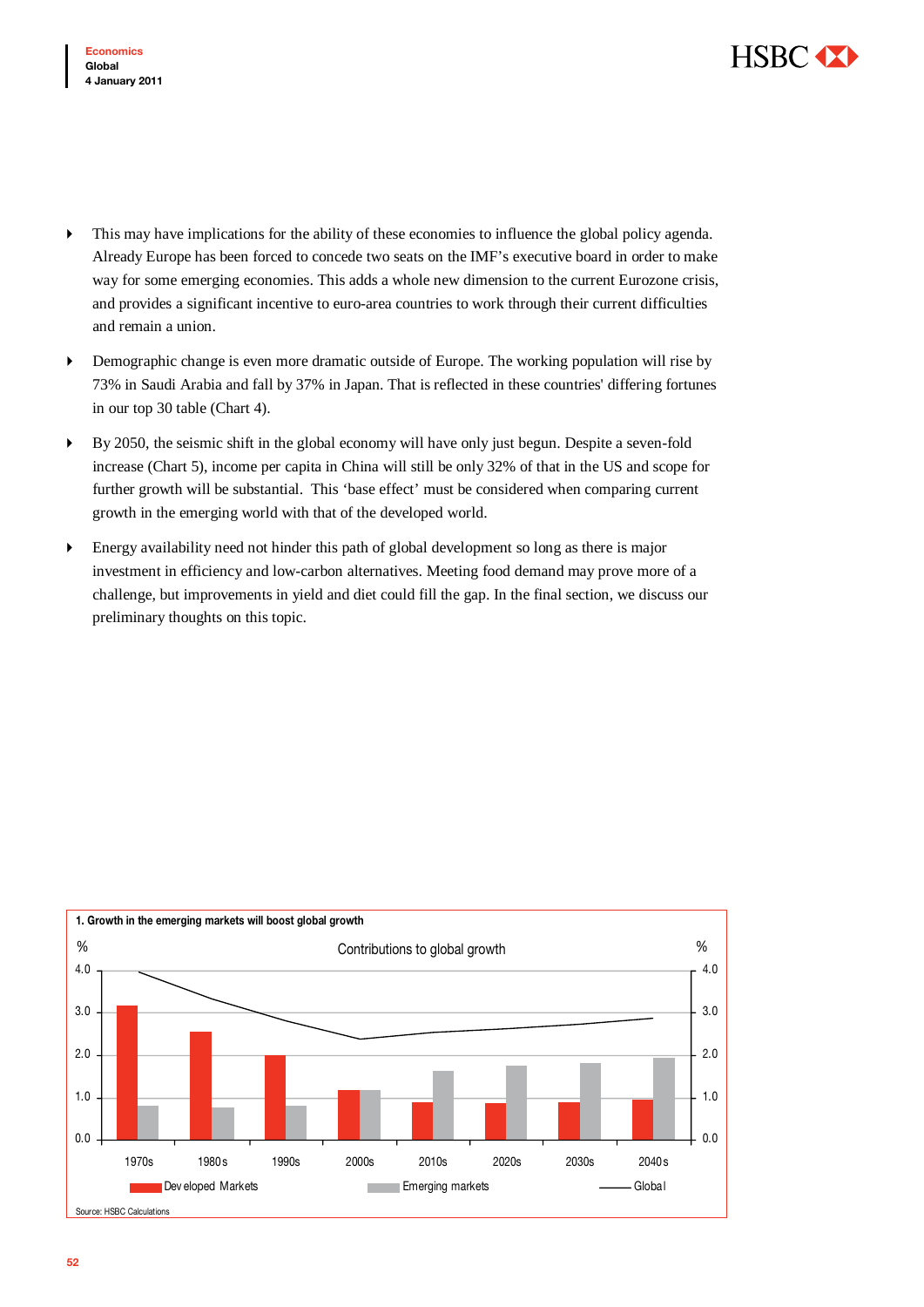

### Visual Summary



### 3. The top 30 in 2050

|    | Order in 2050       | Size of economy in<br>2050 (Bn, Constant | Rank change<br>between now | (Constant 2000 USD) | Income per capita | Population |
|----|---------------------|------------------------------------------|----------------------------|---------------------|-------------------|------------|
|    | by size             | 2000 USD)                                | and 2050                   | 2050                | 2010              | (Mn)       |
| 1  | China               | 24617                                    | $\overline{2}$             | 17372               | 2396              | 1417       |
| 2  | <b>US</b>           | 22270                                    | $-1$                       | 55134               | 36354             | 404        |
| 3  | India               | 8165                                     | 5                          | 5060                | 790               | 1614       |
| 4  | Japan               | 6429                                     | $-2$                       | 63244               | 39435             | 102        |
| 5  | Germany             | 3714                                     | $-1$                       | 52683               | 25083             | 71         |
| 6  | UK                  | 3576                                     | $-1$                       | 49412               | 27646             | 72         |
| 7  | <b>Brazil</b>       | 2960                                     | $\overline{c}$             | 13547               | 4711              | 219        |
| 8  | <b>Mexico</b>       | 2810                                     | 5                          | 21793               | 6217              | 129        |
| 9  | <b>France</b>       | 2750                                     | $-3$                       | 40643               | 23881             | 68         |
| 10 | Canada              | 2287                                     | 0                          | 51485               | 26335             | 44         |
| 11 | Italy               | 2194                                     | $-4$                       | 38445               | 18703             | 57         |
| 12 | <b>Turkey</b>       | 2149                                     | 6                          | 22063               | 5088              | 97         |
| 13 | S. Korea            | 2056                                     | $-2$                       | 46657               | 16463             | 44         |
| 14 | Spain               | 1954                                     | $-2$                       | 38111               | 15699             | 51         |
| 15 | <b>Russia</b>       | 1878                                     | $\overline{2}$             | 16174               | 2934              | 116        |
| 16 | Indonesia           | 1502                                     | 5                          | 5215                | 1178              | 288        |
| 17 | Australia           | 1480                                     | $-3$                       | 51523               | 26244             | 29         |
| 18 | Argentina           | 1477                                     | $-2$                       | 29001               | 10517             | 51         |
| 19 | Egypt               | 1165                                     | 16                         | 8996                | 3002              | 130        |
| 20 | Malaysia            | 1160                                     | 17                         | 29247               | 5224              | 40         |
| 21 | Saudi Arabia        | 1128                                     | $\overline{c}$             | 25845               | 9833              | 44         |
| 22 | <b>Thailand</b>     | 856                                      | $\overline{7}$             | 11674               | 2744              | 73         |
| 23 | <b>Netherlands</b>  | 798                                      | -8                         | 45839               | 26376             | 17         |
| 24 | Poland              | 786                                      | 0                          | 24547               | 6563              | 32         |
| 25 | Iran                | 732                                      | 9                          | 7547                | 2138              | 97         |
| 26 | Colombia            | 725                                      | 13                         | 11530               | 3052              | 63         |
| 27 | <b>Switzerland</b>  | 711                                      | $-7$                       | 83559               | 38739             | 9          |
| 28 | <b>Hong Kong</b>    | 657                                      | $-3$                       | 76153               | 35203             | 9          |
| 29 | Venezuela           | 558                                      | $\overline{7}$             | 13268               | 5438              | 42         |
| 30 | <b>South Africa</b> | 529                                      | $-2$                       | 9308                | 3710              | 57         |

Source: HSBC Calculations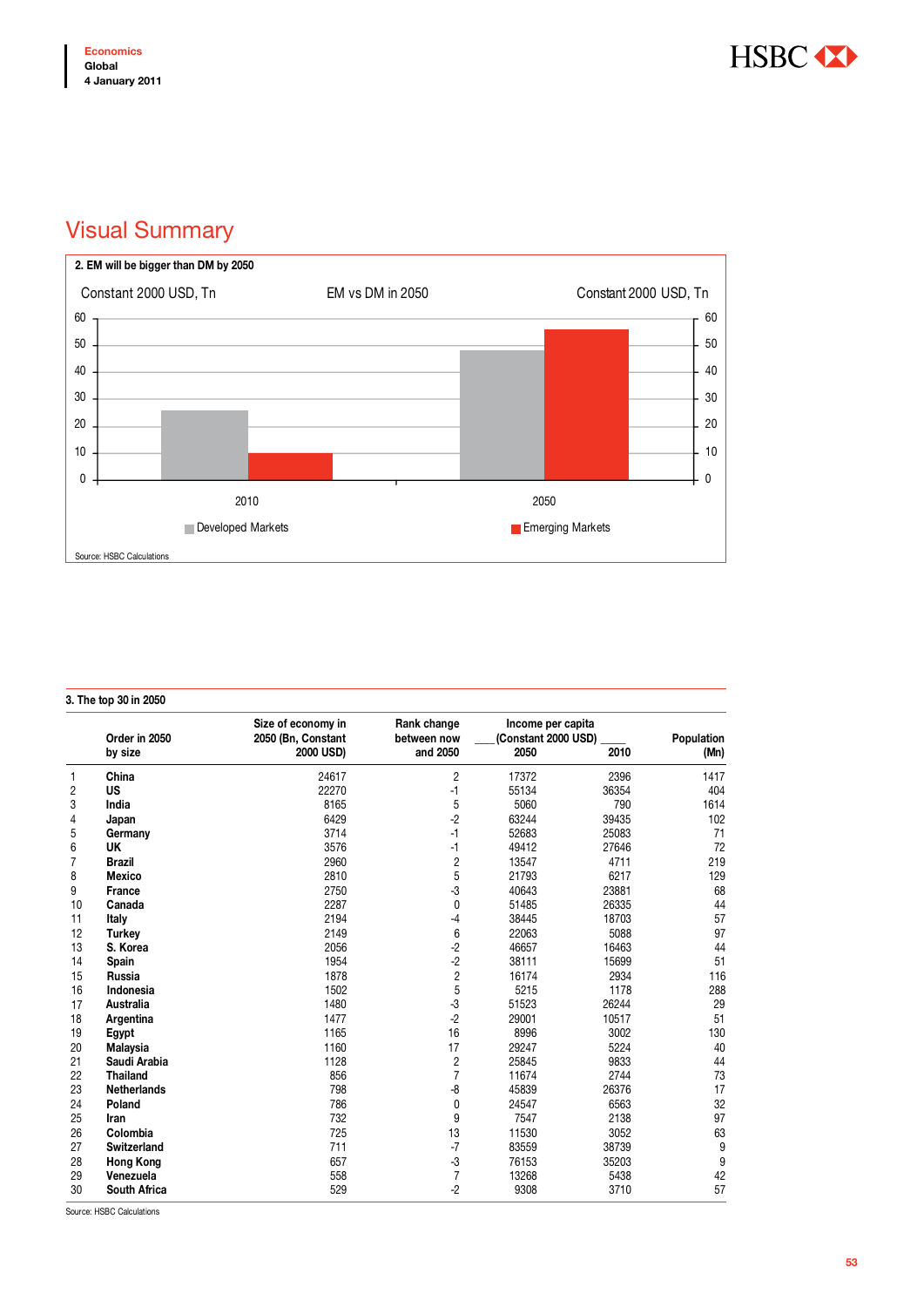

HSBC <>



#### 54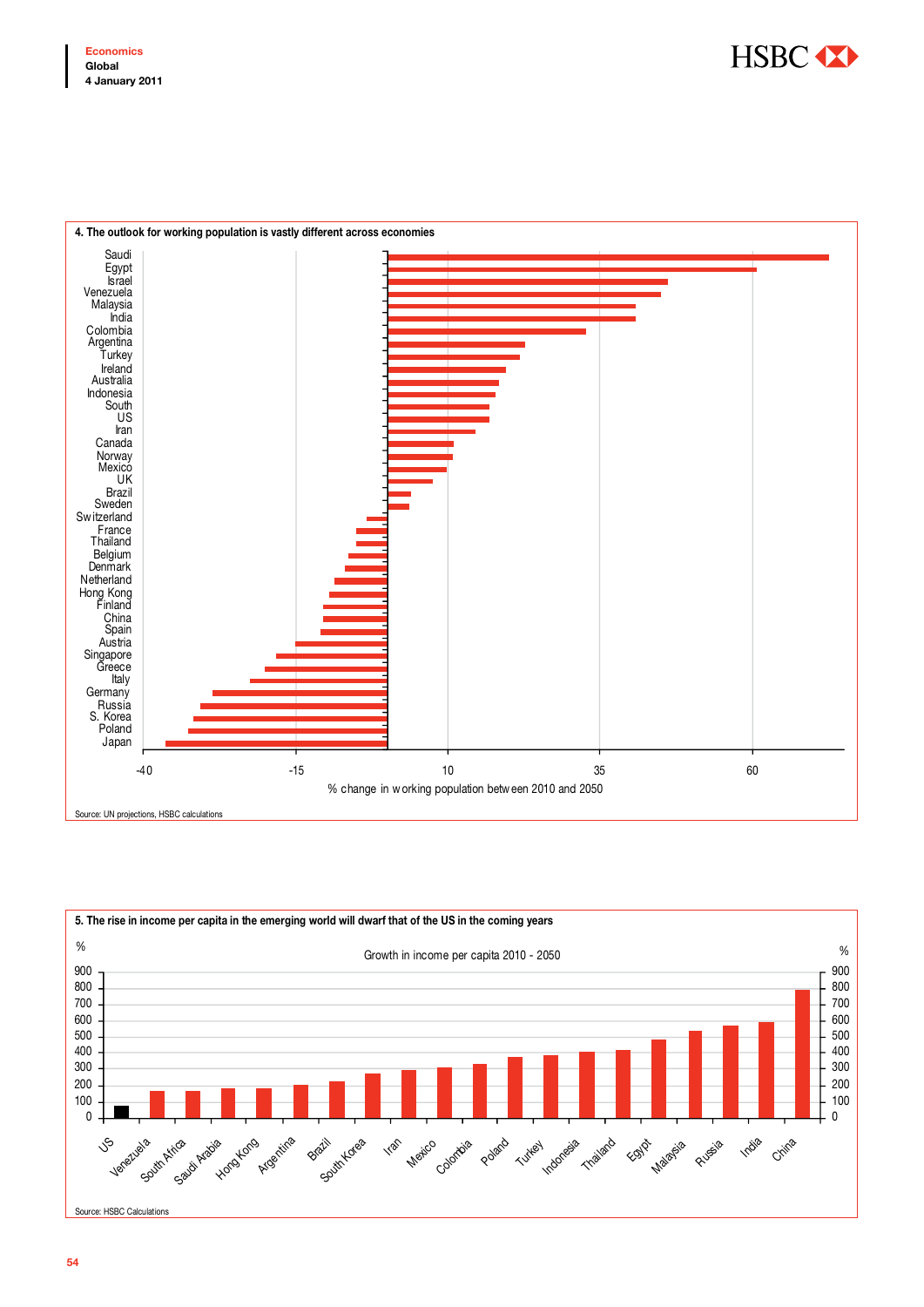

## Why do economies grow?

- $\rightarrow$  The emerging markets are at a very early stage of development
- Global growth will now be powered by the emerging economies

### What spurs growth?

We are moving into a world where global growth will be powered by emerging economies, rather than held back by them. The question is why so many of the emerging markets are now managing to 'catch up' having failed so miserably to

improve living standards through much of the  $20<sup>th</sup>$ century (Table 6).

As we look into the future, we need to work out how much of this is due to improvements in the foundations of economic growth, to establish whether the recent growth spurt can be sustained.

| 6. What is driving these growth spurts  |         |         |         |  |  |  |
|-----------------------------------------|---------|---------|---------|--|--|--|
| Annual average growth in GDP per capita | 1913-50 | 1950-73 | 1973-98 |  |  |  |
| World                                   | 0.9     | 2.9     | 1.3     |  |  |  |
| <b>United States</b>                    | 1.6     | 2.5     | 2.0     |  |  |  |
| <b>Western Europe</b>                   | 0.8     | 4.1     | 1.8     |  |  |  |
| Japan                                   | 0.9     | 8.1     | 2.3     |  |  |  |
| Total Asia ex Japan                     | 0.0     | 2.9     | 3.5     |  |  |  |
| China                                   | $-0.6$  | 2.9     | 5.4     |  |  |  |
| Hong Kong                               | n/a     | 5.2     | 4.3     |  |  |  |
| Malaysia                                | 1.5     | 2.2     | 4.2     |  |  |  |
| Singapore                               | 1.5     | 4.4     | 5.5     |  |  |  |
| South Korea                             | $-0.4$  | 5.8     | 6.0     |  |  |  |
| Taiwan                                  | 0.6     | 6.7     | 5.3     |  |  |  |
| Thailand                                | $-0.1$  | 3.7     | 4.9     |  |  |  |
| India                                   | $-0.2$  | 1.4     | 2.9     |  |  |  |
| Indonesia                               | $-0.2$  | 2.6     | 2.9     |  |  |  |
| <b>Latin America</b>                    | 1.4     | 2.5     | 1.0     |  |  |  |
| Argentina                               | 0.7     | 2.1     | 0.6     |  |  |  |
| <b>Brazil</b>                           | 2.0     | 3.7     | 1.4     |  |  |  |
| Chile                                   | 1.0     | 1.3     | 2.6     |  |  |  |
| Colombia                                | 1.5     | 2.1     | 1.7     |  |  |  |
| Mexico                                  | 0.9     | 3.2     | 1.3     |  |  |  |
| Peru                                    | 2.1     | 2.5     | $-0.3$  |  |  |  |
| Uruguay                                 | 0.9     | 0.3     | 2.1     |  |  |  |
| Venezuela                               | 5.3     | 1.6     | $-0.7$  |  |  |  |
| <b>Eastern Europe</b>                   | 0.9     | 3.8     | 0.4     |  |  |  |
| <b>Former USSR</b>                      | 1.8     | 3.4     | $-1.8$  |  |  |  |
| Africa                                  | 1.0     | 2.1     | 0.0     |  |  |  |
| Egypt                                   | $-0.1$  | 1.5     | 3.0     |  |  |  |
| South Africa                            | 1.3     | 2.2     | $-0.3$  |  |  |  |
| Morocco                                 | 1.6     | 0.7     | 1.9     |  |  |  |
| Ghana                                   | 1.1     | 1.0     | $-0.5$  |  |  |  |

Source: Maddison, The World Economy, OECD Development Centre Studies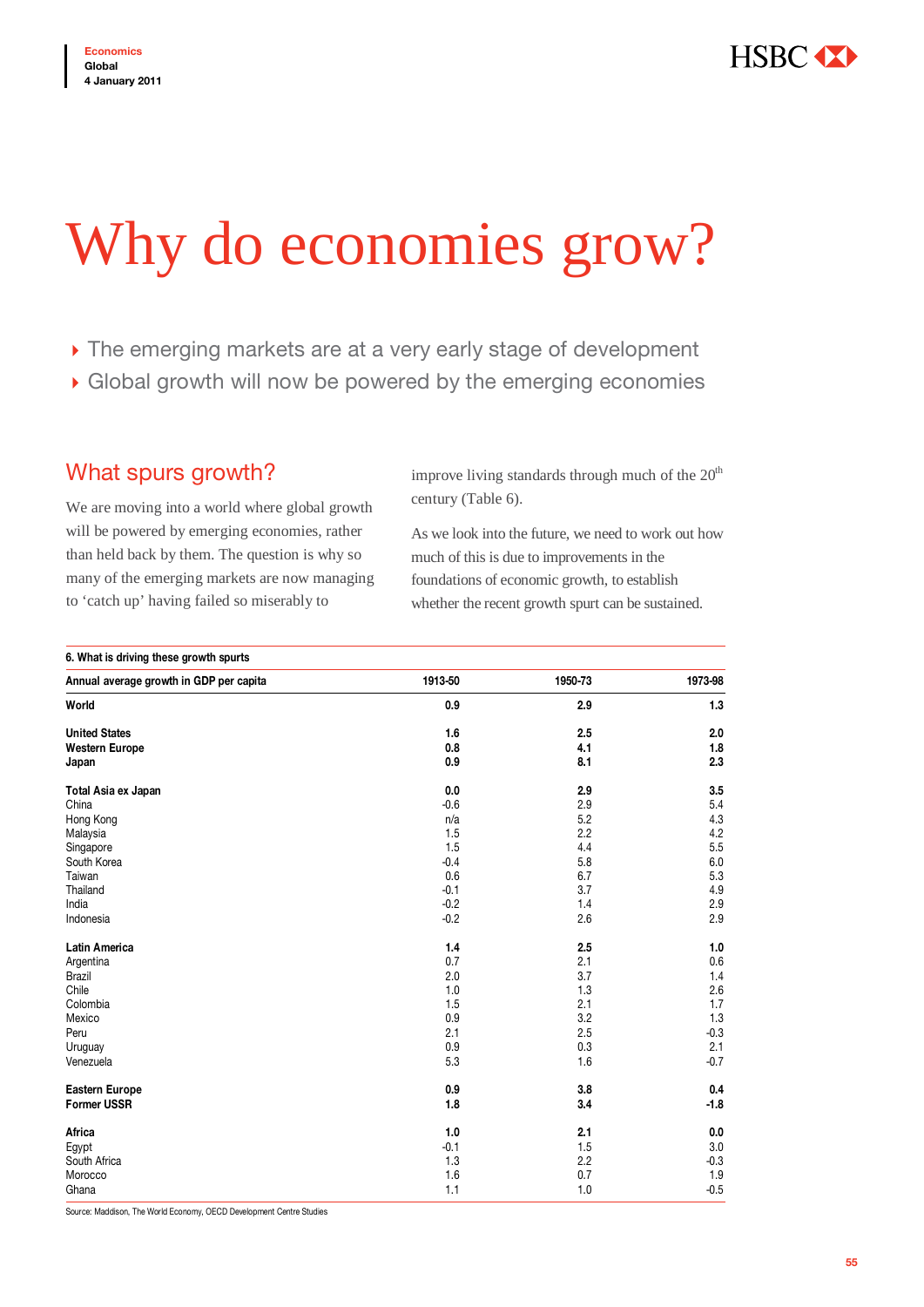

To get to projections for total GDP, we start by modelling income per capita and then incorporate the demographic outlook.

Our estimations of per capita income are based heavily on the work of Harvard's Robert Barro<sup>1</sup>. The keys determinants of economic development are split into three groups (full details can be found in Appendix 1):

- **1 Economic governance:** the degree of monetary stability, political rights and the level of democracy, the rule of law, the size of government (with large government restricting activity).
- **2 Human capital: t**he level of education, health of the population and fertility rate.

### **3 The starting level of income per capita.**

Before we go into these variables in more detail, it's worth pointing out that we don't include variables such as savings or investment rates. The reason is that these should be endogenous to the system. We are looking to identify the exogenous, structural factors that would mean people *want* to invest. This should provide us with a more rigorous framework for considering how economies have changed and whether growth can be sustained. In our view, this is a key reason why our study differs from some previous studies which try to extrapolate how the inputs will grow, often using current investment rates. These will tend to overstate growth.

### Economic governance

The first set of variables are rule of law, monetary stability, democracy and government interference, proxied by government spending. All try to capture sound economic governance.

This is clearly one area where there has been significant change in the past couple of decades and which plays a major role in the recent progress from a number of these emerging economies.

Most obviously there have been some significant regime changes around the world. Communism in large swathes of the world, including the Soviet Union and Mao's China, effectively divided the economic world and closed these systems off to both trade and the technological progress in the West. How can you 'copy and paste' the technologies of the world's best economic performers if you can't see what they are doing?

These command economies often failed to allocate their domestic resources efficiently, suffering from low productivity and a lack of technological advance.

As a result, through the 1950s, '60s and early '70s, given income per capita was coming from such a low base, we should have seen income per capita growth far outstrip that of Western Europe or the US. Russia's performance in the '50s and '60s was reasonable but wasn't sustained (Table 6). Of course, the threat of war also played a key role in how resources were allocated. In the 1970s, military and space spending consumed 15% of GDP in the Soviet Union, three times that in the US and five times that in Europe.

These 'iron curtains' have now been drawn back, opening these economies up to trade, and the technology available in developed nations.

India's relative underperformance over the same period also stemmed from significant government control and an inability to efficiently allocate

 $\overline{a}$ 

<sup>1</sup> *Determinants of Economic Growth: A cross-country empirical study*, Robert J Barro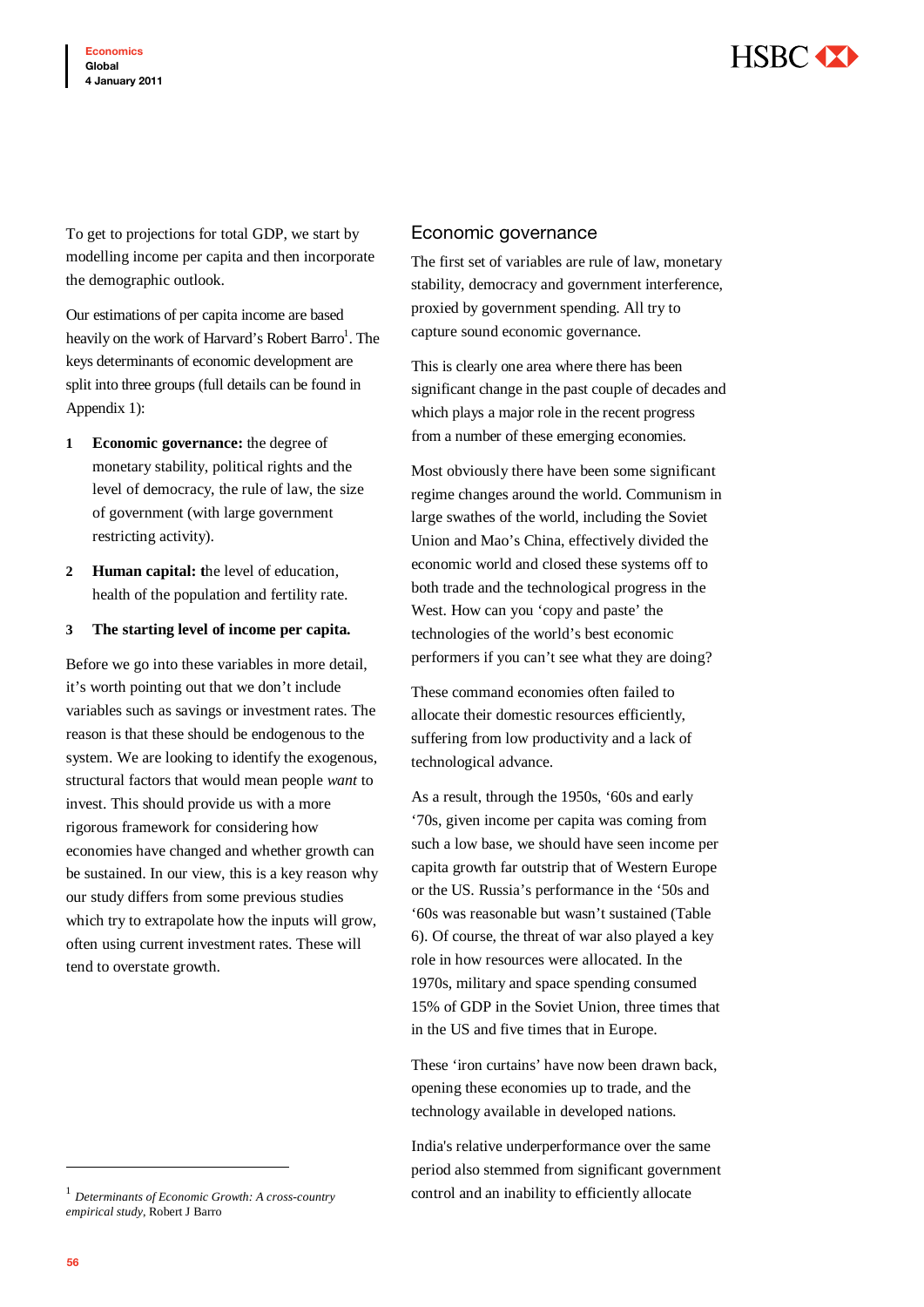

resources, partly by shielding domestic business from foreign competition following Indian independence. Through much of the '70s and '80s, the government dominated industrial activity by controlling both the licensing to trade or import and the loanable funds available for such activity (and this allocation was often riddled with corruption). Time and again, this led to production shortages and balance of payments crises. In the early 1990s, India made significant strides in correcting at least some of these supply-side issues. Industrial licensing was largely removed and import restrictions were pared back on capital and industrial inputs. While there are still certain problems in government administration, the Indian economy has again been opened up to the demand and technological know-how of the more developed economies.



Latin America, by contrast, had made itself considerably more open to the competition, trade and capital offered by the global economy but found itself plagued through the 1970s and '80s by a lack of monetary control, giving rise to frequent inflationary outbursts and debt crises (Chart 7). An improvement in governance has played a key role in turning economic fortunes in parts of LATAM. This had led to other supplyside improvements that tend to follow a period of low and stable inflation.

Behind all these individual country stories between the '70s and '90s, there was a major rethink of how best to run economies to aid economic development. The traditional thinking had been that state control and economic planning, public investment and protection from the volatility of the world market was the best recipe for promoting economic development. Self-sufficiency was the goal, so foreign trade was seen as a hindrance and therefore a tax opportunity.

From the late 1970s, a stream of work from the NBER, World Bank and IMF started to challenge this form of governance. They began advocating market-friendly and open-border policies to promote economic development. This work culminated in the publication of what was termed by some as the 'Miracle Book' by the World Bank in 1993<sup>2</sup>.

-

<sup>2</sup> *The East Asian Miracle: economic growth and public policy*, World Bank, Oxford University Press, 1993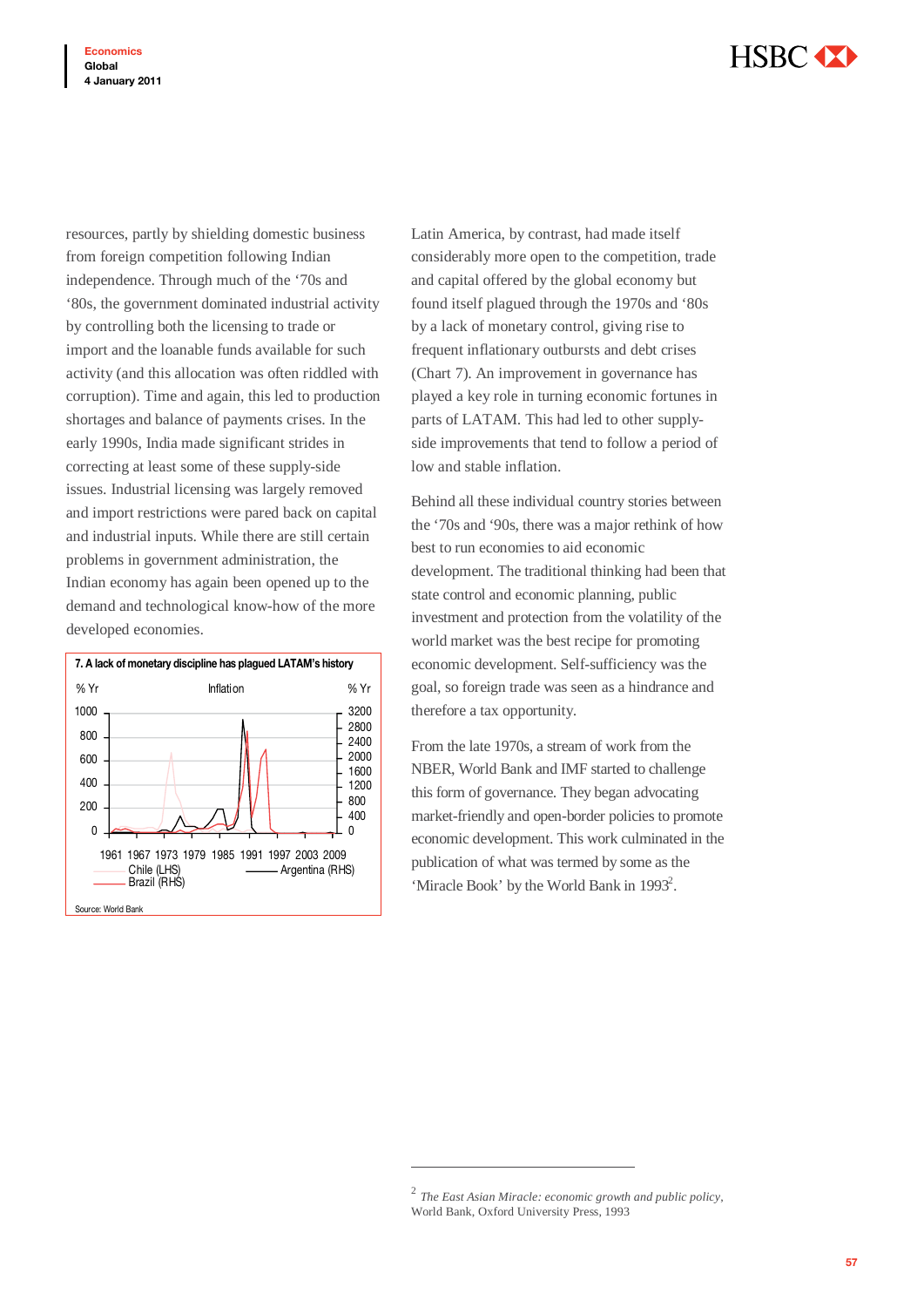

**How does democracy fit into the story of success through liberalisation?** It is generally assumed that democratic systems will be most successful in achieving growth because the population will want the highest standard of living possible and so will vote for governments offering policies most capable of delivering growth. It's certainly true that the most democratic systems have delivered the best investment prospects as characterised by the rule of law index (Chart 8).

But there are authoritarian regimes that have still delivered a good 'rule of law', China and Singapore being the clearest examples. And in parts of Latin America, democracy has done little to raise their score for rule of law.

Barro's work actually showed that too much democracy wasn't necessarily a good thing for economic growth (of course it may be the best model for social development). He found that at very high levels of democracy, income redistribution becomes a dominant force, which serves to restrain entrepreneurial endeavours. And democracy places a disproportionate weight on winning current votes, potentially at the expense of future votes, and therefore can hinder the investment required for long-term development.

Overall, authoritarian regimes can deliver economic success if the system manages to set in place the incentives that a market-based system naturally delivers, namely competition and a motivation to drive efficiency.

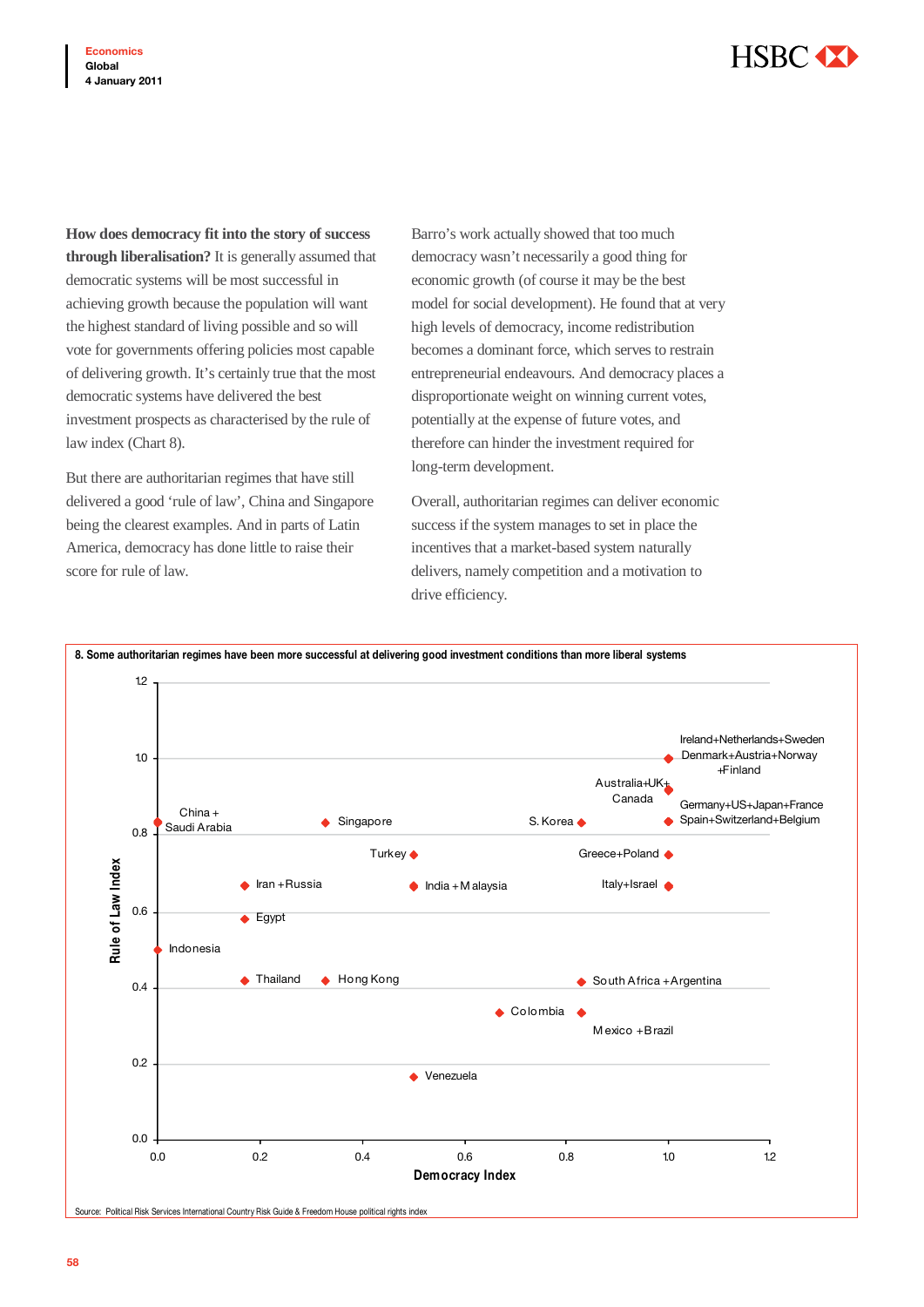

There are a number of examples of how this has been achieved in China (for further details see *Inside the growth engine* (Zhang Zhiming, December 8, 2010). De-centralising and privatising production to the regional level and running down the old stateowned industry model (Chart 9) has led to 'industry rivalry' between the regions delivering competition and incentives for the state governments.

Another example in China is the 'household responsibility system' whereby land was leased to rural households with *set* taxes and rents. Households had every incentive to improve productivity because they then reaped the rewards.

And China has clearly opened itself up to foreign direct investment and global trade, and in 2001 joined the World Trade Organisation. Such engagement with the developed world allows it to mimic and develop the technologies of the West.

**HSBC (X)** 

There are still challenges to overcome which have the potential to raise China's growth rate further. In particular, fuzziness of certain ownership arrangements, especially in the regional enterprise sector, and a lack of legal infrastructure will all constrain China's potential. Moreover, the statecontrolled banking system is the only official game in town for borrowers and savers. Liberalisation of the financial sector will better align borrowers and savers and should lead to a more efficient allocation of capital.

But it's worth remembering that during the 1970s Japan was criticised using many of the arguments that now face China. The Japanese catch-up effort was bolstered significantly by government policy. Large corporate groups (keiretsu) and banks had close ties, and the Ministry of Trade and industry provided administered guidance to firms and banks which influenced what were deemed 'key industries'. Indeed, the criticisms were such a hindrance to Japan's global economic reputation that it made a significant donation to the World Bank for it to complete the 'Miracle Book' to examine the issue.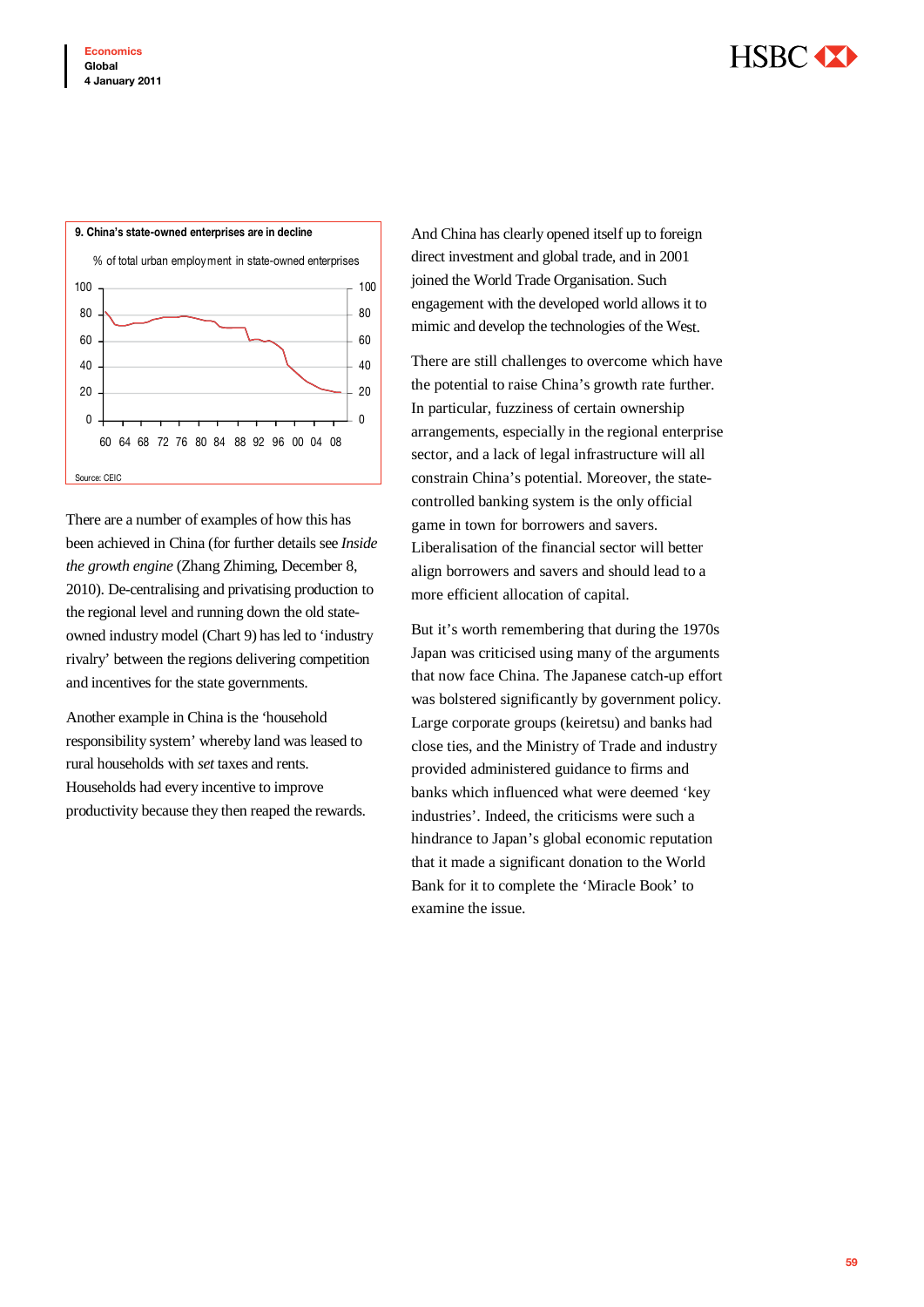

### Human capital

The next set of variables in the model focus on the productivity of the worker – the level of education being the most significant (Chart 10). It's all very well having the latest technology, but if a workforce hasn't been sufficiently trained it won't be able to use it. And once 'copy and paste' growth is complete, it seems likely the most educated workforce will be the one able to innovate and drive technological progress.

Another important determinant of the productivity of the workforce is health, which Barro proxies with life expectancy. If you expect to live, and therefore work, for a long time, it will be worth while investing years getting yourself educated. Of course, on the other end of the spectrum, a population that lives a long time but spends a large period of time in retirement could place a burden on the working population. But we should capture this in our model due to the high levels of government spending required to support an ageing population. Growth will therefore be constrained in countries with a high dependency ratio.

Barro also takes into account the level of fertility. A higher fertility rate means investment goods are spread more thinly, and with more productive capacity devoted to child rearing, it reduces output per capita. Of course, when we consider total growth, high-fertility economies will get a boost for this reason.

The role of mortality, fertility and life expectancy is explored in some detail in the chapter entitled 'Running out of workers' in Stephen King's book *Losing Control* (Yale University Press, 2010).

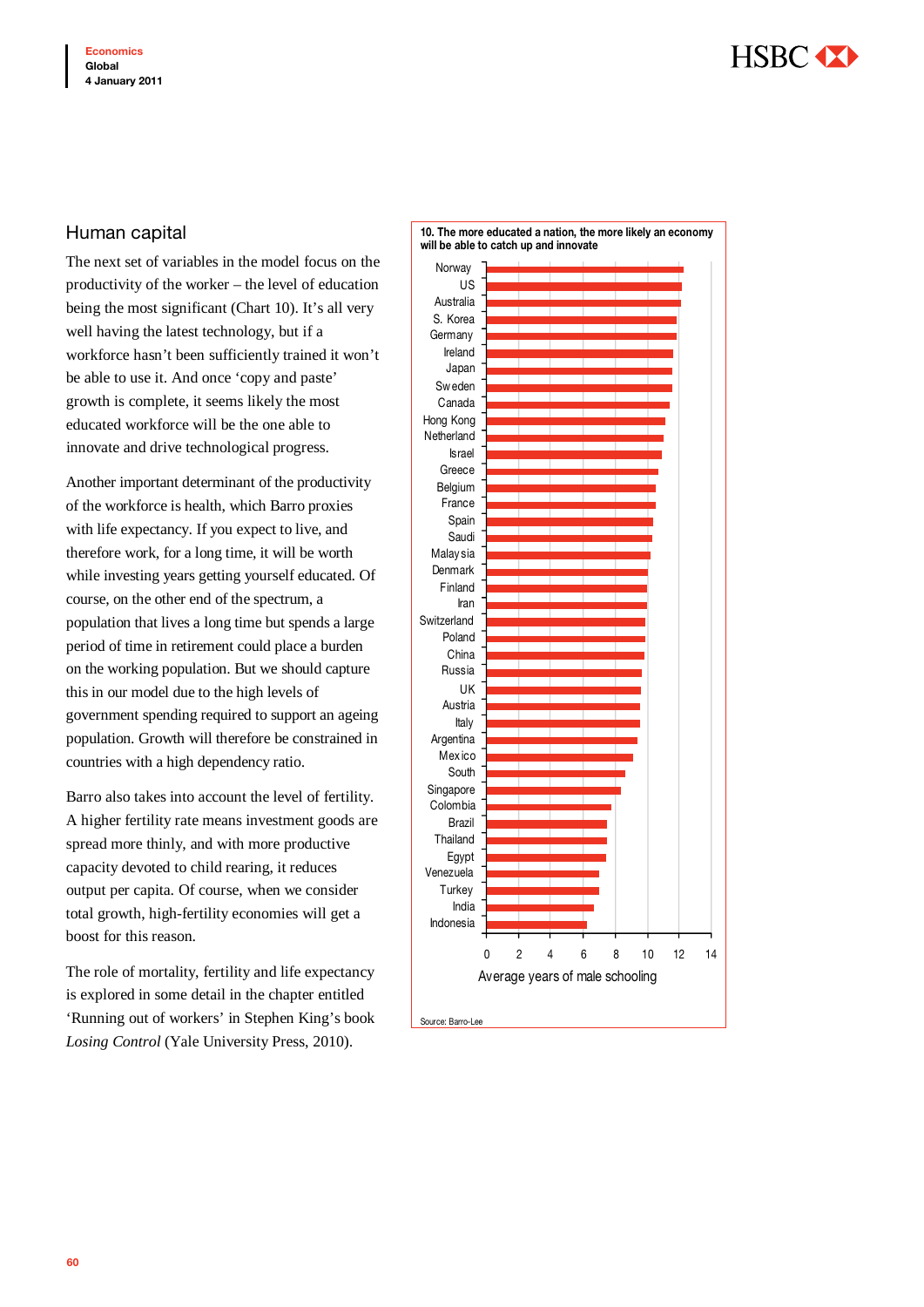

### The starting level of income per capita

The model then includes the current level of GDP on the basis that *if a country has the right economic infrastructure*, growth in low-income economies will be amplified in the short run as additional investment produces high returns. These fade when the law of diminishing returns kicks in.

To illustrate this 'law', take the example of a roadsweeper. With no equipment at all, it takes this roadsweeper a long time to clear one street by collecting the litter by hand. Now supply him with a broom, and he will be able to clean many more streets than before. His productivity – output per worker – in this case measured in clean streets, will have risen dramatically.

Now supply him with two brooms and there is a possibility he can clean streets a little faster, but the gain in productivity is unlikely to be anywhere near as great as that seen with the first broom. This is what we know as the law of diminishing marginal returns. Incremental capital additions generate smaller output gains as the level of the capital stock increases and at some point further investment is pointless. There is no point having three brooms when you only have two arms.

Because of diminishing returns one can't simply extrapolate current growth or investment rates. Just consider the mistakes made with forecasts for Japan in the early 1960s. An explosion in investment fuelled extremely high rates of growth and income per capita rose from just 50% of the level seen in the US in 1960 to being equal to the levels of income by the early 1970s (Chart 11).



But extrapolating the rates of growth in investment spending into the future, as many did, suggested that Japanese income per capita would continually outpace that of the US. This wasn't the case; investment spending slowed and any growth that has been achieved over the last two decades has only been achieved by technological progress (Chart 12).



The same is true of the growth seen in some of the other Asian tigers – as income per capita rose, growth has slowed (Charts 13-15).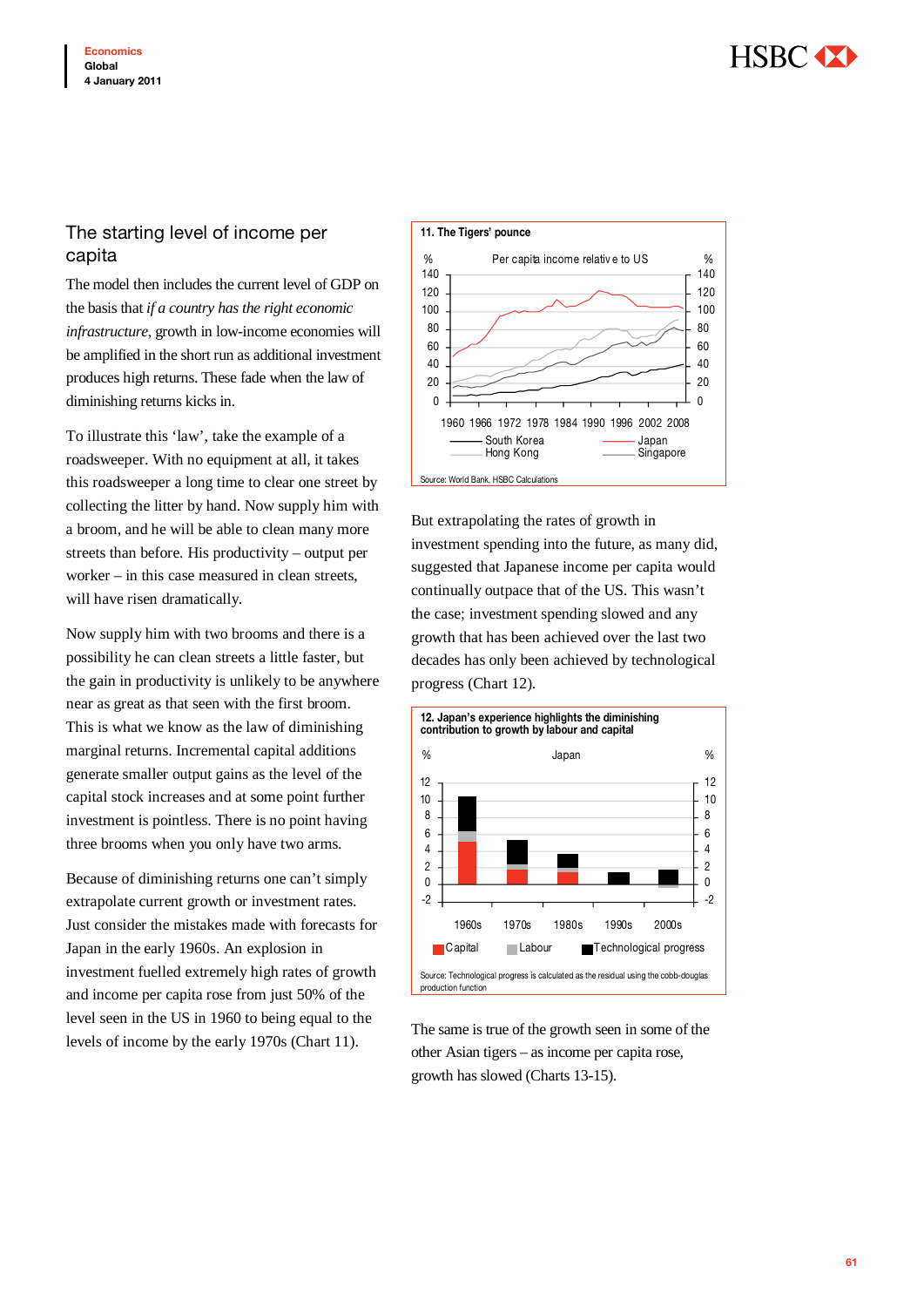







HSBC <>

Of course, many of the new economies are so far from reaching developed status that these constraints will not kick in for some time. Just look at the axis on Chart 16. Despite rapid growth, income per capita in China, in constant dollar terms, is currently just 6% of that seen in the US. In India, income per capita is just 2% of that in the US.

The fact that these economies have a long way to go in their development is also clear when we look at the sectoral breakdown. As economies develop, they become more efficient at producing basic goods. So once you've got a tractor it's much easier to produce the food you need and you can concentrate your resources in producing other goods and services. This is what we tend to call moving up the valueadded chain (Chart 18).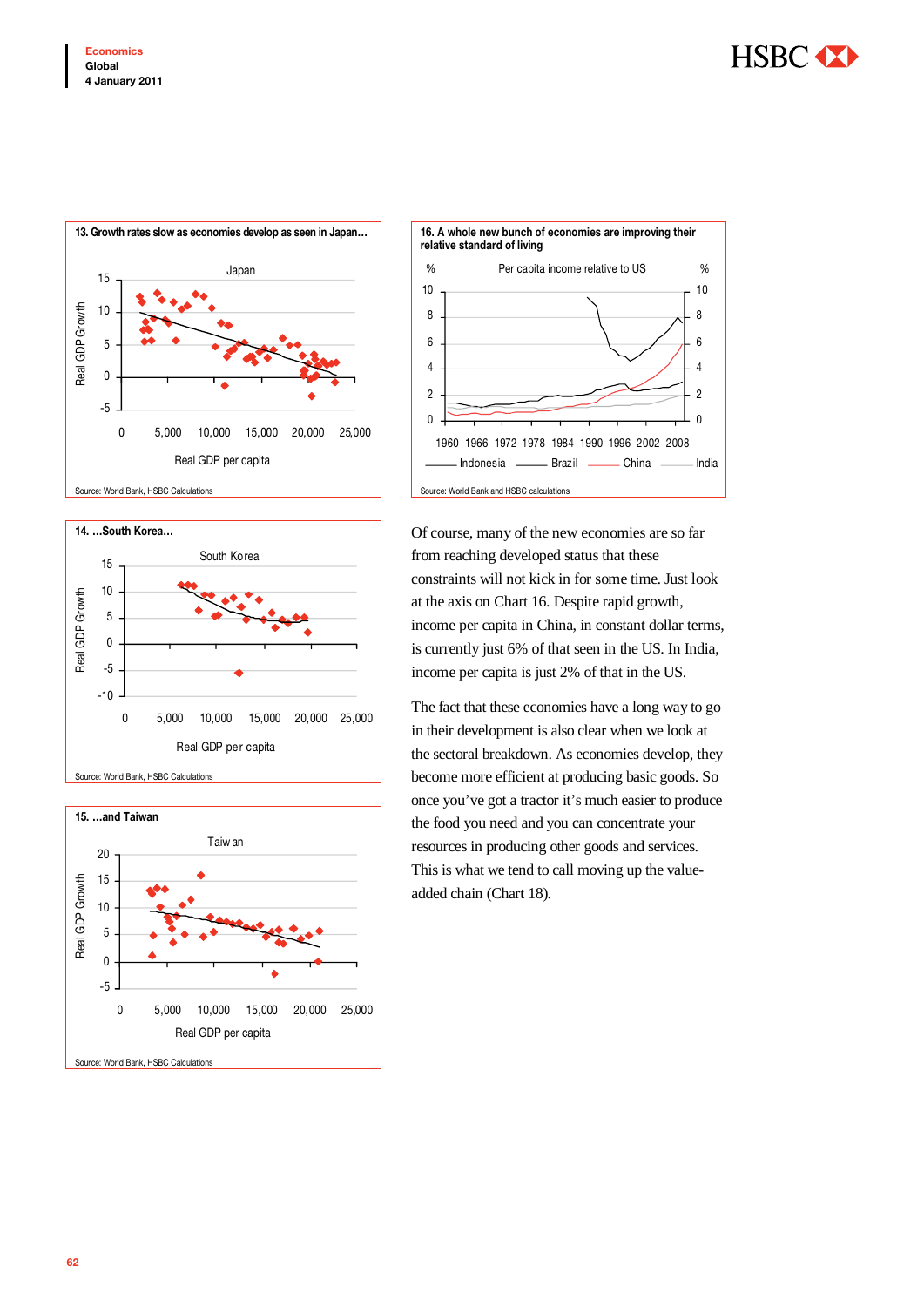





As such, the expansion into other industries means that in the G7 on average, agricultural production is now less than 3% of all goods produced.



In China, 12% of output is still agricultural production (Chart 17) but perhaps more strikingly, it requires 40% of its working population to deliver this (Chart 19). This highlights how the automation of food production and the ability of workers to move towards other forms of production – the 'urbanisation' of the workforce – still has a long way to go.

The employment statistics are less reliable for other economies. But given around 18% of output in India is still agricultural, a similar story will hold. There are still a lot more resources to be put towards more productive use (Chart 17).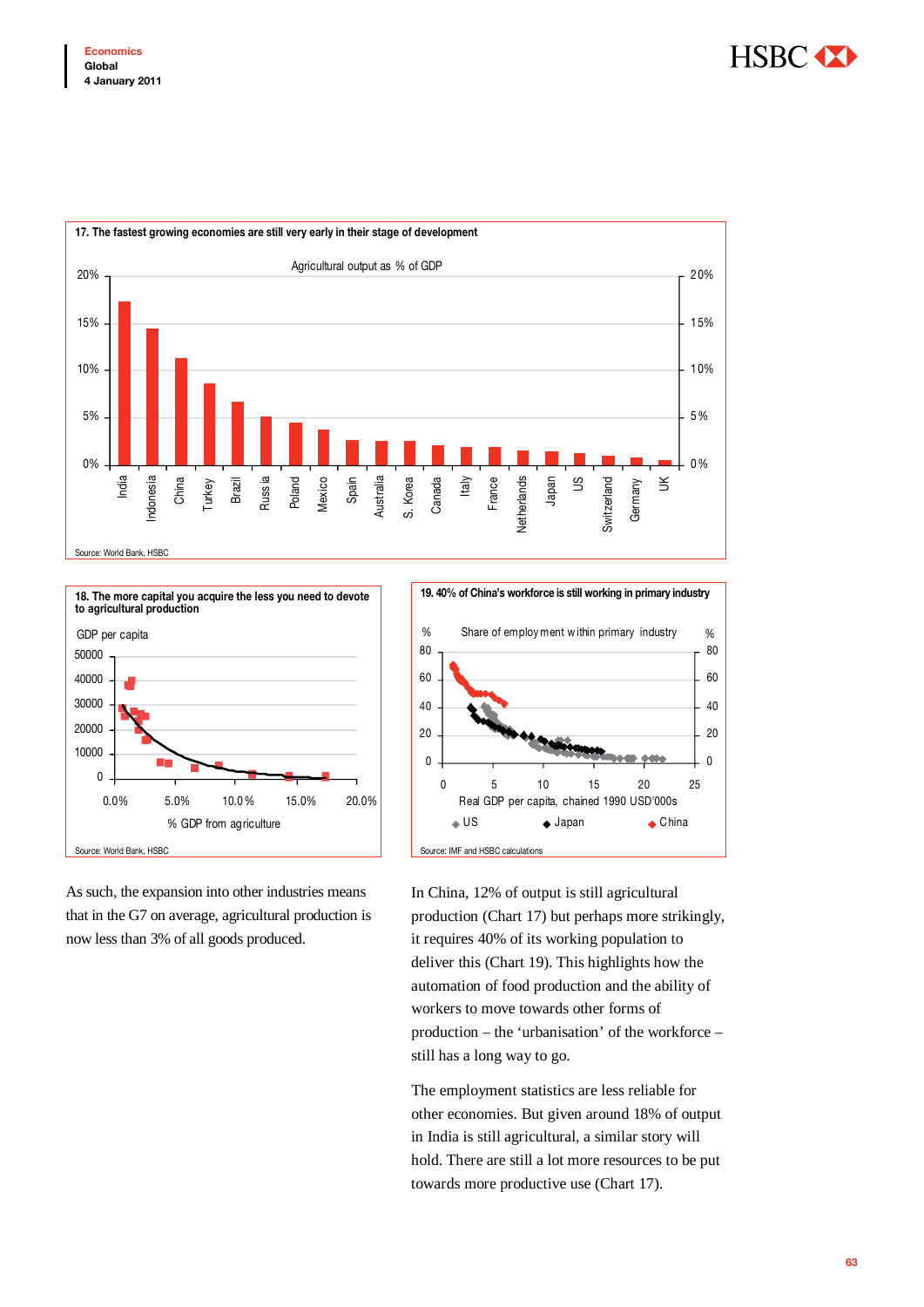

### The model economy

To test the reliability of the model, we started by taking the economic infrastructure in 2000 and creating projections for 2000-2010 and were satisfied with the results. Further details of the model and all the results are discussed in Appendix 1.

**To simplify the analysis, we are working in constant 2000 US dollar terms**. Further appreciation of emerging-market currencies against the dollar will extend the conclusions of this report. We consider the top 40 so that we can see who is coming up the chart to enter the top 30, but it is perfectly feasible that some economies outside of the top 40 might demonstrate such impressive growth that they leapfrog many places to reach the Top 30. Our economics team in Asia believe the Philippines may be one such example. We had to draw the line somewhere, but this is an important caveat to our final list.

To get to our base case projections, we considered two scenarios. The first assumes that the 'economic infrastructure' is fixed at that evident today. But to constrain these economies to not making any improvements would be unfair. For example, there is a clear trend that education standards are improving (Chart 20).



So we then consider a second scenario, in which we assume that over the next 40 years, all economies reach the 'optimal' economic infrastructure. This is the highest possible level of achievement from any of the countries in our sample. For example, everyone brings education standards up to that of the best in class (Norway), everyone improves rule of law to the highest possible score of 1, etc.

The results of these two scenarios are shown in the appendix. Our base case scenario sits between these two options. Essentially, each country gets half way there in improving its imperfections. There are many reasons that such a rosy outlook will not pan out, which we discuss in the final section, but for now we assume government will continue to progress rather than regress in their economic policies.

And of course the economic infrastructure could develop even more quickly than forecast. Turkey is one example. Following the worst financial crisis in Turkey's history in 2001, the ruling administration embarked on an impressive political, constitutional and economic reform agenda, which was eventually rewarded with the formal launch of accession negotiations with the European Union in 2006. We expect this improving domestic political stability to be acknowledged by an "investment grade" status for Turkey in 2011. For this reason, we have raised Turkey's democracy rating to equal that of Malaysia (an index level of 0.5).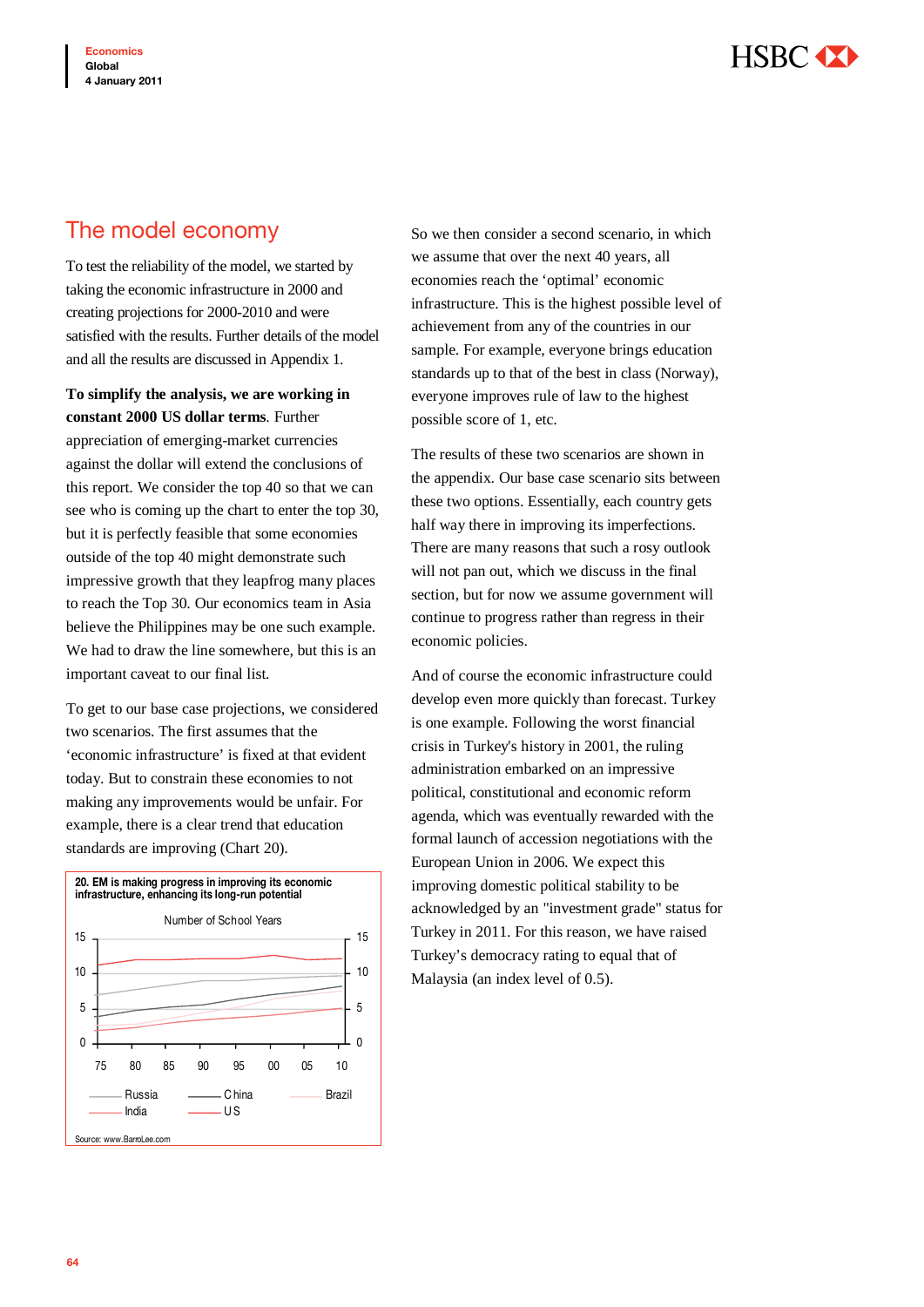

### 21. Defining the 'economic infrastructure'

|               | Income per capita<br>(Constant 2000 USD) | Average years of<br>male schooling | Life<br>expectancy | Fertility | Rule of<br>Law | Government<br>consumption (% GDP) | Democracy<br>Index | Inflation<br>Rate (%) |
|---------------|------------------------------------------|------------------------------------|--------------------|-----------|----------------|-----------------------------------|--------------------|-----------------------|
| Australia     | 26243 (16)                               | 12.1(3)                            | 81(6)              | 1.9(16)   | 0.92(8)        | 16.9 (22)                         | 1.0(1)             | 2.83(19)              |
| Austria       | 26455 (13)                               | 9.53(27)                           | 80(12)             | 1.4(34)   | 1.0(1)         | 18.2 (17)                         | 1.0(1)             | 1.96(32)              |
| Belgium       | 24758 (18)                               | 10.5(14)                           | 80 (15)            | 1.8(23)   | 0.83(11)       | 23.1(6)                           | 1.0(1)             | 2.08(30)              |
| Canada        | 26335 (15)                               | 11.3(9)                            | 80 (10)            | 1.6(28)   | 0.91(10)       | 19.3 (13)                         | 1.0(1)             | 1.60 (36)             |
| Denmark       | 31418 (9)                                | 10.0 (19)                          | 78 (21)            | 1.8(20)   | 1.0(1)         | 26.5(1)                           | 1.0(1)             | 2.14(28)              |
| Finland       | 27150 (12)                               | 9.97 (20)                          | 79 (20)            | 1.8(22)   | 1.0(1)         | 22.3(7)                           | 1.0(1)             | 2.19(26)              |
| France        | 23881 (19)                               | 10.5(15)                           | 81(5)              | 1.9(15)   | 0.83(11)       | 23.1(5)                           | 1.0(1)             | 1.46(38)              |
| Germany       | 25082 (17)                               | 11.8(5)                            | 80 (16)            | 1.3(36)   | 0.83(11)       | 18.0(18)                          | 1.0(1)             | 1.74(35)              |
| Greece        | 14382 (23)                               | 10.6(13)                           | 79 (17)            | 1.5(29)   | 0.75(22)       | 17.0 (20)                         | 1.0(1)             | 2.75(20)              |
| Ireland       | 27964 (10)                               | 11.6(6)                            | 78 (22)            | 2.1(13)   | 1.0(1)         | 15.9 (25)                         | 1.0(1)             | 1.48(37)              |
| Italy         | 18702 (20)                               | 9.50(28)                           | 81(4)              | 1.4(33)   | 0.66(29)       | 20.2(9)                           | 1.0(1)             | 1.98(31)              |
| Japan         | 39434 (3)                                | 11.5(7)                            | 82(1)              | 1.3(37)   | 0.83(11)       | 17.9 (19)                         | 1.0(1)             | 0.02(40)              |
| Netherlands   | 26375 (14)                               | 11.0(12)                           | 80 (14)            | 1.7(26)   | 1.0(1)         | 25.0(3)                           | 1.0(1)             | 1.76(34)              |
| Norway        | 40933 (2)                                | 12.2(1)                            | 80(12)             | 1.9(17)   | 1.0(1)         | 19.2 (14)                         | 1.0(1)             | 2.22(25)              |
| Spain         | 15698 (22)                               | 10.3(16)                           | 81(8)              | 1.4(32)   | 0.83(11)       | 19.2 (15)                         | 1.0(1)             | 2.15(27)              |
| Sweden        | 31777 (8)                                | 11.5(8)                            | 81(7)              | 1.9(19)   | 1.0(1)         | 25.9(2)                           | 1.0(1)             | 1.79(33)              |
| Switzerland   | 38738 (4)                                | 9.87(22)                           | 82 (3)             | 1.4(31)   | 0.83(11)       | 10.5(37)                          | 1.0(1)             | 0.89(39)              |
| UK            | 27646 (11)                               | 9.59(26)                           | 79 (18)            | 1.9(18)   | 0.92(8)        | 21.7(8)                           | 1.0(1)             | 2.57(22)              |
| US            | 36354 (6)                                | 12.2(2)                            | 78 (22)            | 2.1(13)   | 0.83(11)       | 15.8 (26)                         | 1.0(1)             | 2.11 (29)             |
| Developed     | 27860                                    | 10.86                              | 80                 | 1.7       | 0.9            | 19.8                              | 1.0                | 1.9                   |
| Egypt         | 3002. (34)                               | 8.76(31)                           | 70 (36)            | 2.8(3)    | 0.58(31)       | $20.0^*$ (36)                     | 0.17(34)           | 13(3)                 |
| Iran          | 2138 (38)                                | 9.92(21)                           | 71 (34)            | 1.8(25)   | 0.67(25)       | 11.1(35)                          | 0.17(34)           | 18.7(2)               |
| Israel        | 37005 (5)                                | 11.3(10)                           | 81(9)              | 2.9(2)    | 0.67(25)       | 24.2(4)                           | 1.0(1)             | 3.23(17)              |
| Poland        | 6562. (26)                               | 9.87(23)                           | 75 (24)            | 1.3(35)   | 0.75(22)       | 19.4 (12)                         | 1.0(1)             | 3.55(14)              |
| Russia        | 2934 (35)                                | 9.68(25)                           | 67 (38)            | 1.4(30)   | 0.67(25)       | 16.9(21)                          | 0.17(34)           | 11.5(4)               |
| Saudi Arabia  | 9832 (25)                                | 10.3(17)                           | 73 (29)            | 3.1(1)    | 0.83(11)       | 19.6 (10)                         | 0(38)              | 6.36(10)              |
| South Africa  | 3710 (31)                                | 8.55(32)                           | 51 (40)            | 2.5(7)    | 0.41(35)       | 19.1 (16)                         | 0.83(22)           | 8.58(5)               |
| Turkey        | 5087 (29)                                | 7.01 (38)                          | 71 (33)            | 2.1(12)   | 0.75(22)       | 12.8(30)                          | 0.5(31)            | 8.48(7)               |
| <b>CEEMEA</b> | 8784                                     | 9.43                               | 70                 | 2.3       | 0.7            | 16.8                              | 0.5                | 9.2                   |
| China         | 2396 (37)                                | 9.80(24)                           | 73 (28)            | 1.7(27)   | 0.83(19)       | 12.9 (29)                         | 0(38)              | 3.30(16)              |
| Hong Kong     | 35202 (7)                                | 11.0(11)                           | 82(1)              | 1.0(40)   | 0.42(33)       | 8.32 (40)                         | 0.33(31)           | 2.27(24)              |
| India         | 790 (40)                                 | 6.65(39)                           | 63 (39)            | 2.7(4)    | 0.67(25)       | 11.7(33)                          | 0.5(28)            | 8.53(6)               |
| Indonesia     | 1178 (39)                                | 6.24(40)                           | 70 (35)            | 2.1(11)   | 0.5(32)        | 8.41 (39)                         | 0(38)              | 7.00(9)               |
| Malaysia      | 5223 (28)                                | 10.1(18)                           | 74 (25)            | 2.5(5)    | 0.66(29)       | 12.2 (32)                         | 0.5(28)            | 2.68(21)              |
| S. Korea      | 16462 (21)                               | 11.8(4)                            | 79 (19)            | 1.1(39)   | 0.83(19)       | 15.2 (27)                         | 0.83(22)           | 3.34(15)              |
| Singapore     | 45957 (1)                                | 9.1(30)                            | 80(11)             | 1.2(38)   | 0.83(19)       | 10.0 (38)                         | 0.33(31)           | 3(18)                 |
| Thailand      | 2743 (36)                                | 7.49 (36)                          | 68 (37)            | 1.8(24)   | 0.42(33)       | 12.4(31)                          | 0.17(34)           | 2.28(23)              |
| Asia          | 13744                                    | 9.05                               | 74                 | 1.8       | 0.6            | 11.4                              | 0.3                | 4.1                   |
| Argentina     | 10516 (24)                               | 9.34(29)                           | 73 (26)            | 2.2(10)   | 0.41(35)       | 13.4 (28)                         | 0.83(22)           | 7.89(8)               |
| <b>Brazil</b> | 4710 (30)                                | 7.63(35)                           | 72 (32)            | 1.8(21)   | 0.33(37)       | 19.4(11)                          | 0.83(22)           | 4.72(13)              |
| Colombia      | 3051 (32)                                | 7.69 (33)                          | 72 (30)            | 2.4(8)    | 0.33(37)       | 16.3 (23)                         | 0.67(26)           | 5.58(11)              |
| Colombia      | 3051 (32)                                | 7.69 (33)                          | 72 (30)            | 2.4(8)    | 0.33(37)       | 16.3 (23)                         | 0.67(26)           | 5.58(11)              |
| Venezuela     | 5437 (27)                                | 7.02(37)                           | 73 (27)            | 2.5(6)    | 0.16(40)       | 11.5(34)                          | 0.5(28)            | 26.2(1)               |
| LATAM         | 5354                                     | 7.88                               | 73                 | 2.3       | 0.3            | 15.4                              | 0.7                | 10.0                  |
| Overall       | 18002                                    | 9.79                               | 76.1               | 1.9       | 0.7            | 16.9                              | 0.7                | 4.9                   |

Note: "We were unable to reconcile the World Bank data on Egyptian government consumption and thus replaced it with the nationsource. \*\*We have altered the level of democracy based on our judgment about recent improvements

| Data description                |                                                                                                                                                                                                                                                                                |                                      |  |  |  |  |  |
|---------------------------------|--------------------------------------------------------------------------------------------------------------------------------------------------------------------------------------------------------------------------------------------------------------------------------|--------------------------------------|--|--|--|--|--|
| Variable                        | <b>Description</b>                                                                                                                                                                                                                                                             | Source                               |  |  |  |  |  |
| Average years of male schooling | The average number of years spent in education by males in 2010                                                                                                                                                                                                                | www.barrolee.com                     |  |  |  |  |  |
| Life expectancy                 | The life expectancy of total population in 2008; natural log taken.                                                                                                                                                                                                            | World Bank                           |  |  |  |  |  |
| Fertility                       | The number of births per woman in 2008; natural log taken                                                                                                                                                                                                                      | <b>World Bank</b>                    |  |  |  |  |  |
| Rule of law                     | An index between 0 and 1 which measures the attractiveness of the investment climate based Political Risk Services International                                                                                                                                               |                                      |  |  |  |  |  |
|                                 | on the level of law enforcement, contract sanctity and property rights. Data for 2009                                                                                                                                                                                          | Country Risk Guide                   |  |  |  |  |  |
| Government consumption          | Percentage of GDP accounted for by government consumption in 2008.                                                                                                                                                                                                             | World Bank                           |  |  |  |  |  |
| Democracy index                 | An indicator of political rights, originally compiled by Gastil from 1972-1994. It measures the<br>right of all adults to vote and compete for public office and to have a decisive vote on public<br>policies. Measured between 0 and 1, where 1 represents a full democracy. | Freedom House political rights index |  |  |  |  |  |
| Inflation rate                  | CPI Inflation (% year); average 2004-2007.                                                                                                                                                                                                                                     | <b>World Bank</b>                    |  |  |  |  |  |
| Source: HSBC                    |                                                                                                                                                                                                                                                                                |                                      |  |  |  |  |  |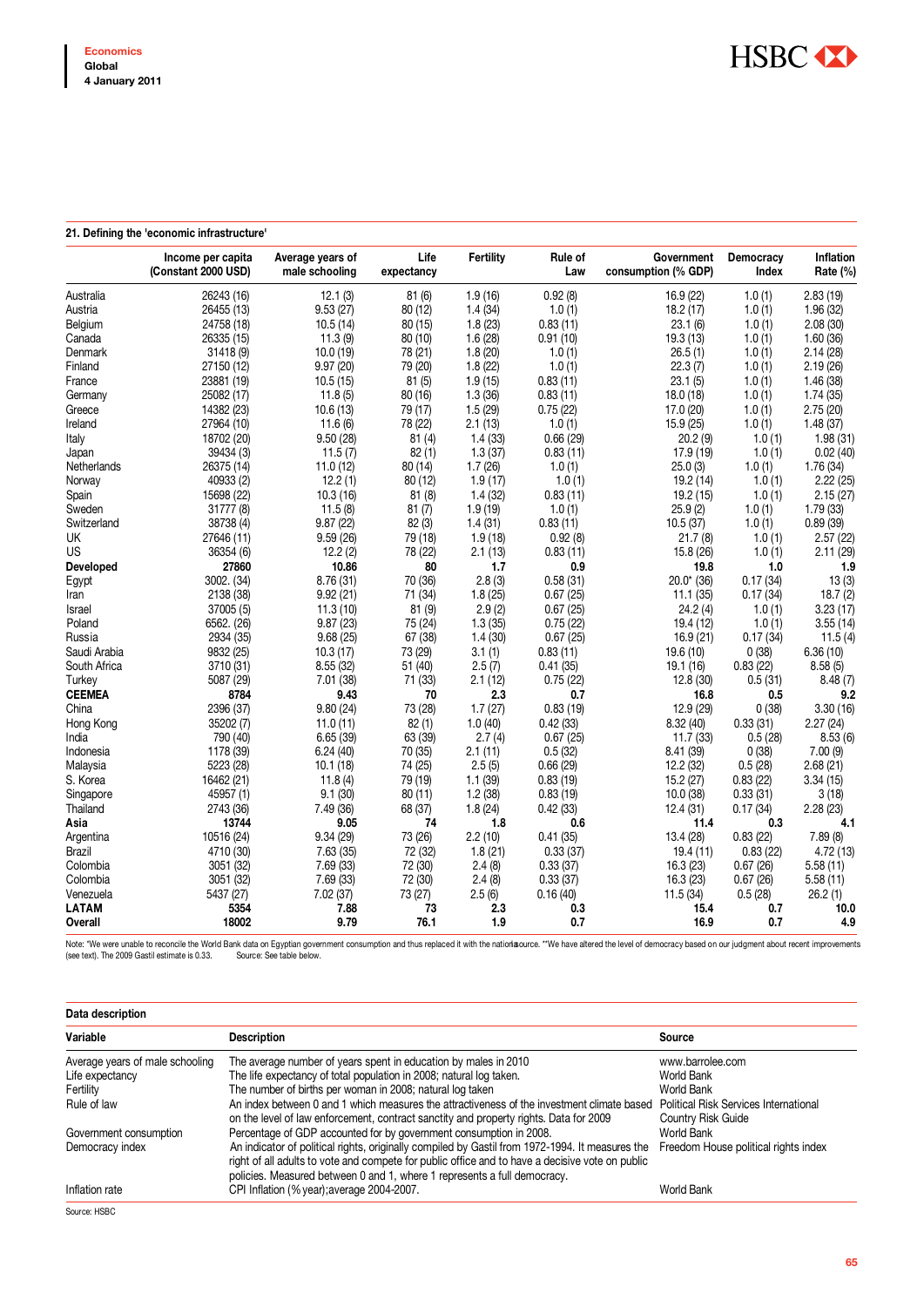

Table 23 using, the inputs in Table 21, show the model's base scenario projections for per capita growth.

There is a relatively narrow range for income per capita growth in the **developed world,** which range from 0.5% in Sweden and Norway (although not capturing natural resources, Norway's full potential may be underestimated) to 2.6% in Switzerland.

The differences can largely be accounted for by variations in schooling and size of government, which acts as a drag on real activity. If a country is already rich for its given infrastructure (such as the US), this will constrain further growth. So growth in per capita income in the US is lower than other developed-world economies. The model is essentially saying that its education and other infrastructure variables barely justify the level of income per capita, so future growth is constrained.



But on our assumptions, it is not just the developing world that is sorting its policy imperfections. The developed world also improves its economic foundations in part by reversing some of the rise in government spending seen over the previous four decades in many of the Western economies (Chart 22), although we accept that ageing populations will make this a challenge. This explains why growth in the developed world accelerates through the forecast horizon.

|              | 2010-20 | Average annual per capita growth in 2000USD<br>2020-30 | 2030-40 | 2040-50 |
|--------------|---------|--------------------------------------------------------|---------|---------|
| US           | 0.6%    | 1.1%                                                   | 1.5%    | 1.8%    |
| Japan        | 1.3%    | 1.6%                                                   | 1.9%    | 2.0%    |
| China        | 6.5%    | 5.7%                                                   | 5.1%    | 4.6%    |
| Germany      | 2.1%    | 2.2%                                                   | 2.3%    | 2.4%    |
| UK           | 1.4%    | 1.6%                                                   | 1.8%    | 2.0%    |
| France       | 1.2%    | 1.5%                                                   | 1.8%    | 2.1%    |
| Italy        | 1.6%    | 2.4%                                                   | 2.5%    | 2.7%    |
| India        | 4.0%    | 4.5%                                                   | 4.8%    | 5.1%    |
| Brazil       | 2.2%    | 2.7%                                                   | 3.1%    | 3.5%    |
| Canada       | 1.9%    | 2.1%                                                   | 2.2%    | 2.3%    |
| S. Korea     | 3.7%    | 3.4%                                                   | 3.1%    | 3.0%    |
| Spain        | 2.4%    | 3.1%                                                   | 3.0%    | 2.9%    |
| Mexico       | 2.1%    | 3.9%                                                   | 3.7%    | 3.6%    |
| Australia    | 1.8%    | 2.0%                                                   | 2.1%    | 2.2%    |
| Netherlands  | 1.3%    | 1.6%                                                   | 1.9%    | 2.1%    |
| Argentina    | 2.4%    | 2.6%                                                   | 2.7%    | 2.8%    |
| Russia       | 5.1%    | 4.8%                                                   | 4.6%    | 4.4%    |
| Turkey       | 4.0%    | 3.9%                                                   | 3.8%    | 3.7%    |
| Sweden       | 0.5%    | 1.1%                                                   | 1.6%    | 1.9%    |
| Switzerland  | 2.6%    | 2.4%                                                   | 2.2%    | 2.1%    |
| Indonesia    | 3.0%    | 3.7%                                                   | 4.2%    | 4.7%    |
| Belgium      | 1.2%    | 1.5%                                                   | 1.9%    | 2.1%    |
| Saudi Arabia | 2.0%    | 2.2%                                                   | 2.4%    | 2.6%    |
| Poland       | 4.0%    | 3.9%                                                   | 3.8%    | 3.7%    |
| Hong Kong    | 3.0%    | 2.7%                                                   | 2.6%    | 2.5%    |
| Austria      | 2.7%    | 2.6%                                                   | 2.5%    | 2.4%    |
| Norway       | 0.5%    | 1.1%                                                   | 1.5%    | 1.7%    |
| South Africa | 1.1%    | 1.9%                                                   | 2.6%    | 3.3%    |
| Thailand     | 3.7%    | 4.0%                                                   | 4.1%    | 4.2%    |
| Denmark      | 0.6%    | 1.1%                                                   | 1.5%    | 1.8%    |
| Israel       | $-1.3%$ | 0.3%                                                   | 1.0%    | 1.6%    |
| Singapore    | 3.6%    | 3.2%                                                   | 2.7%    | 2.3%    |
| Greece       | 3.1%    | 3.0%                                                   | 2.9%    | 2.9%    |
| Iran         | 3.5%    | 3.5%                                                   | 3.5%    | 3.5%    |
| Egypt        | 2.8%    | 4.0%                                                   | 4.2%    | 4.3%    |
| Venezuela    | 1.4%    | 2.0%                                                   | 2.5%    | 3.0%    |
| Malaysia     | 5.4%    | 4.6%                                                   | 4.1%    | 3.6%    |
| Finland      | 1.6%    | 1.8%                                                   | 1.9%    | 2.1%    |
| Colombia     | 3.0%    | 3.3%                                                   | 3.6%    | 3.8%    |
| Ireland      | 1.9%    | 2.0%                                                   | 2.0%    | 2.1%    |

Source: Barro and HSBC

**Non-Japan Asia** produces a diversified crop. We split these into three broad groups, the 'good infrastructure poor', the 'good infrastructure rich' and the 'poor infrastructure poor'. The 'good infrastructure poor' group contains China and Malaysia. These economies all have good foundations in that the education levels are reasonably high, they have a good rule of law and monetary stability and relatively low fertility rates. These economies are therefore expected to converge relatively quickly.

The 'good infrastructure rich' includes Hong Kong and Singapore and to a lesser extent South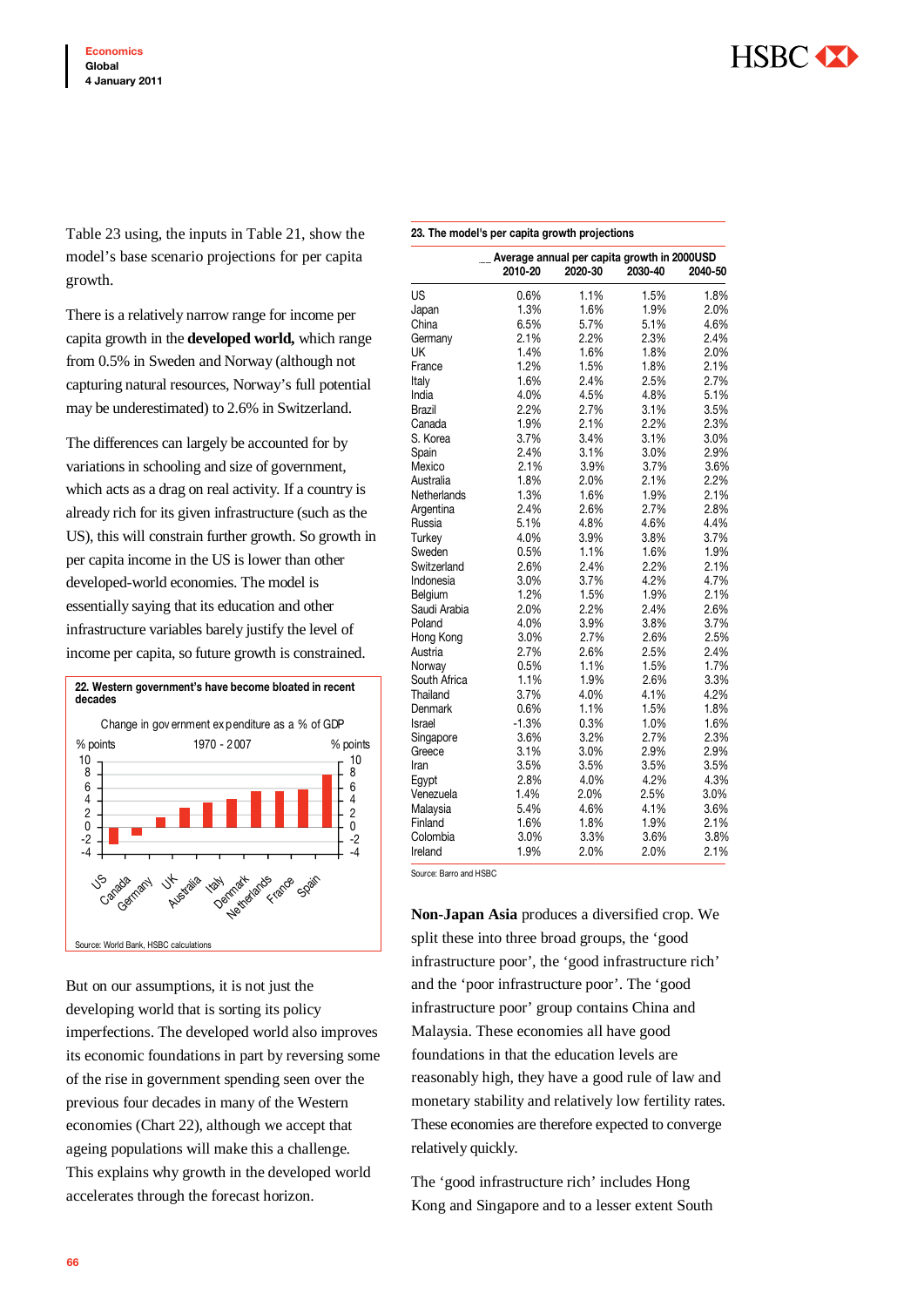

Korea. These economies already have high income per capita relative to the rest of the region. However, these economies score highly from having a small government and a combination of low democracy but strong rule of law.

The 'poor infrastructure poor' include India, Indonesia and Thailand. These economies currently have low levels of education and score less highly for rule of law and monetary stability. However, school levels are improving and we account for further improvement over our forecast horizon. Therefore while these countries start off with less impressive growth rates, their growth rates accelerate through the forecast horizon.

As a group, **LATAM** fails to achieve the income per capita growth rates seen by the star performers in Asia. In general, the education rates are lower across the region and a low score for rule of law plays a significant role in restraining growth. The rule of law index averages just 0.4 on average in the region which is half that of the star performers in Asia. This reduces the annual per capita growth rate by 1%. The region also still suffers from a lack of monetary stability, although there are significant differences across LATAM.

Brazil's relatively low growth rate is the one that most stands out, relative to expectations, and certainly relevant to recent growth rates. In this model, the low level of schooling acts as a major constraint. Of course, what the model is not capturing is the natural resources that Brazil has and how, enhanced by its trade links with China, this has spurred growth. The model is quite possibly understating Brazil's growth potential.

On the model, Mexico would have the strongest growth rate in the LATAM region as it has relatively high levels of schooling, and low government interference. It suffers on rule of law, but no more than Brazil. However, at present at least, the North American Free Trade Agreement

has seen the majority of Mexican exports travel to the US. As such, Mexican growth is extremely well correlated with US growth and per capita income has failed to grow at the pace the model would have forecast. Therefore for the first 10 years we have restricted Mexican per capita growth to be between that delivered by the model and that which we expect for the US. The per capita growth projections in LATAM also suffer due to high rates of fertility. Of course, when we start to look at total growth rates, LATAM will get a significant boost for this very reason.

**CEEMEA** is already a very diverse region. Israel's income per capita is already above that of the US and this year it joined the OECD.

Outside of Israel, Russia has a good level of schooling and low fertility which offsets the relatively low score for rule of law and democracy. Poland scores much more highly on all counts. Turkey and Egypt lag in terms of infrastructure with reasonably low levels of education. South Africa's outlook is constrained by the extremely low life expectancy related to the AIDS pandemic. At just 51 years, this knocks 1.5% points off the growth projections, relative to Turkey. One hopes that a solution to this disease is found over our time horizon, which should then serve to boost South Africa's growth rate significantly.

In the context of the model, with a good level of education, Iran would produce good growth rates. However, the backcasting exercise shows that Iran has failed to achieve this. Poor relations with the rest of the world and the trade and capital sanctions likely play a key role here. This just shows how the model cannot capture all of the issues, and Iran is the one country where we haven't taken the model's forecast but have replaced it with the past growth rate.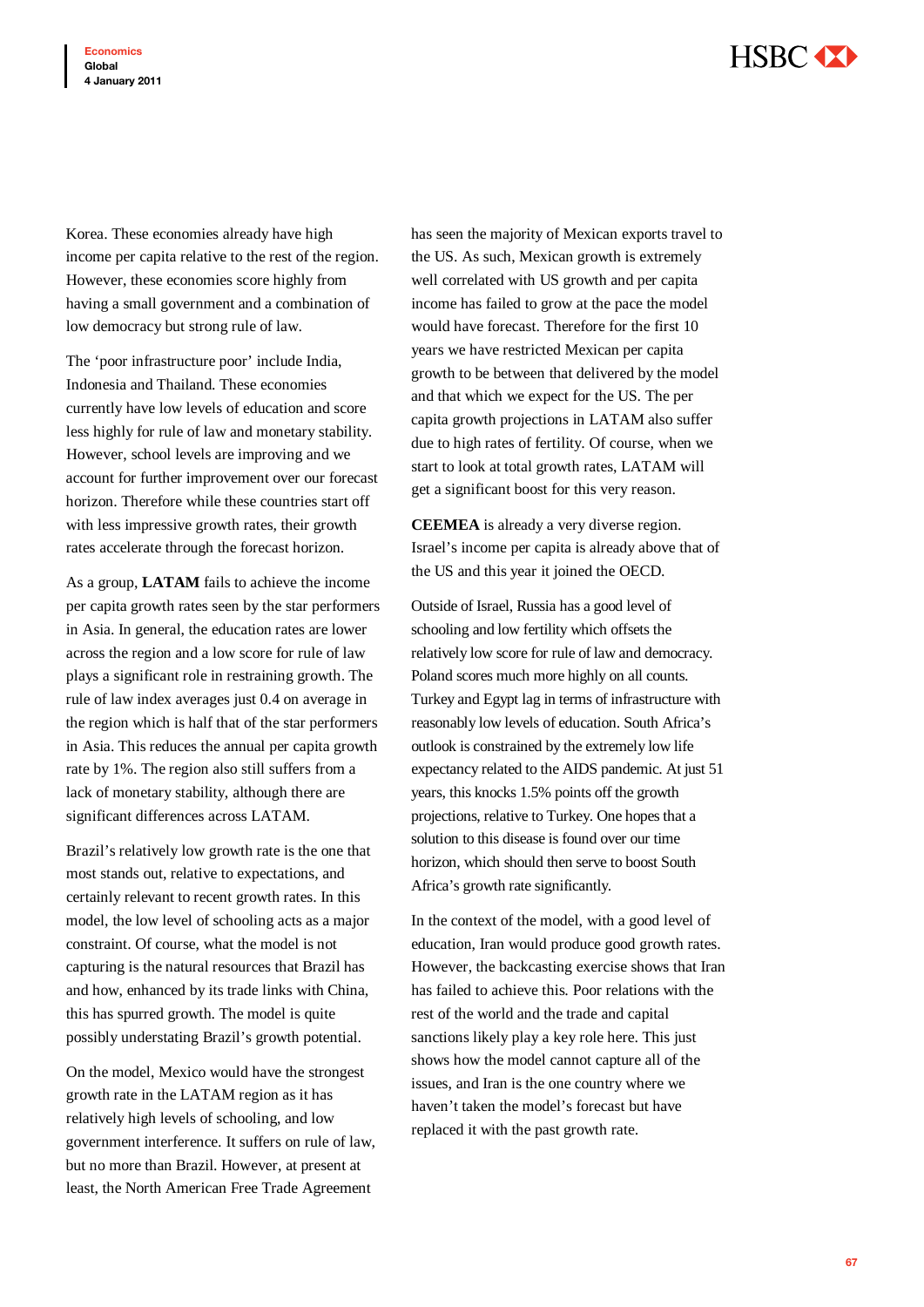

## Demographic challenges

Differences in the demographics alone could explain as much as 2.5% points in GDP growth differentials in the coming decades

So far, we have established how the economic conditions will affect how much an individual will be able to produce. But this is only part of the story. The number of people being put to work will vary substantially across economies in the coming years.



Demographics matter but are often ignored. People often put the stagnation of Japan relative to other developed nations down to the deleveraging after the asset bubbles of the late 1980s. While this has undoubtedly played a role, the demographic shift that has taken place explains at least some of this relative performance (Chart 24).

Table 25 highlights how each country's working population is expected to grow on average in each decade. These projections are taken from the UN.

| 25. Demographic challenges will be a significant drag on growth |  |  |  |
|-----------------------------------------------------------------|--|--|--|
| in some areas                                                   |  |  |  |

|              | 2010-20 | Average Yearly Working Population Growth %<br>2020-30 | 2030-40 | 2040-50 |
|--------------|---------|-------------------------------------------------------|---------|---------|
| <b>US</b>    | 0.5%    | 0.3%                                                  | 0.4%    | 0.3%    |
| Japan        | $-0.9%$ | $-0.7%$                                               | $-1.4%$ | $-1.2%$ |
| China        | 0.2%    | $-0.1%$                                               | $-0.7%$ | $-0.5%$ |
| Germany      | $-0.4%$ | $-1.1%$                                               | $-1.0%$ | $-0.7%$ |
| UK           | 0.2%    | 0.1%                                                  | 0.2%    | 0.3%    |
| France       | $-0.1%$ | $-0.1%$                                               | $-0.2%$ | 0.0%    |
| Italy        | $-0.2%$ | $-0.6%$                                               | $-1.1%$ | $-0.6%$ |
| India        | 1.7%    | 1.2%                                                  | 0.7%    | 0.1%    |
| Brazil       | 1.1%    | 0.2%                                                  | $-0.2%$ | $-0.7%$ |
| Canada       | 0.4%    | 0.0%                                                  | 0.4%    | 0.3%    |
| S. Korea     | $0.0\%$ | $-1.0%$                                               | $-1.3%$ | $-1.3%$ |
| Spain        | 0.4%    | $-0.1%$                                               | $-0.7%$ | $-0.7%$ |
| Mexico       | 1.2%    | 0.5%                                                  | $-0.3%$ | $-0.5%$ |
| Australia    | 0.6%    | 0.4%                                                  | 0.4%    | 0.4%    |
| Netherlands  | $-0.2%$ | $-0.5%$                                               | $-0.4%$ | 0.1%    |
| Argentina    | 1.0%    | 0.8%                                                  | 0.4%    | $-0.1%$ |
| Russia       | $-0.9%$ | $-0.8%$                                               | $-0.6%$ | $-1.1%$ |
| Turkey       | 1.4%    | 0.7%                                                  | 0.2%    | $-0.2%$ |
| Sweden       | $-0.1%$ | 0.1%                                                  | 0.1%    | 0.2%    |
| Switzerland  | 0.0%    | $-0.3%$                                               | $-0.2%$ | 0.2%    |
| Indonesia    | 1.3%    | 0.6%                                                  | 0.0%    | $-0.2%$ |
| Belgium      | $-0.1%$ | $-0.3%$                                               | $-0.2%$ | 0.0%    |
| Saudi Arabia | 2.6%    | 1.7%                                                  | 1.1%    | 0.6%    |
| Poland       | $-0.8%$ | $-0.7%$                                               | $-0.7%$ | $-1.5%$ |
| Hong Kong    | 0.2%    | $-0.6%$                                               | $-0.2%$ | $-0.3%$ |
| Austria      | 0.0%    | $-0.6%$                                               | $-0.6%$ | $-0.3%$ |
| Norway       | 0.4%    | 0.2%                                                  | 0.1%    | 0.3%    |
| South Africa | 0.4%    | 0.5%                                                  | 0.4%    | 0.2%    |
| Thailand     | 0.3%    | $-0.2%$                                               | $-0.3%$ | $-0.3%$ |
| Denmark      | $-0.2%$ | $-0.3%$                                               | $-0.4%$ | 0.2%    |
| Israel       | 1.4%    | 1.2%                                                  | 0.8%    | 0.5%    |
| Singapore    | 0.2%    | $-1.1%$                                               | $-0.7%$ | $-0.3%$ |
| Greece       | $-0.2%$ | $-0.4%$                                               | $-0.8%$ | $-0.8%$ |
| Iran         | 1.0%    | 0.9%                                                  | 0.3%    | $-0.7%$ |
| Egypt        | 1.9%    | 1.6%                                                  | 1.1%    | 0.5%    |
| Venezuela    | 1.7%    | 1.2%                                                  | 0.8%    | 0.3%    |
| Malaysia     | 1.7%    | 1.1%                                                  | 0.7%    | 0.2%    |
| Finland      | $-0.5%$ | $-0.3%$                                               | 0.0%    | $-0.2%$ |
| Colombia     | 1.5%    | 0.9%                                                  | 0.5%    | 0.2%    |
| Ireland      | 0.9%    | 0.9%                                                  | 0.2%    | $-0.1%$ |

Source: UN and HSBC Calculations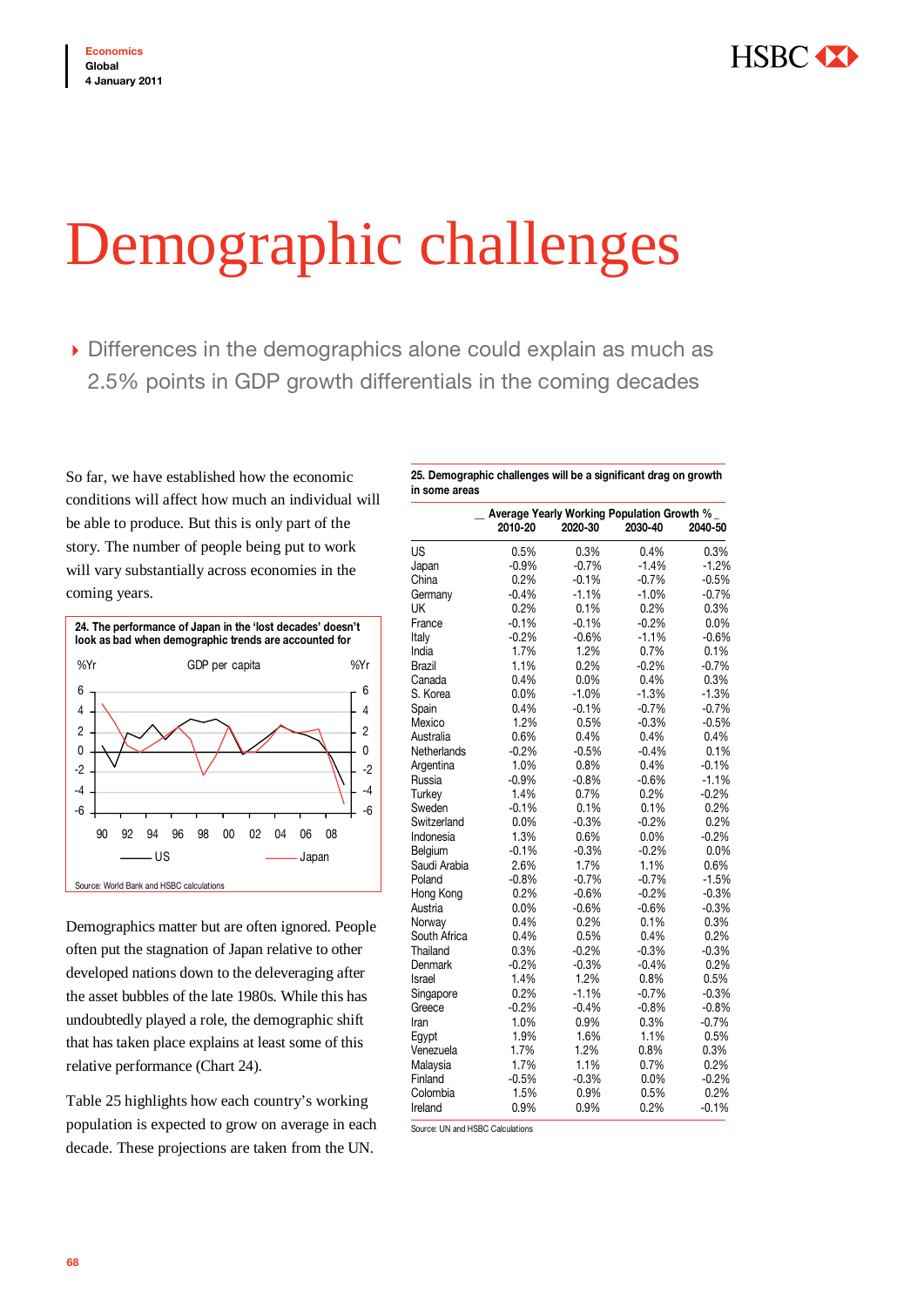Economics Global 4 January 2011



In the coming decade, average GDP growth should be 1.5% points higher in the US than in Japan based on the demographics alone. India's GDP growth should be more than 2.5% points higher than Japan's for this reason.

Perhaps the most striking way to see what's going on is to look at the total change over the whole 40-year period (Chart 26).

Japan's workforce will shrink by a whopping 37%. South Korea's demographic outlook isn't a lot better, falling by 32%. Singapore, China and South Korea will also see more than double-digit declines in total working population.

The outlook for working population in parts of Europe is similarly challenging, particularly in Russia, Poland and Germany.

On the other side of the spectrum, Saudi Arabia, with the highest fertility rate, gets a significant boost to growth with the working population expected to growth by more than 70%. Egypt isn't far behind. Certain parts of Asia – Malaysia, India, and Indonesia – will all see strong growth in their workforce.

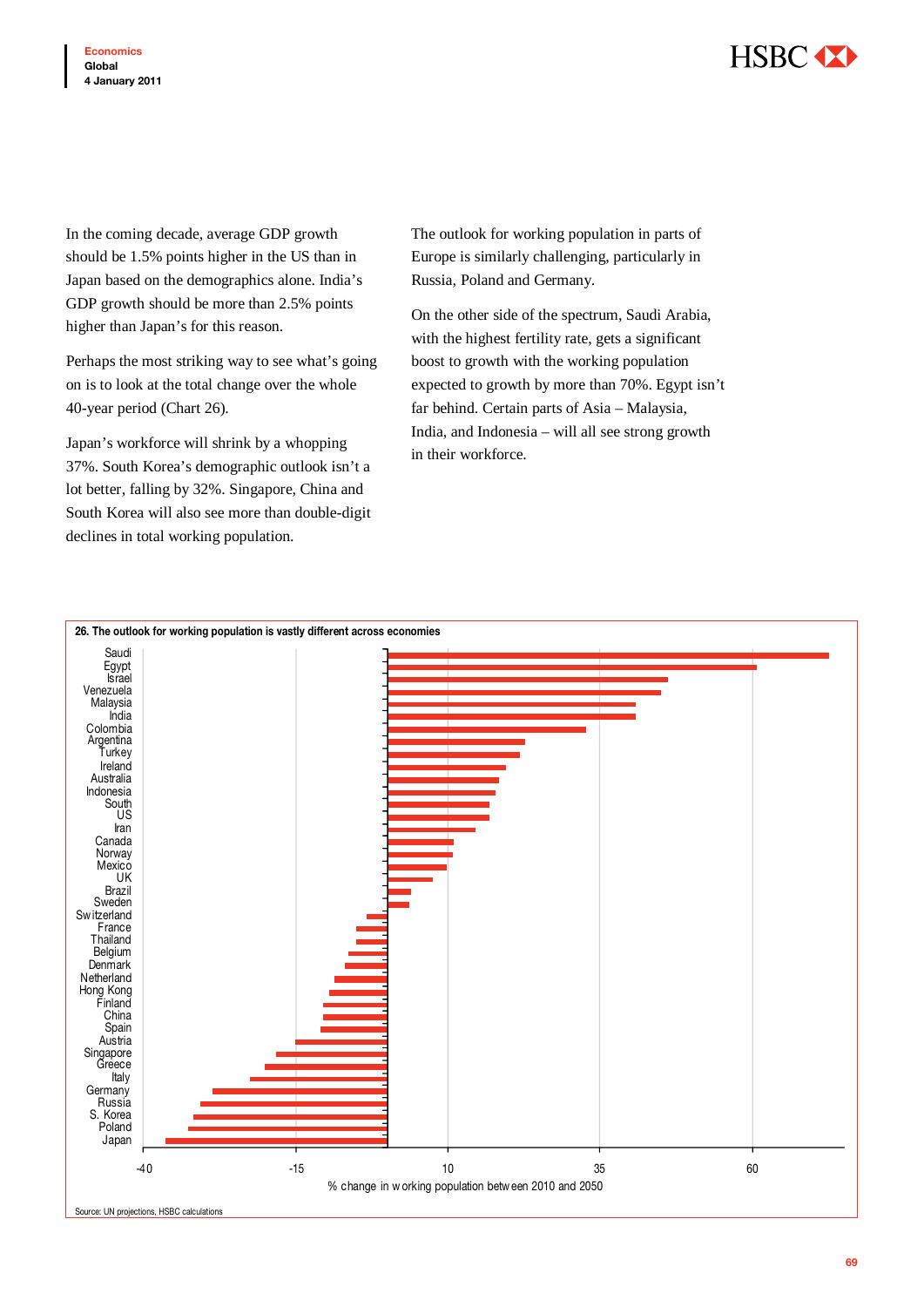



**HSBC OX** 

Looking at this on a regional basis, it's clear that while population growth is set to slow significantly across the world (Chart 27), the slowdown in working population is even greater (Chart 28). But there is a large dispersion by region. The working population in the developed world will only grow for one more decade and barely at that. CEEMEA, despite being dragged down by Russia and Poland, has a better outlook than the developed world but well below that of the other emerging regions.

By far the best region, in terms of available workers, is LATAM due to the rate of fertility which is still reasonably high, averaging 2.1 births per woman.

Of course these working age projections are subject to a considerable degree of uncertainty. The most morbid is disease, which could raise the mortality rate. By contrast, medical breakthroughs could lower the mortality rate.

Immigration flows are another feature which can throw these projections heavily off course.

A perhaps more predictable deviation from these projections would be retirement ages. These are already rising in Western economies as people are living longer and funding public pensions proves too much of a burden on fiscal positions.

There could also be government incentives to try and raise the fertility rate. Russia has recently announced a scheme whereby couples producing three children or more are entitled to a certain amount of land. This again highlights the uncertainty around forecasting this far in to the future.

Charts showing the demographic profile by country can be found in Appendix 2.

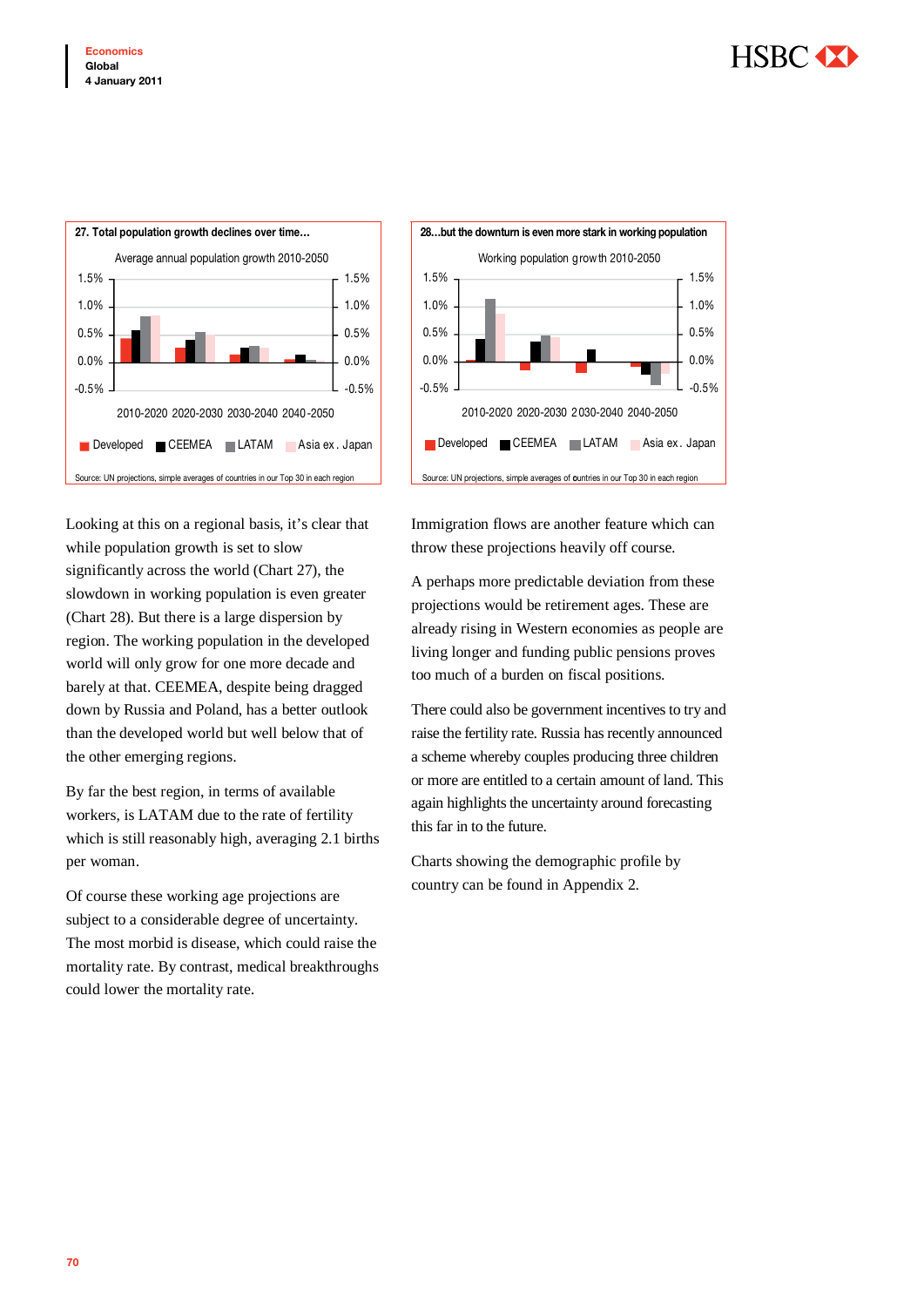

## Putting everything together

- Asia will continue demonstrating extremely strong growth rates and those with large populations will overtake Western powerhouses
- Latin America will feature more heavily in the global league tables
- ▶ The league table losers the small European countries may struggle to maintain their influence in global policy forums

Adding our outlook for income per capita to the demographic projections, we get to total growth rates found in Table 30. For the first 10 years, the breakdown into per capita and workforce growth is shown in Chart 29.

It will come as no surprise to see that China is near the top of the growth table. But as income per capita rises and the one-child policy leads to a demographic headwind, India's growth rate soon overtakes that of China beyond 2030.

But there are other bright stars in **Asia**. Malaysia, Thailand and Indonesia all demonstrate rapid rates of growth and as their education and policy systems develop, these are likely to be sustained over our forecast horizon.

In **CEEMEA**, Russia is projected to continue its rapid expansion, but it scores fewer points for monetary stability and has a less-supportive demographic outlook than some of its Asian rivals, which limits its relative performance. Of course, with the model not accounting for an

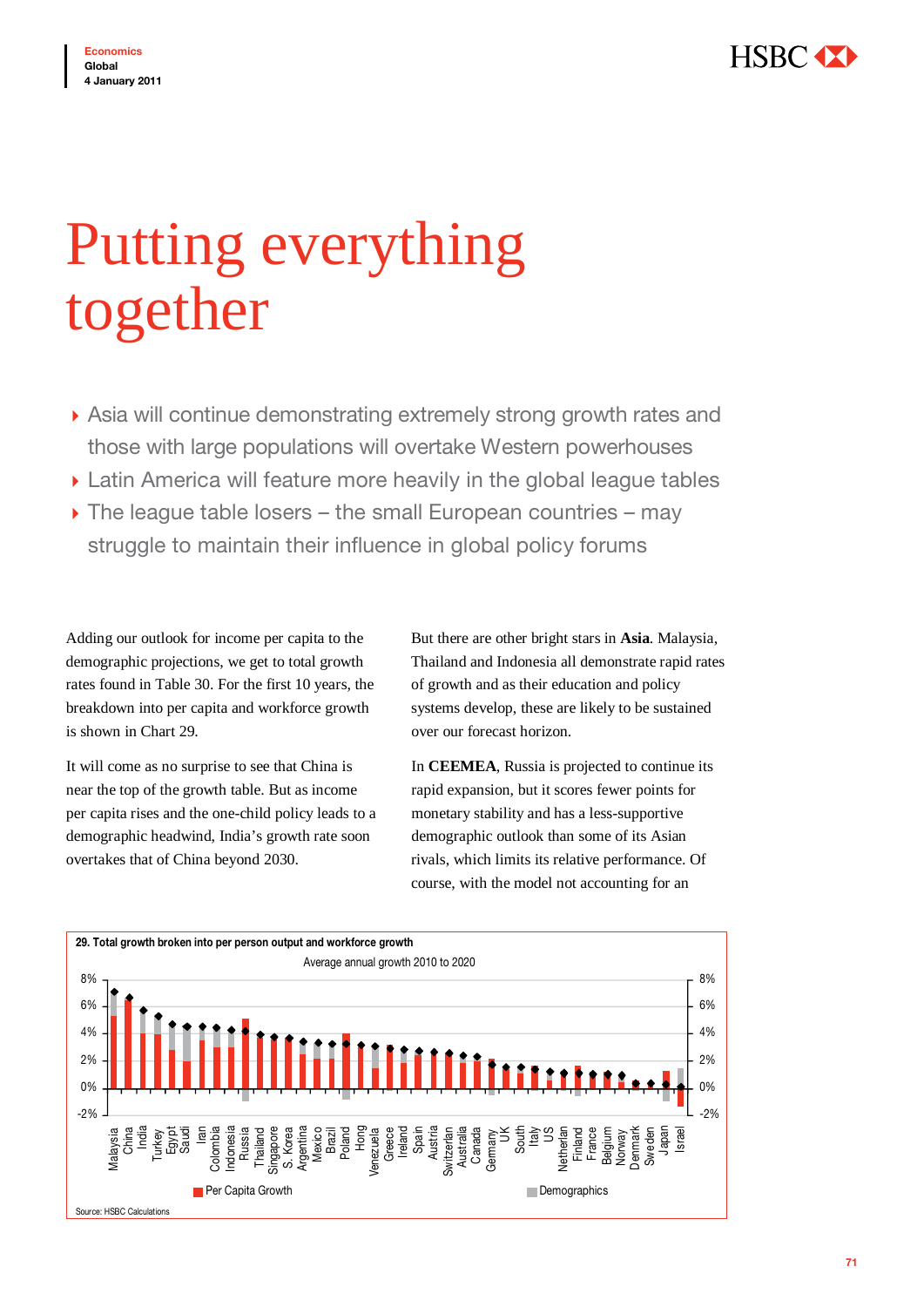economy's natural resources, movements in the oil price could play a key role in sending these Russian projections off track. In the CEEMEA region, Turkey and Egypt each look set for a better run.

**Latin America,** helped by an encouraging demographic outlook also produces good growth rates. **Colombia** looks set to deliver the fastest growth rates in the LATAM region, although by not accounting for Brazil's natural resources, we may be underestimating the potential pace of growth in Brazil.

As we step back and think about what is happening, in essence there have been structural improvements in the economic governance of these economies. Assuming governments continue to improve on recent advances, income per capita will continue to catch up with the levels seen in the Western world. This is making them more attractive investment destinations and such investment is lifting income per capita. And if you're already large by population, you will become large in economic size.

#### 30. The model's total GDP projections

|               | 2010-20 | 2020-30 | 2030-40 | 2040-50 |
|---------------|---------|---------|---------|---------|
| US            | 1.1%    | 1.4%    | 1.9%    | 2.1%    |
| Japan         | 0.4%    | 0.9%    | 0.5%    | 0.8%    |
| China         | 6.7%    | 5.5%    | 4.4%    | 4.1%    |
| Germany       | 1.7%    | 1.1%    | 1.4%    | 1.7%    |
| UK            | 1.6%    | 1.7%    | 1.9%    | 2.2%    |
| France        | 1.1%    | 1.4%    | 1.6%    | 2.1%    |
| Italy         | 1.4%    | 1.9%    | 1.5%    | 2.1%    |
| India         | 5.7%    | 5.6%    | 5.5%    | 5.2%    |
| <b>Brazil</b> | 3.3%    | 2.9%    | 2.9%    | 2.8%    |
| Canada        | 2.3%    | 2.1%    | 2.6%    | 2.5%    |
| S. Korea      | 3.7%    | 2.3%    | 1.8%    | 1.7%    |
| Spain         | 2.8%    | 2.9%    | 2.3%    | 2.2%    |
| Mexico        | 3.3%    | 4.4%    | 3.5%    | 3.1%    |
| Australia     | 2.4%    | 2.3%    | 2.5%    | 2.6%    |
| Netherlands   | 1.1%    | 1.2%    | 1.5%    | 2.2%    |
| Argentina     | 3.4%    | 3.3%    | 3.1%    | 2.7%    |
| Russia        | 4.2%    | 4.0%    | 4.0%    | 3.3%    |
| Turkey        | 5.3%    | 4.7%    | 4.0%    | 3.5%    |
| Sweden        | 0.4%    | 1.3%    | 1.7%    | 2.1%    |
| Switzerland   | 2.6%    | 2.0%    | 2.0%    | 2.3%    |
| Indonesia     | 4.3%    | 4.3%    | 4.3%    | 4.5%    |
| Belgium       | 1.0%    | 1.2%    | 1.7%    | 2.1%    |
| Saudi Arabia  | 4.5%    | 3.9%    | 3.5%    | 3.2%    |
| Poland        | 3.3%    | 3.2%    | 3.1%    | 2.1%    |
| Hong Kong     | 3.2%    | 2.1%    | 2.4%    | 2.2%    |
| Austria       | 2.7%    | 1.9%    | 1.9%    | 2.1%    |
| Norway        | 0.9%    | 1.3%    | 1.5%    | 2.1%    |
| South Africa  | 1.5%    | 2.4%    | 3.1%    | 3.5%    |
| Thailand      | 4.0%    | 3.8%    | 3.8%    | 4.0%    |
| Denmark       | 0.5%    | 0.8%    | 1.1%    | 2.0%    |
| Israel        | 0.1%    | 1.6%    | 1.8%    | 2.1%    |
| Singapore     | 3.7%    | 2.1%    | 2.0%    | 2.1%    |
| Greece        | 2.9%    | 2.6%    | 2.2%    | 2.1%    |
| Iran          | 4.5%    | 4.4%    | 3.8%    | 2.8%    |
| Egypt         | 4.7%    | 5.6%    | 5.2%    | 4.8%    |
| Venezuela     | 3.1%    | 3.2%    | 3.3%    | 3.3%    |
| Malaysia      | 7.1%    | 5.7%    | 4.7%    | 3.8%    |
| Finland       | 1.1%    | 1.4%    | 1.9%    | 1.9%    |
| Colombia      | 4.5%    | 4.2%    | 4.1%    | 4.0%    |
| Ireland       | 2.8%    | 2.8%    | 2.2%    | 1.9%    |

Source: Barro and HSBC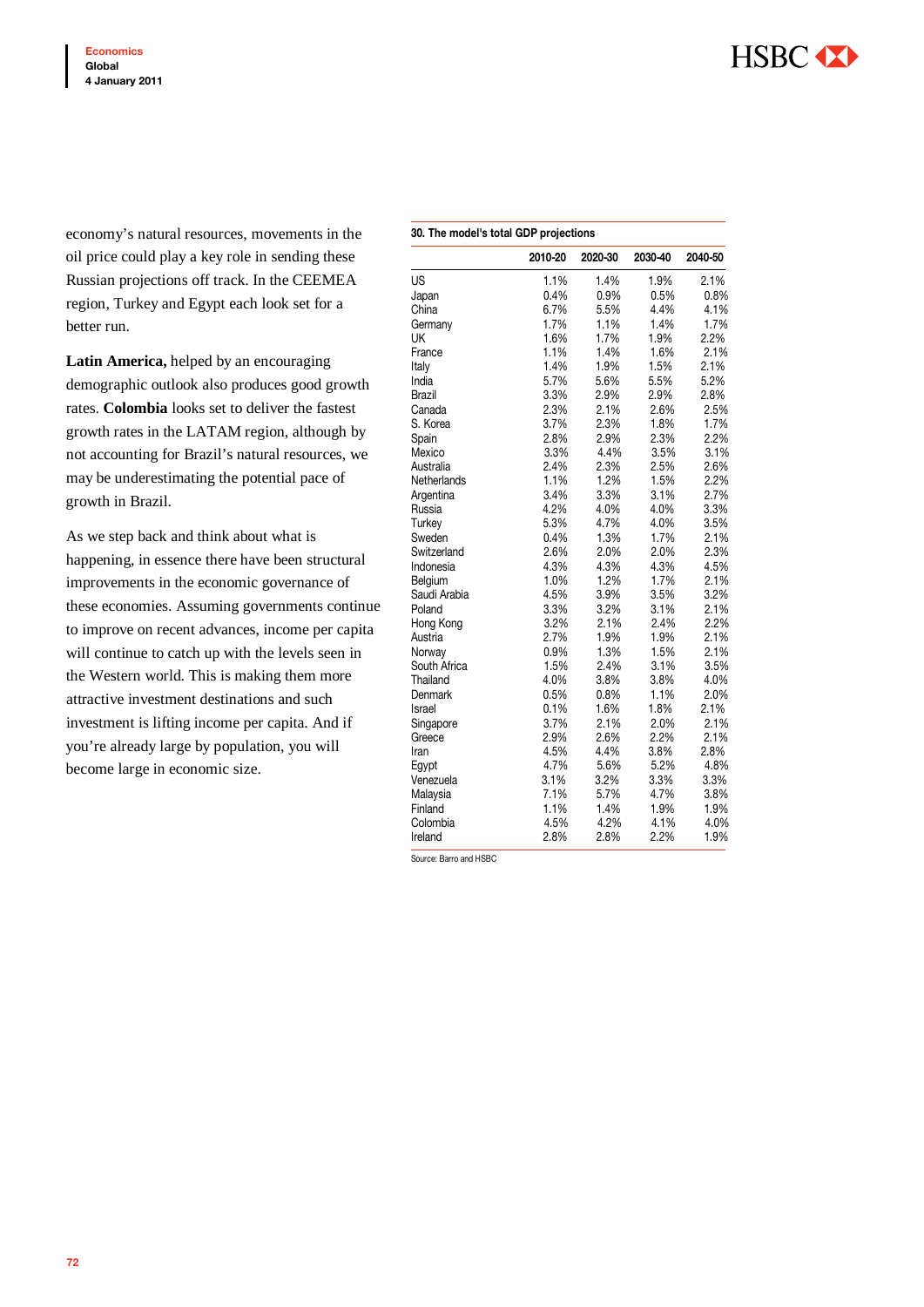Economics Global 4 January 2011



Taking a look at the global leaderboard in 2050 and compare that to how it stands today (Table 31 - order in 1970 included for illustration), the **US** may then find its ego somewhat bruised by falling off the top spot but it will, of course, remain a dominant force at international policy meetings.

By contrast, the small by population and welldeveloped economies in **Europe** will find themselves slipping rapidly down the league table, or disappearing from the Top 30 altogether. Indeed, by our calculations, Sweden, Austria, Norway and Denmark all find themselves falling out of the list by 2050. As we've already mentioned, income per capita is still rising, so in some ways this doesn't matter. However, these countries may find themselves having less of a say in the global policy arena. As competition hots up for the world's scarce resources, this may become an issue.

#### 31. The potential reshuffle between now and 2050 is no different from that seen in the last forty years

|                | Order in 1970 and the state of the state of the state of the state of the state of the state of the state of the state of the state of the state of the state of the state of the state of the state of the state of the state | Order in 2010  |              | Order in 2050  |                    |
|----------------|--------------------------------------------------------------------------------------------------------------------------------------------------------------------------------------------------------------------------------|----------------|--------------|----------------|--------------------|
| 1              | US                                                                                                                                                                                                                             | 1              | <b>US</b>    | 1              | China              |
| $\overline{c}$ | Japan                                                                                                                                                                                                                          | $\overline{c}$ | Japan        | $\overline{c}$ | US                 |
| 3              | Germany                                                                                                                                                                                                                        | 3              | China        | 3              | India              |
| 4              | UK                                                                                                                                                                                                                             | 4              | Germany      | 4              | Japan              |
| 5              | France                                                                                                                                                                                                                         | 5              | UK           | 5              | UK                 |
| 6              | Italy                                                                                                                                                                                                                          | 6              | France       | 6              | Germany            |
| 7              | Canada                                                                                                                                                                                                                         | 7              | Italy        | $\overline{7}$ | Brazil             |
| 8              | Spain                                                                                                                                                                                                                          | 8              | India        | 8              | Mexico             |
| 9              | <b>Brazil</b>                                                                                                                                                                                                                  | 9              | Brazil       | 9              | France             |
| 10             | Mexico                                                                                                                                                                                                                         | 10             | Canada       | 10             | Canada             |
| 11             | Netherlands                                                                                                                                                                                                                    | 11             | S. Korea     | 11             | Turkey             |
| 12             | Australia                                                                                                                                                                                                                      | 12             | Spain        | 12             | Italy              |
| 13             | Switzerland                                                                                                                                                                                                                    | 13             | Mexico       | 13             | S. Korea           |
| 14             | Argentina                                                                                                                                                                                                                      | 14             | Australia    | 14             | Spain              |
| 15             | Sweden                                                                                                                                                                                                                         | 15             | Netherlands  | 15             | Russia             |
| 16             | India                                                                                                                                                                                                                          | 16             | Argentina    | 16             | Indonesia          |
| 17             | Belgium                                                                                                                                                                                                                        | 17             | Russia       | 17             | Argentina          |
| 18             | China                                                                                                                                                                                                                          | 18             | Turkey       | 18             | Australia          |
| 19             | Austria                                                                                                                                                                                                                        | 19             | Sweden       | 19             | Egypt              |
| 20             | Denmark                                                                                                                                                                                                                        | 20             | Switzerland  | 20             | Malaysia           |
| 21             | Turkey                                                                                                                                                                                                                         | 21             | Indonesia    | 21             | Saudi Arabia       |
| 22             | South Africa                                                                                                                                                                                                                   | 22             | Belgium      | 22             | Thailand           |
| 23             | Venezuela                                                                                                                                                                                                                      | 23             | Saudi Arabia | 23             | <b>Netherlands</b> |
| 24             | S. Korea                                                                                                                                                                                                                       | 24             | Poland       | 24             | Poland             |
| 25             | Greece                                                                                                                                                                                                                         | 25             | Hong Kong    | 25             | Colombia           |
| 26             | Norway                                                                                                                                                                                                                         | 26             | Austria      | 26             | Switzerland        |
| 27             | Finland                                                                                                                                                                                                                        | 27             | Norway       | 27             | Iran               |
| 28             | Saudi Arabia                                                                                                                                                                                                                   | 28             | South Africa | 28             | Hong Kong          |
| 29             | Iran                                                                                                                                                                                                                           | 29             | Thailand     | 29             | Venezuela          |
| 30             | Portugal                                                                                                                                                                                                                       | 30             | Denmark      | 30             | South Africa       |

Source: World Bank and HSBC calculations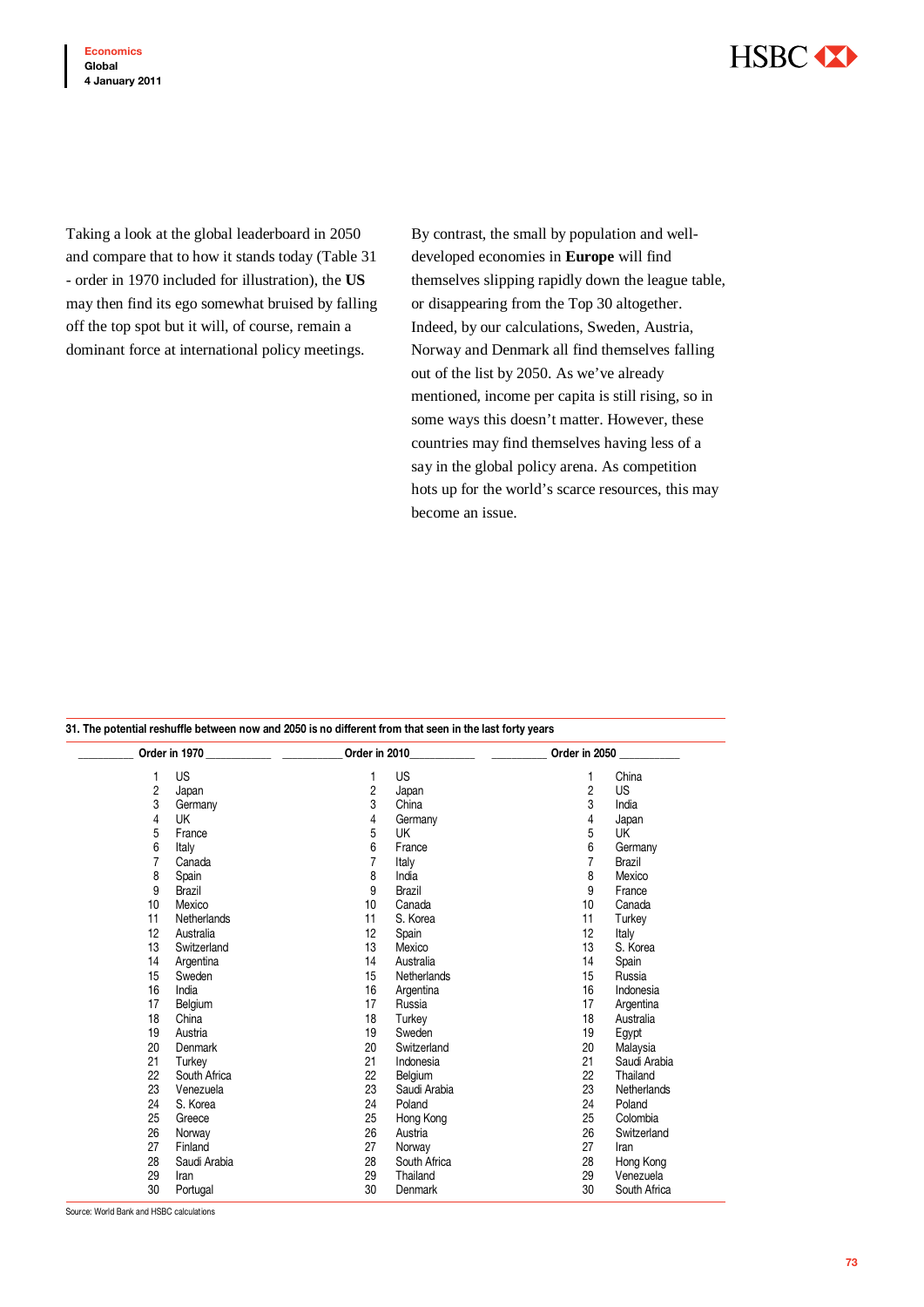## Over the limit?

- Energy availability need not hinder this path of global development ...
- $\blacktriangleright$  ...so long as there is major investment in efficiency and lowcarbon alternatives
- Meeting food demand may prove more of a challenge, but improvements in yield and diet could fill the gap

### Over the limit?

The scale of economic expansion forecast in this report over the next four decades raises inevitable questions about environmental feasibility: Put simply, does the planet have enough capacity to sustain this tripling in economic output by 2050? The answer is a cautious yes: The world economy can triple its income, but only if levels of resource productivity are improved many times over.

### More than two planets

Global prosperity depends on an array of ecosystem services, notably the provision of natural resource inputs (such as food, fuel and materials), as well the regulation of natural processes (e.g. water filtration, crop pollination and climate stability). Most of these services are under-priced in today's global economy – with the inevitable result that many natural assets are becoming over-exploited. Not only are many externalities – such as carbon costs – poorly priced, but additional agricultural, energy and water subsidies encourage further depletion: fossil fuels alone received USD557bn in government support in 2008.

As a result of these market and policy failures, the global economy's 'ecological footprint' has doubled since 1966. By 2007, humanity was using the equivalent of 1.5 planets each year to support its consumption levels, according to the environmental group, WWF.

Essentially, the global economy has entered a period of ecological deficit – depleting natural assets faster than these can be replenished. And this is at a time when more than 1 billion people are still undernourished, lack access to electricity as well as modern sanitation. By 2030, the footprint is projected to have deepened to two planets' worth of resources each year and to 2.8 planets in 2050. Clearly, it is possible to deplete natural assets for a time – but continuing resource overshoot runs the risk of localised and, increasingly, global constraints on economic activity. Looking ahead to 2050, the major challenges for growth flow from climate change, as well as land and water availability for food production.

#### Nick Robins Head of Climate Change Centre of Excellence HSBC Bank plc +44 207 991 6778

nick.robins@hsbc.com Zoe Knight Climate Change Strategy

HSBC Bank plc +44 207 991 6715 zoe.knight@hsbcib.com

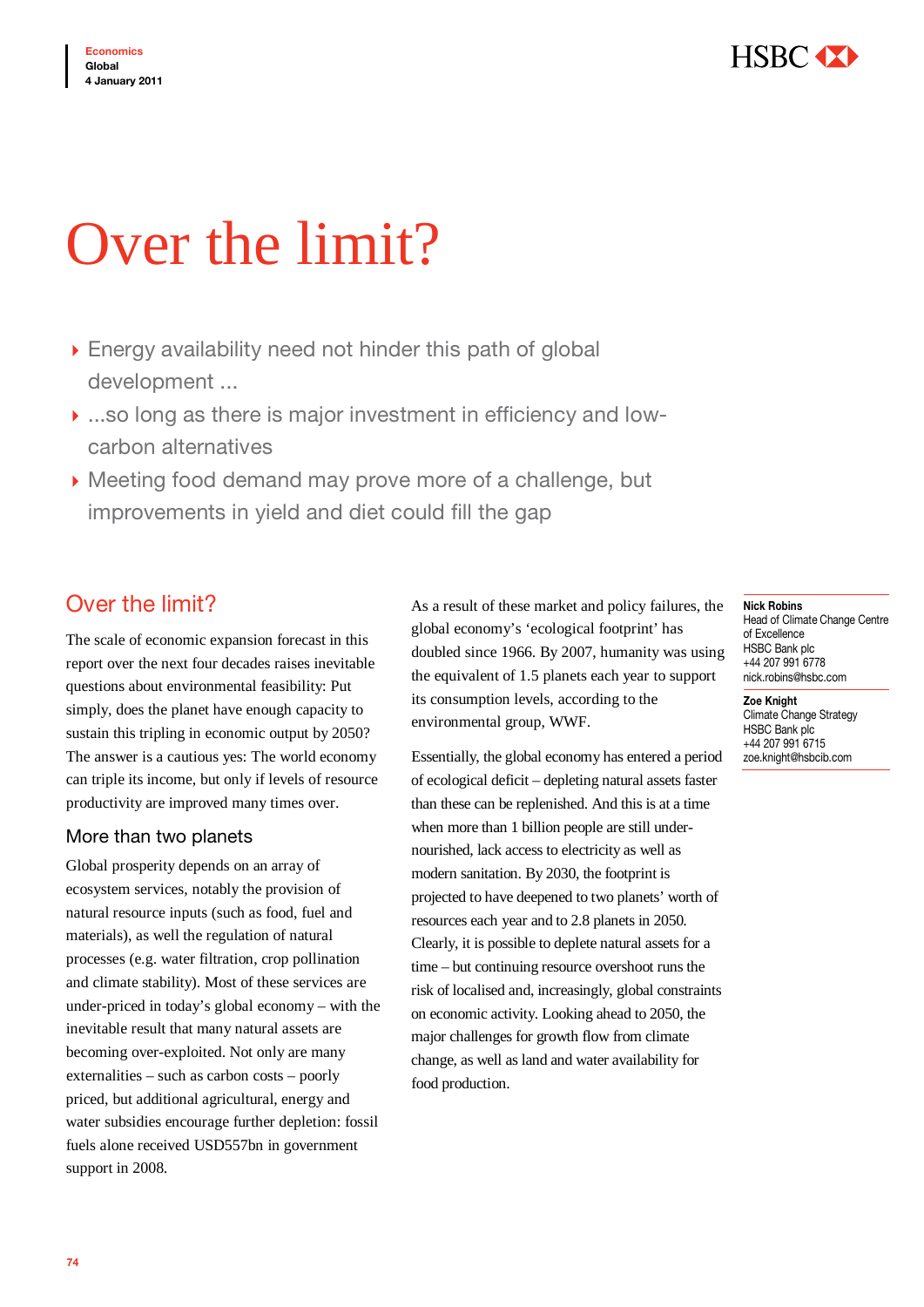

### Running out of inputs?

Much of the discussion about ecological capacity has been cast in the language of 'running out' of key inputs, notably energy and metals.

In the case of metals, core commodities such as aluminium, iron and even copper are widely available, and easily recyclable. Even rare earths are not so rare. Total global production in 2009 of 14 key 'rare earth' materials amounted to 127,520 tonnes. Yet, according to a recent report by the US Department of Energy, global reserves stand at some 99 million tonnes. The issue, however, is that current production is highly concentrated, with 95% of output accounted for by just one country, China.

Energy availability is somewhat more complicated. The era of cheap and easily accessible oil supplies is clearly over, with some

pointing to the risk of 'peak oil' disrupting economic stability. A report on energy security from the Lloyds insurance market concludes, for example, that "we are heading for a global oil supply crunch and price spike". Reserves of coal and gas are more plentiful, however. And supplies of renewable energy are for all intents and purposes unlimited (and to date, untapped), at over 3,000 times larger than current energy needs.

The International Energy Agency's (IEA) latest Energy Technology Perspectives report shows in its BLUE Map scenario that it is possible to raise energy production by 2050 while simultaneously reducing coal, oil and gas consumption below current levels (Chart 32).

Indeed, for an additional upfront cost of USD46trn in energy efficiency, renewables, nuclear and 'clean coal', fuel savings amounting

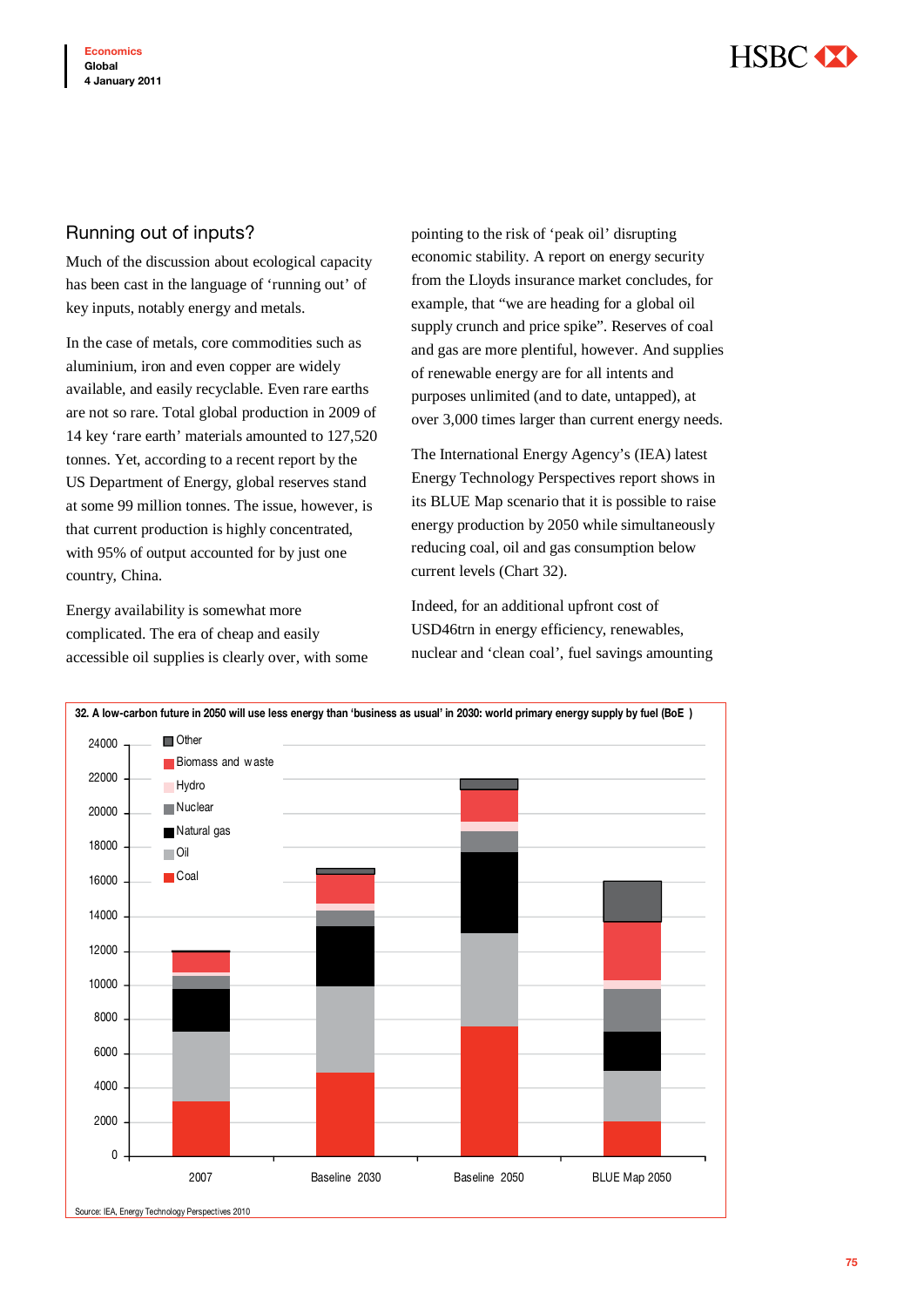

to USD112trn could be generated by 2050. One consequence would be a significant reduction in the projected cost of oil (Chart 33).



### Breaking the link

The fundamental issue for energy therefore is not so much its availability to meet global needs, but the cost, either in terms of emissions or the investment required today to deliver alternative energy sources. In terms of the climate change impact of greenhouse gas (GHGs) emissions, fossil fuels account for around 60% of the global total. To have a reasonable chance of holding long-term global warming to around 2 degrees Celsius, GHGs will need to be cut by half by 2050 – at a time when the global economy is more than tripling.

Greenhouse gas emissions are the largest and fastest-growing component of the global economy's 'ecological footprint' – and according to a report for the PRI investor alliance, these emissions generated an external damage costs of USD4.5trn in 2008, some 7.5% of global GDP; this external cost is projected to rise to over 12% of global GDP by 2050.

Breaking the historic link between economic growth and carbon emissions will certainly be hard. But it is both technologically feasible and economically attractive.

### Feeding the world

The growing sense of confidence that a practical pathway exists to a clean-energy economy by 2050 is not yet in place for food and water. The Food and Agriculture Organisation projects that a 70% increase in food production will be needed by 2050. But growth in yields has been falling from 3.2% a year in 1960 to 1.5% in 2000. In addition, the scope for increasing the area under cultivation is limited by the need to halt the decline in soil and water resources, the loss of species as well as the erosion of ecosystem quality that is proceeding on the back of rising food consumption. In 1995, about 1.8 billion people were living in areas experiencing severe water stress; by 2025, about two-thirds of the world's population – about 5.5 billion people – are expected to live in areas facing moderate to severe water stress.

Climate change will further compound the issue. Although governments agreed in Cancun in December 2010 to try to hold the increase in average global temperatures below 2°C this century, current commitments remain insufficient. As a result, the world could well warm by  $2^{\circ}$ C by 2050, and in some projections by as early as 2024 (see *Too Close for Comfort*, December 2009). This would have severe implications for agricultural yields, as well as water availability, with greater incidence of extreme events such as droughts and floods.

Yet the potential for meeting nutritional needs and sustaining resources in a world of 9 billion people with much higher incomes clearly exists. With investment, yields can be improved, crops can be adapted to a changing climate, and post-harvest losses can be cut. And the need to slow and reverse the negative health impacts of overconsumption offers another way of matching resources with rising incomes and human wellbeing. Approximately 1.5bn adults were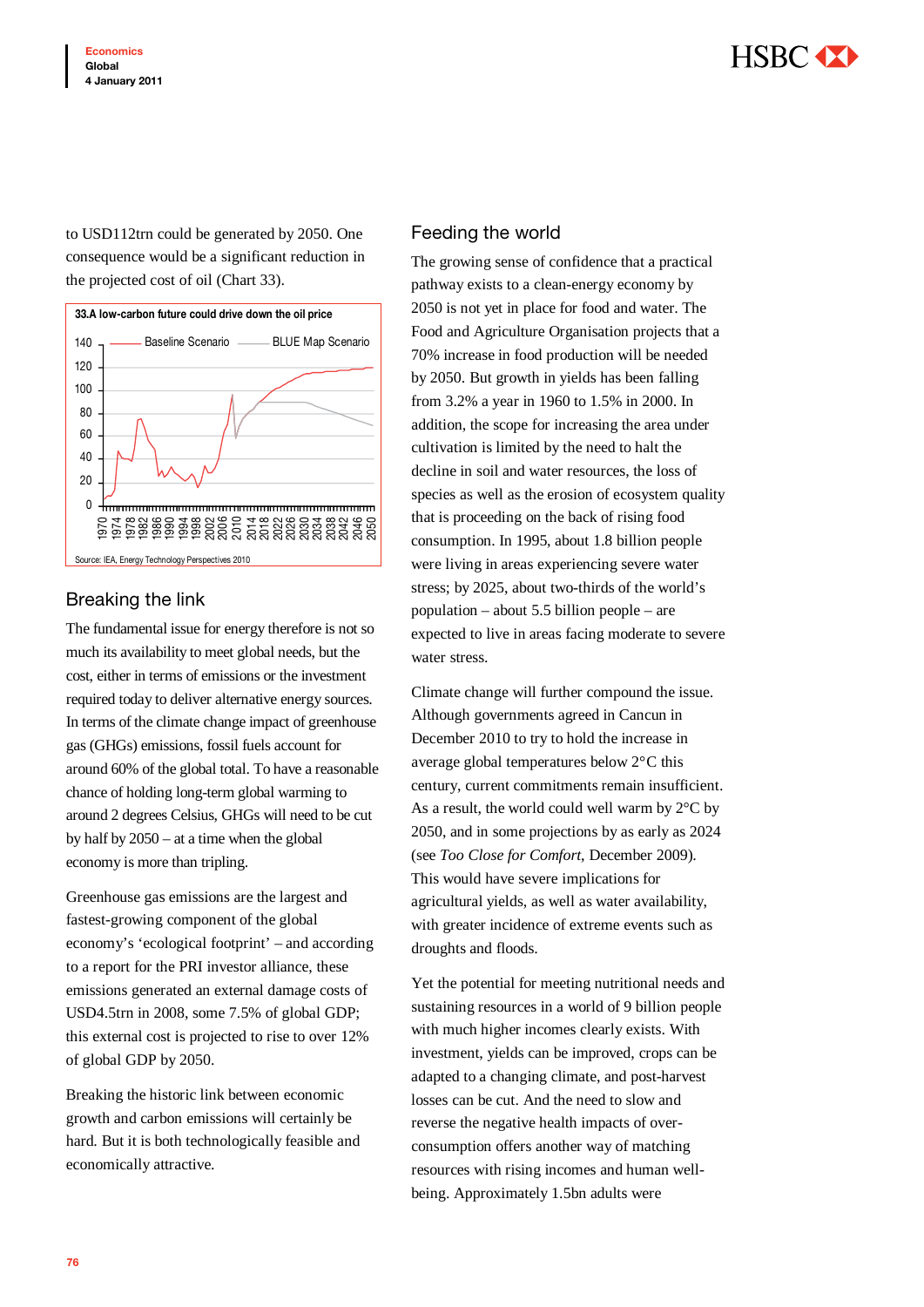

overweight in 2005, with 400 million obese. By 2015, the World Health Organisation projects that this could rise 2.3 billion and 700 million respectively. In the UK, a quarter of adults are already obese, a figure that is projected to grow to 60% of men and 50% of women in 2050.

### The Mother of Opportunity

While Keynes and Friedman are currently battling it out in the economic conundrum of how to generate growth, the contest of the coming decades will be between Malthus' economics of scarcity and Stern's<sup>3</sup> economics of green growth. There are real limits to the continued expansion of the global economy's 'ecological footprint' – and if these are not confronted then economic output and human well-being will become increasingly constrained. But growth can also be delivered by investing in the markets, technologies, knowledge and business models that improve resource productivity and sustain natural assets.

On the road to 2050, we expect what are currently 'off balance sheet' costs – whether in terms of carbon emissions or biodiversity loss – to be brought more formally into economic decisionmaking. This will reward the corporations and countries that make resource productivity a key element of long-term strategy. Even with the current modest targets, we expect the low-carbon economy to grow by 10% CAGR over the next decade to reach over 2% of global GDP (see *Sizing the climate economy*, September 2009).

We believe that there will be a deepening of deployment and innovation in the decades thereafter, with the 'climate economy' potentially playing an equivalent role to the 'knowledge economy' in the past century. It will be growth, but not as we know it.

 $\overline{a}$ 

<sup>3</sup> Lord Stern is author of *The Economics of Climate Change.*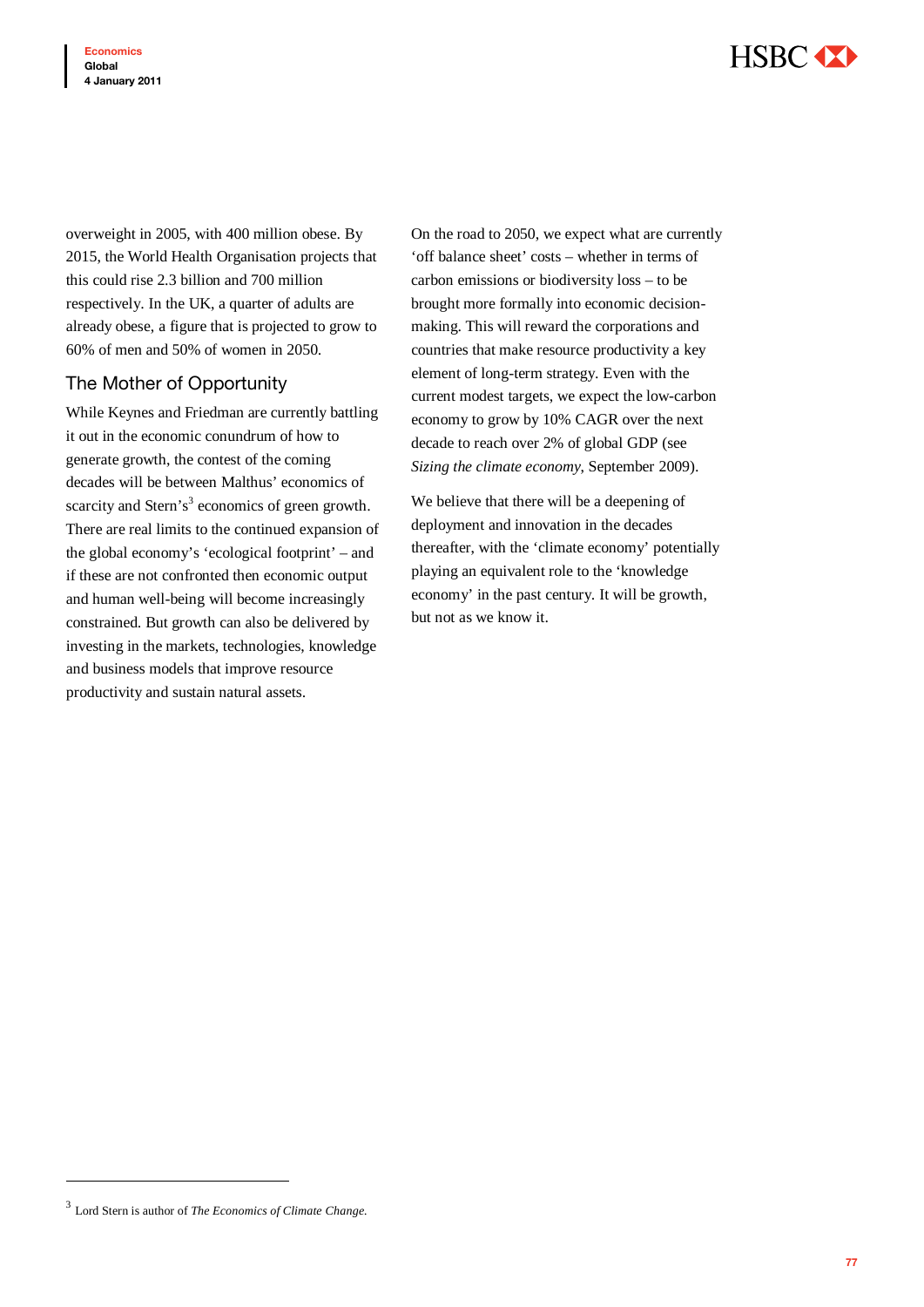

## What might go wrong?

- Our projections are based on policymakers making 'good' decisions
- The most pressing risk is that open borders, which have played such a key role in development, are closed



**In a nutshell, our projections are based on a rather rosy backdrop – everything is going right, governments and policymakers are doing the right thing.** Of course, there are a number of reasons things might not play out in the way we have assumed. We should remind ourselves that up until the recent turmoil we had seen a remarkably calm period for the global economy as a whole (Chart 34).

### Border barriers and war

The biggest danger is that the open borders that have delivered so much prosperity are closed. It's hard to see how such a wave of protectionism could benefit any individual economy, and certainly not the system as a whole. But politicians' motivation tends to be about getting through the next election, rather than long-term growth. As such, bad politics is a key risk to these projections. And, of course, trade wars can be followed by real wars. We probably don't need to go any further in highlighting how this would disrupt our projections.

### Cyclical interruptions

Our model is a structural model of potential supply and therefore ignores cyclical factors and whether there are ebbs and flows in demand.

### Natural disasters

Natural disasters can send economies seriously off course as their development seeks to replace what was lost rather than make any further leap forward.

### Factors the model isn't picking up

No model can perfectly capture all the idiosyncratic factors that will constrain or boost an economy's development. One of the most significant variables we are not capturing is the natural resources with which an economy is endowed and how this drives its relative terms of trade and its bargaining power in the global economy. There are also important trade linkages that we are not capturing. Brazil has developed close trade ties with the emerging markets, which appears to have accelerated its development.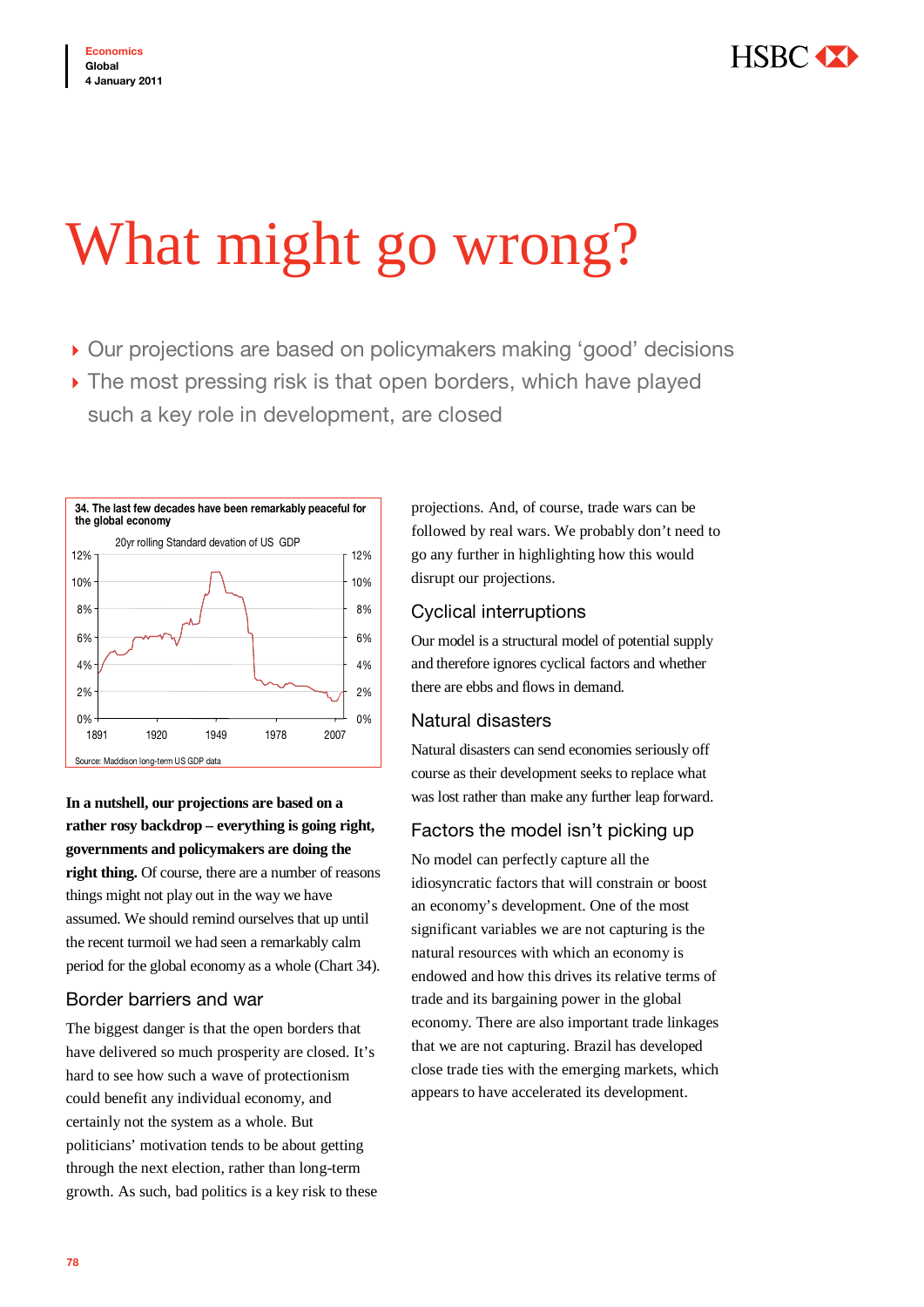

### Supply-side setbacks

The supply-side advances in both the developed and emerging markets, which have managed to deliver growth without inflation, could go into reverse. The prospect of China's labour force becoming more militant is at the forefront of a number of investors' minds. And in the western world, faced with an ongoing squeeze in real income, further cuts to public pension provision and increases in retirement ages, one can't rule out a re-emergence of labour unionisation.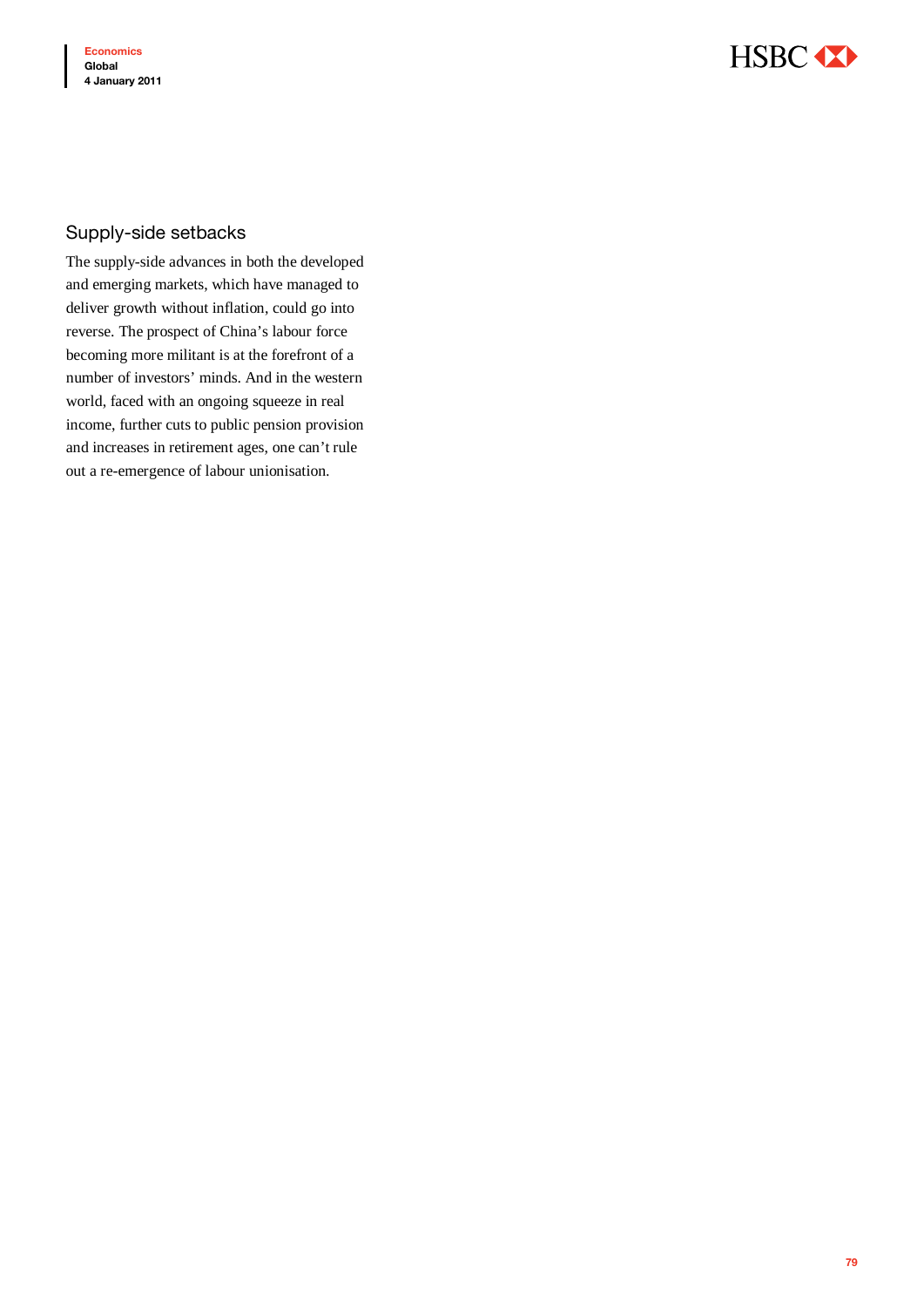

### **References**

Barro, R. J., 1989. Economic Growth in a Cross Section of Countries. *NBER Working Paper No. 3120*.

Barro, R. J., 1991. Economic Growth in a Cross Section of Countries. *The Quarterly Journal of Economics*, Vol. 106 (2), pp. 407-443.

Barro, R. J., Lee, J. W., 2001. International data on educational attainment: updates and implications. *Oxford Economic Papers*, Vol 3, pp. 541-563.

Barro, R. J., Lee, J. W., 1994. Sources of economic growth. *Carnegie-Rochester Conference Series on Public Policy*, Volume 40, June 1994, pp. 1-46.

Bassanini, A., Scarpetta, S., 2001. The Driving Forces of Economic Growth: Panel Data Evidence For the OECD Countries. *OECD Economic Studies*, Vol 33 (2), pp. 9-56.

Calderon, C., Serven, L., 2004. The Effects of Infrastructure Development on Growth and Income Distribution. *World Bank Policy Research Working Paper No. 3400.*

Desai, V. A., 1999. The Economics and Politics of Transition to an Open Market Economy: India. *OECD Development Centre Working Paper No*. *155.*

Dowrick, S., Nguyen, D. T., 1989. OECD Comparative Economic Growth 1950-1985: Catch-Up and Convergence. *The American Economic Review*, Vol 79 (5), pp. 1010-1030.

Food and Agriculture Organisation, How to Feed the World in 2050, 2009

Goodhart, C., Xu, C., 1996. The Rise of China as an Economic Power. *Centre for Economic Performance Discussion Paper No. 299*, London School of Economics and Political Science, London.

IEA, Energy Technology Perspectives 2010

King, Stephen D, 2010, *Losing Control: Emerging Threats to Western Prosperity*, Yale University Press

Krugman, P., 1994. The Myth of Asia's Miracle, *Foreign Affairs*, Vol 73 (6), pp. 62-78

Leipziger, D. M., Thomas, V., 1993. The Lessons of East Asia: An Overview of Country Experience. *The World Bank*, Washington, D.C.

Lucas Jr, R. E., 1988. On the Mechanics of Economic Development. *Journal of Monetary Economics*, Vol 22, pp. 3-42.

Maddison, A., 2007. *Chinese Economic Performance in the Long Run*, 2nd ed. OECD Development Centre, Paris.

Mankiw, G. N., Romer, D., Weil, D.N., 1992. A Contribution to the Empirics of Economic Growth. *The Quarterly Journal of Economics*, Vol. 107 (2), pp.407-437.

OECD, 2010. *Perspectives on Global Development 2010: Shifting Wealth*, OECD Development Centre, Paris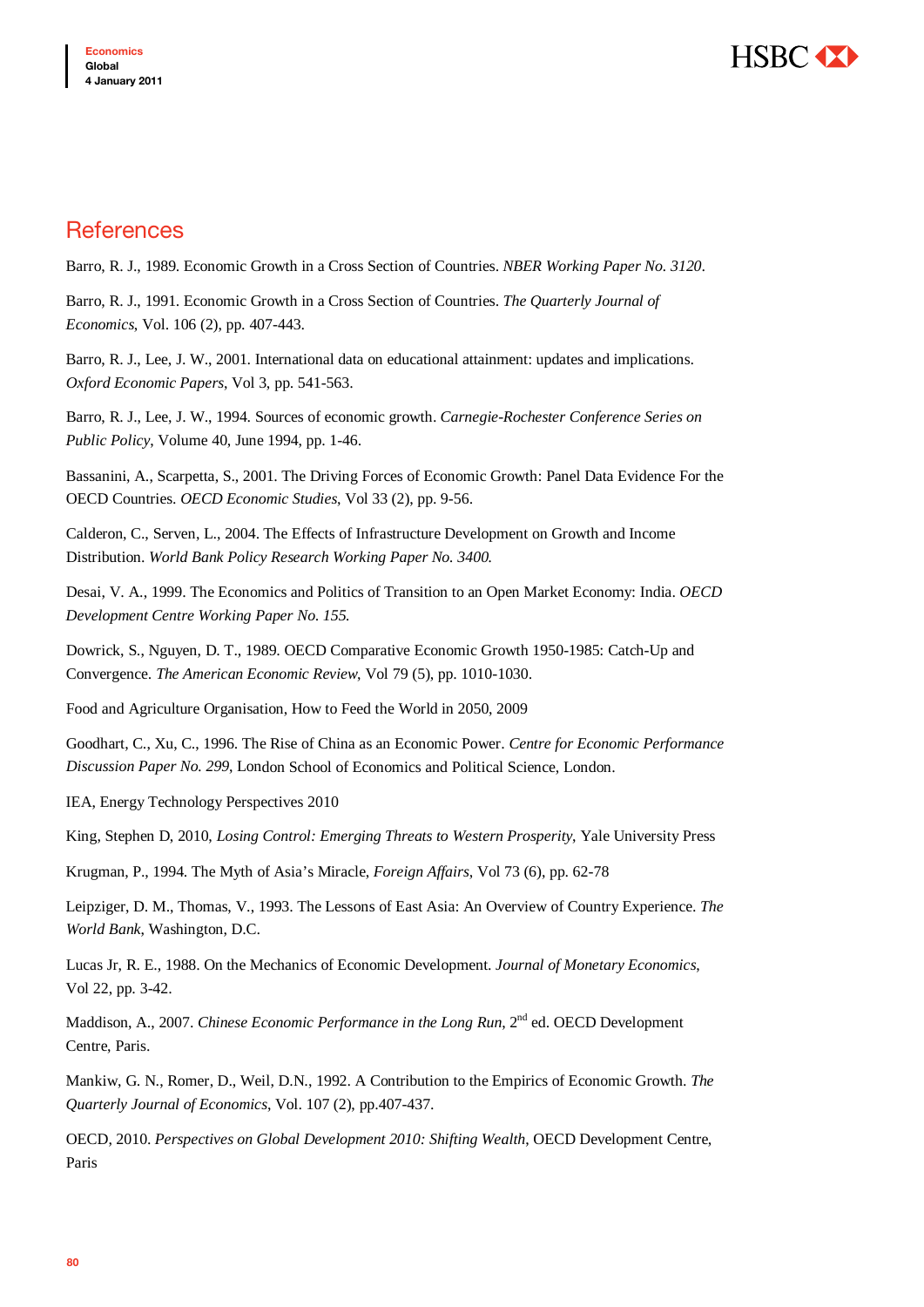

Paldam, M., 2003. Economic freedom and success of the Asian tigers: an essay on controversy. *European Journal of Political economy*, Vol. 19, pp. 453-477

Prasdad, E. S., 2006. Modernising China's Growth Paradigm. *International Monetary Fund Policy Discussion Paper.* 

UK Government Office for Science, Tackling Obesities: Future Choices, 2007

UN Principles for Responsible Investment, Why externalities matter to institutional investors, 2010

US Department of Energy, Critical Materials Strategy, December 2010

WWF, Living Planet Report 2010

The World Bank, 1993, *The East Asian Miracle: economic growth and public policy*, A World Bank Policy Research Report, Oxford University Press, Oxford

The World Bank, 2009. *World Development Report 2009: Reshaping Economic Geography*, The World Bank, Washington, DC.

World Health Organisation. Obesity and Overweight, 2010

United Nations, 2002. *Forecasts of the Economic Growth in OECD Countries and Central and Eastern European Countries for the Period 2000-2040*. UN, New York.

Lloyds, 360 Risk Insight: Sustainable Energy Security, 2010

The Economics of Ecosystems and Biodiversity, Mainstreaming the Economics of Nature, 2010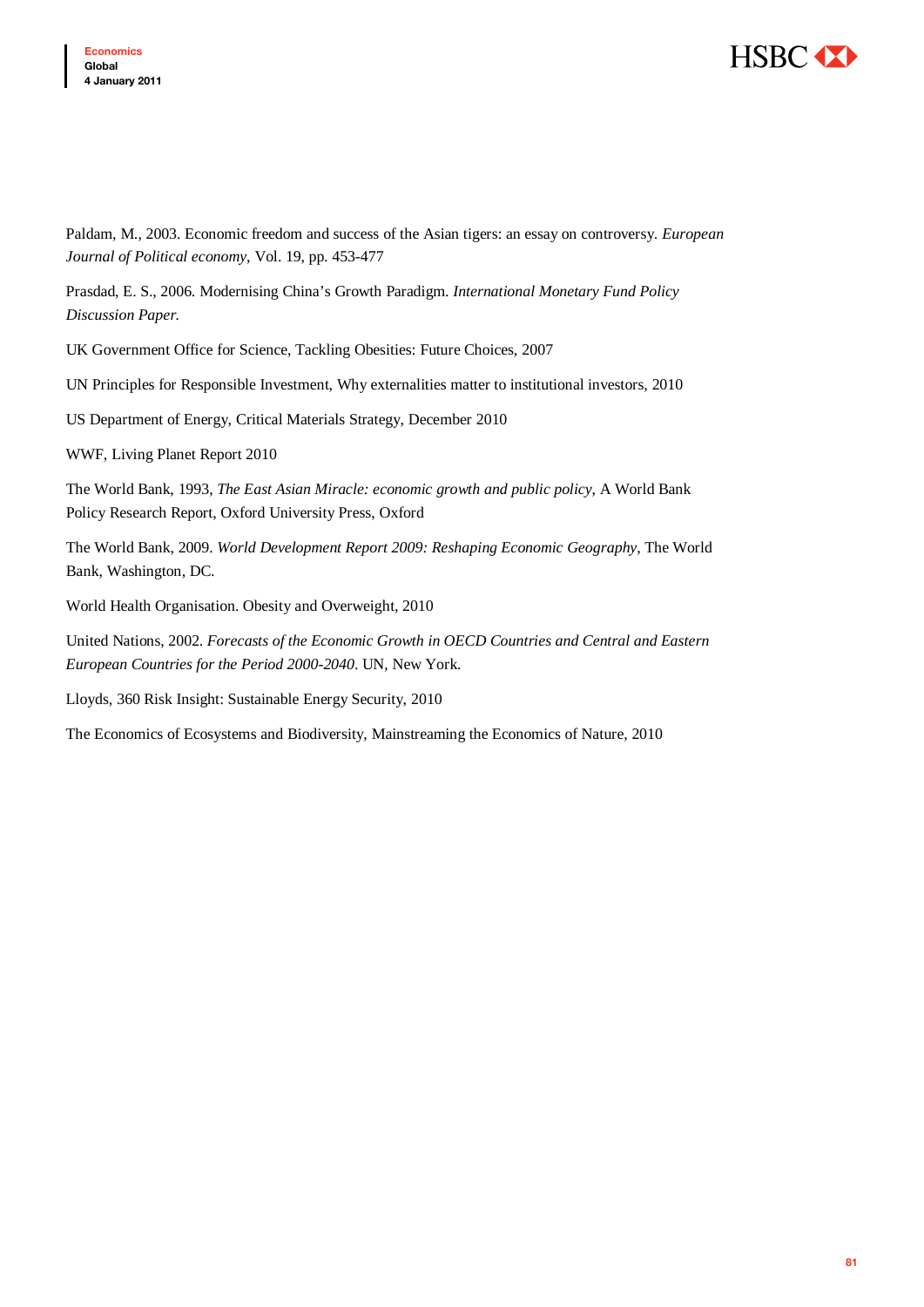### Appendix 1 Barro's growth model

### A1. The model

| Variable                     | <b>Coefficients</b> |
|------------------------------|---------------------|
| Log GDP                      | $-0.018$            |
| Male schooling               | 0.002               |
| Log GDP * schooling          | $-0.004$            |
| Log life expectancy          | 0.044               |
| Log fertility                | $-0.016$            |
| Government consumption ratio | $-0.136$            |
| Rule of law index            | 0.029               |
| Democracy index              | 0.090               |
| Democracy index squared      | $-0.088$            |
| Inflation rate               | $-0.043$            |

Source: Barro with HSBC adjustment to schooling

To test whether the model was too simplistic we used the data on the economic infrastructure for our forty countries in 2000 and predicted the average per capita income over the past ten years.

We made two amendments to Barro's original model. First, we lowered slightly the convergence rate, in line with more recent literature (See OECD 2001).

Second, it appeared that the original model was overstating the impact of education. In Barro's original model, an extra year of schooling served to raise GDP growth by 1.2% points. Those with very high levels of education, such as Germany, were forecast to grow much more quickly than they achieved. And countries such as India with very low levels of education were barely forecast to grow at all. However, recalibrating the model to lower the impact of education produced remarkably accurate forecasts for such a simple model. The main areas of failure are in Asia, where the region in the early part of the 2000-2010 period was still recovering from the Asian crisis.

|               | Model<br>Forecast | Actual<br>arowth rate | Forecast<br>error |
|---------------|-------------------|-----------------------|-------------------|
| China         | 6.7%              | 9.6%                  | 2.9%              |
| India         | 4.6%              | 5.5%                  | 0.9%              |
| Russia        | 5.5%              | 5.2%                  | $-0.3%$           |
| <b>US</b>     | 0.7%              | 0.8%                  | 0.2%              |
| UK            | 1.5%              | 1.2%                  | $-0.3%$           |
| <b>Brazil</b> | 2.2%              | 2.1%                  | $-0.1%$           |
| Japan         | 0.9%              | 0.8%                  | $-0.1%$           |
| Germany       | 1.4%              | 0.8%                  | $-0.6%$           |
| France        | 0.8%              | 0.8%                  | $-0.1%$           |
| Italy         | 2.0%              | 0.0%                  | $-2.1%$           |
| Spain         | 3.1%              | 1.2%                  | $-1.9%$           |
| Canada        | 1.7%              | 1.3%                  | $-0.4%$           |
| Mexico        | 3.7%              | 0.8%                  | $-2.9%$           |
| Australia     | 1.7%              | 1.7%                  | 0.0%              |
| S. Korea      | 3.8%              | 3.9%                  | 0.1%              |
| Netherlands   | 1.2%              | 1.1%                  | $-0.1%$           |
| Turkey        | 1.6%              | 2.4%                  | 0.8%              |
| Poland        | 5.2%              | 4.1%                  | $-1.1%$           |
| Indonesia     | 1.9%              | 3.8%                  | 1.9%              |
| Belgium       | 1.1%              | 1.0%                  | $-0.1%$           |
| Switzerland   | 2.2%              | 1.4%                  | $-0.8%$           |
| Sweden        | 0.5%              | 1.4%                  | 0.9%              |
| Thailand      | 5.1%              | 3.1%                  | $-2.0\%$          |
| Argentina     | 3.3%              | 2.6%                  | $-0.7%$           |
| Greece        | 3.0%              | 3.0%                  | 0.0%              |
| Malaysia      | 6.3%              | 2.8%                  | $-3.4%$           |
| Ireland       | 1.8%              | 2.2%                  | 0.4%              |
| Finland       | 1.7%              | 1.8%                  | 0.1%              |
| South Africa  | 2.0%              | 2.2%                  | 0.2%              |
| Denmark       | 0.4%              | 0.5%                  | 0.1%              |
| Austria       | 2.3%              | 1.3%                  | $-1.1%$           |
| Norway        | 0.0%              | 1.2%                  | 1.2%              |
| Saudi Arabia  | 2.4%              | 1.0%                  | $-1.4%$           |
| Hong Kong     | 5.1%              | 4.3%                  | $-0.8%$           |
| Colombia      | 2.2%              | 2.4%                  | 0.2%              |
| Venezuela     | 1.4%              | 2.1%                  | 0.7%              |
| Iran          | 5.6%              | 3.6%                  | $-2.1%$           |
| Israel        | $-0.4%$           | 1.5%                  | 1.9%              |
| Singapore     | 5.5%              | 3.2%                  | $-2.3%$           |
| Egypt         | 5.4%              | 2.9%                  | $-2.5%$           |

Source: Barro and HSBC calculations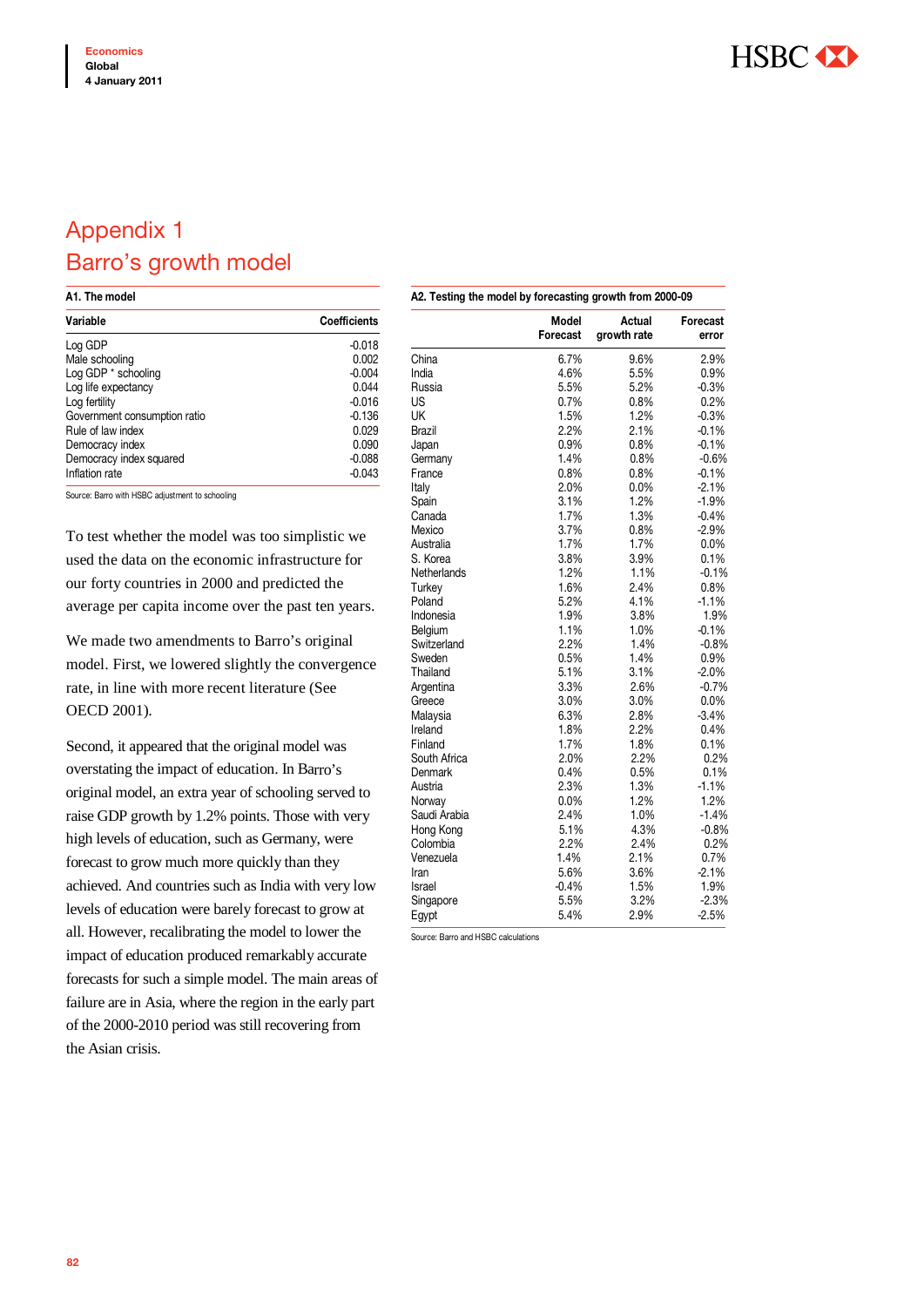### Creating the base scenario forecasts

A3. Model's projections assuming the 'economic infrastructure' doesn't improve

A4. Model's projections assuming the 'economic infrastructure' improve to the highest possible level

| uvvui tiilipivt |         |         |         | pv.v w w.v g |               |         |         |         |         |
|-----------------|---------|---------|---------|--------------|---------------|---------|---------|---------|---------|
|                 | 2010-20 | 2020-30 | 2030-40 | 2040-50      |               | 2010-20 | 2020-30 | 2030-40 | 2040-50 |
| US              | 0.5%    | 0.5%    | 0.6%    | 0.6%         | <b>US</b>     | 0.5%    | 1.6%    | 2.3%    | 2.8%    |
| Japan           | 1.2%    | 1.2%    | 1.0%    | 0.9%         | Japan         | 1.2%    | 2.1%    | 2.7%    | 3.2%    |
| China           | 6.6%    | 5.2%    | 4.2%    | 3.5%         | China         | 6.6%    | 6.0%    | 5.8%    | 5.6%    |
| Germany         | 2.1%    | 1.8%    | 1.5%    | 1.3%         | Germany       | 2.1%    | 2.8%    | 3.2%    | 3.6%    |
| UK              | 1.3%    | 1.1%    | 0.9%    | 0.7%         | UK            | 1.3%    | 2.1%    | 2.7%    | 3.2%    |
| France          | 1.2%    | 1.0%    | 0.8%    | 0.7%         | France        | 1.2%    | 2.1%    | 2.8%    | 3.4%    |
| Italy           | 2.1%    | 1.7%    | 1.4%    | 1.2%         | Italy         | 2.1%    | 2.9%    | 3.5%    | 4.0%    |
| India           | 4.1%    | 3.4%    | 3.0%    | 2.6%         | India         | 4.1%    | 5.4%    | 6.5%    | 7.3%    |
| <b>Brazil</b>   | 2.3%    | 1.7%    | 1.4%    | 1.1%         | <b>Brazil</b> | 2.3%    | 3.5%    | 4.7%    | 5.7%    |
| Canada          | 1.9%    | 1.6%    | 1.3%    | 1.1%         | Canada        | 1.9%    | 2.5%    | 3.0%    | 3.4%    |
| S. Korea        | 3.9%    | 2.9%    | 2.4%    | 1.9%         | S. Korea      | 3.9%    | 3.7%    | 3.9%    | 4.0%    |
| Spain           | 2.9%    | 2.5%    | 2.0%    | 1.7%         | Spain         | 2.9%    | 3.4%    | 3.7%    | 4.0%    |
| Mexico          | 3.6%    | 3.0%    | 2.5%    | 2.1%         | Mexico        | 3.6%    | 4.1%    | 4.4%    | 4.7%    |
| Australia       | 1.9%    | 1.5%    | 1.3%    | 1.1%         | Australia     | 1.9%    | 2.3%    | 2.8%    | 3.1%    |
| Netherlands     | 1.2%    | 1.1%    | 0.9%    | 0.8%         | Netherlands   | 1.2%    | 2.2%    | 2.9%    | 3.4%    |
| Argentina       | 2.5%    | 1.9%    | 1.6%    | 1.3%         | Argentina     | 2.5%    | 3.1%    | 3.6%    | 4.2%    |
| Russia          | 5.1%    | 4.3%    | 3.5%    | 2.9%         | Russia        | 5.1%    | 5.5%    | 5.7%    | 6.0%    |
| Turkey          | 4.0%    | 3.4%    | 2.9%    | 2.5%         | Turkey        | 4.0%    | 4.4%    | 4.7%    | 4.9%    |
| Sweden          | 0.5%    | 0.5%    | 0.5%    | 0.5%         | Sweden        | 0.5%    | 1.7%    | 2.6%    | 3.2%    |
| Switzerland     | 2.6%    | 2.1%    | 1.7%    | 1.4%         | Switzerland   | 2.6%    | 2.6%    | 2.7%    | 2.7%    |
| Indonesia       | 3.1%    | 2.6%    | 2.1%    | 1.8%         | Indonesia     | 3.1%    | 4.7%    | 6.2%    | 7.3%    |
| Belgium         | 1.1%    | 1.0%    | 0.8%    | 0.7%         | Belgium       | 1.1%    | 2.1%    | 2.9%    | 3.5%    |
| Saudi Arabia    | 1.9%    | 1.5%    | 1.2%    | 1.0%         | Saudi Arabia  | 1.9%    | 2.6%    | 3.3%    | 3.9%    |
| Poland          | 4.1%    | 3.3%    | 2.7%    | 2.2%         | Poland        | 4.1%    | 4.4%    | 4.8%    | 5.1%    |
| Hong Kong       | 3.0%    | 2.4%    | 1.9%    | 1.6%         | Hong Kong     | 3.0%    | 3.0%    | 3.1%    | 3.2%    |
| Austria         | 2.7%    | 2.2%    | 1.8%    | 1.5%         | Austria       | 2.7%    | 3.0%    | 3.2%    | 3.3%    |
| Norway          | 0.4%    | 0.5%    | 0.6%    | 0.6%         | Norway        | 0.4%    | 1.5%    | 2.3%    | 2.8%    |
| South Africa    | 1.1%    | 0.8%    | 0.6%    | 0.4%         | South Africa  | 1.1%    | 2.9%    | 4.5%    | 5.9%    |
| Thailand        | 3.8%    | 3.1%    | 2.7%    | 2.2%         | Thailand      | 3.8%    | 4.7%    | 5.5%    | 6.1%    |
| Denmark         | 0.6%    | 0.5%    | 0.4%    | 0.4%         | Denmark       | 0.6%    | 1.7%    | 2.6%    | 3.3%    |
| Israel          | $-0.1%$ | 0.9%    | 0.8%    | 0.7%         | Israel        | $-0.1%$ | 1.3%    | 2.4%    | 3.3%    |
| Singapore       | 4.2%    | 3.5%    | 3.0%    | 2.5%         | Singapore     | 4.2%    | 3.4%    | 3.0%    | 2.6%    |
| Greece          | 3.0%    | 2.6%    | 2.1%    | 1.7%         | Greece        | 3.0%    | 3.5%    | 3.8%    | 4.1%    |
| Iran            | 6.2%    | 5.1%    | 4.2%    | 3.4%         | Iran          | 6.2%    | 6.0%    | 5.9%    | 5.8%    |
| Egypt           | 3.5%    | 4.3%    | 3.8%    | 3.2%         | Egypt         | 3.5%    | 4.5%    | 5.3%    | 6.1%    |
| Venezuela       | 1.4%    | 1.0%    | 0.7%    | 0.5%         | Venezuela     | 1.4%    | 2.8%    | 4.1%    | 5.3%    |
| Malaysia        | 5.4%    | 4.3%    | 3.5%    | 2.9%         | Malaysia      | 5.4%    | 4.8%    | 4.5%    | 4.2%    |
| Finland         | 1.5%    | 1.3%    | 1.1%    | 0.9%         | Finland       | 1.5%    | 2.3%    | 2.8%    | 3.3%    |
| Colombia        | 3.0%    | 2.5%    | 2.0%    | 1.7%         | Colombia      | 3.0%    | 4.1%    | 5.0%    | 5.7%    |
| Ireland         | 1.6%    | 1.5%    | 1.3%    | 1.1%         | Ireland       | 1.6%    | 2.3%    | 2.7%    | 2.9%    |
|                 |         |         |         |              |               |         |         |         |         |

Source: HSBC Calculations

Source: HSBC Calculations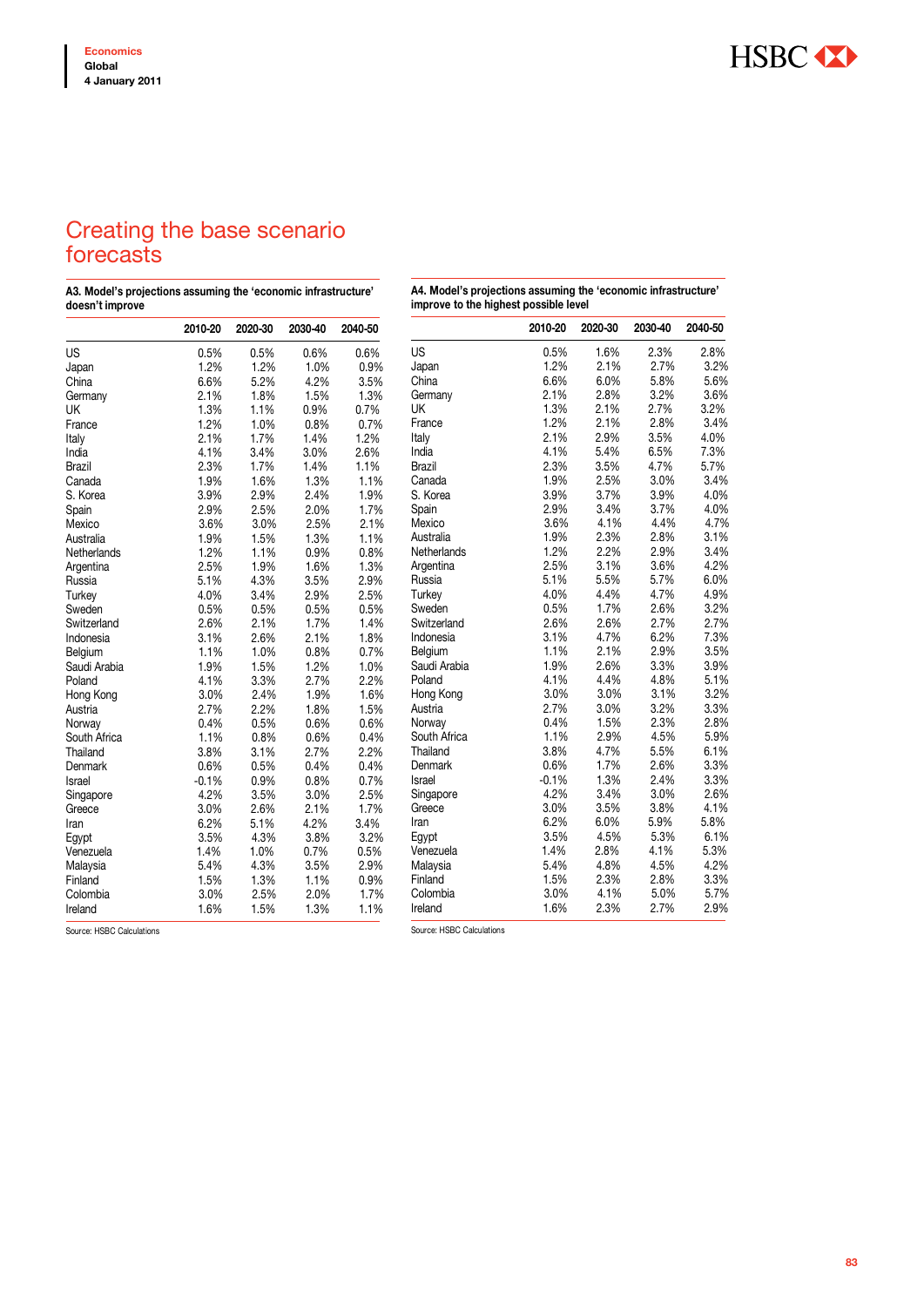



### Appendix 2: Population demographic changes to 2050.









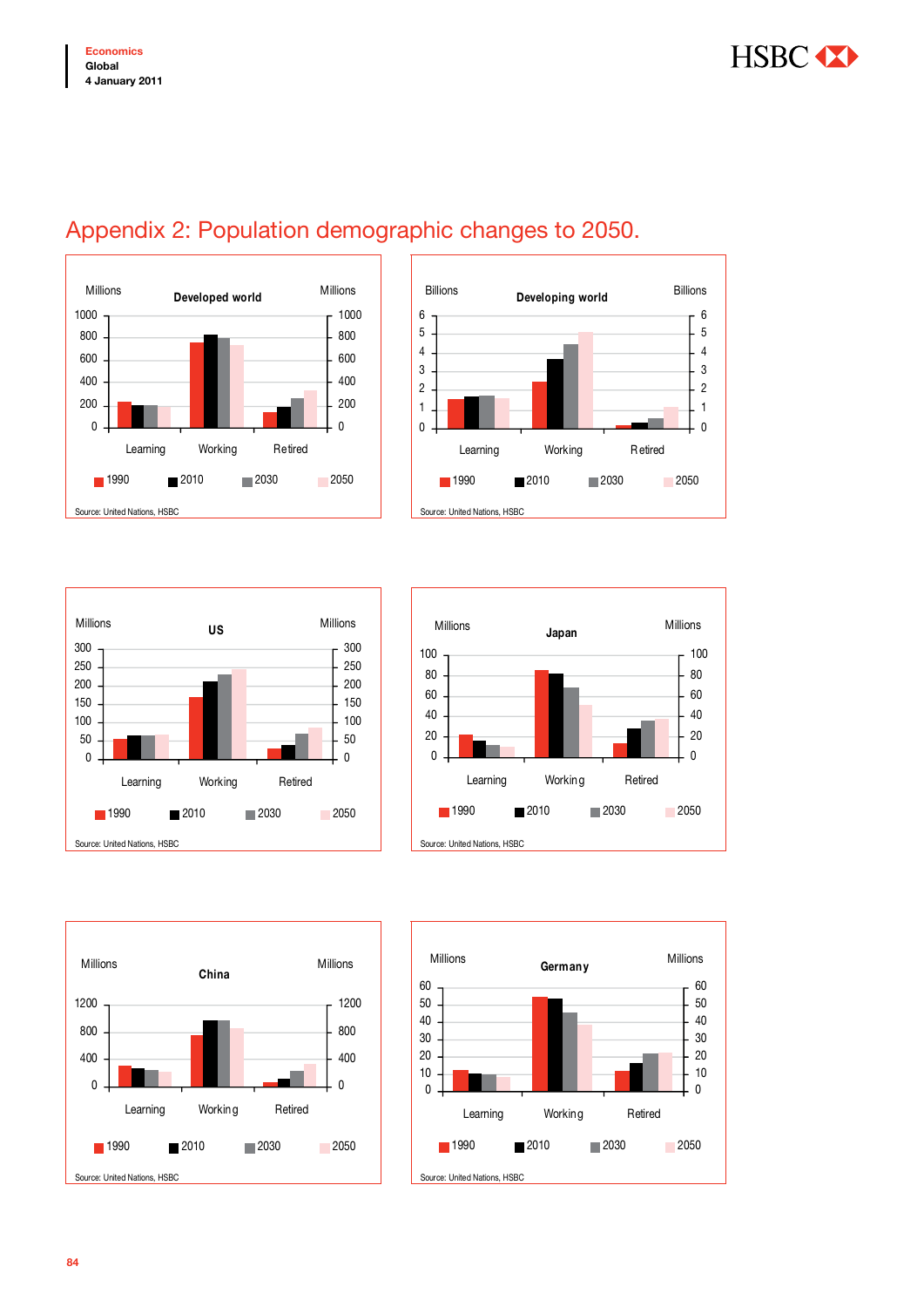











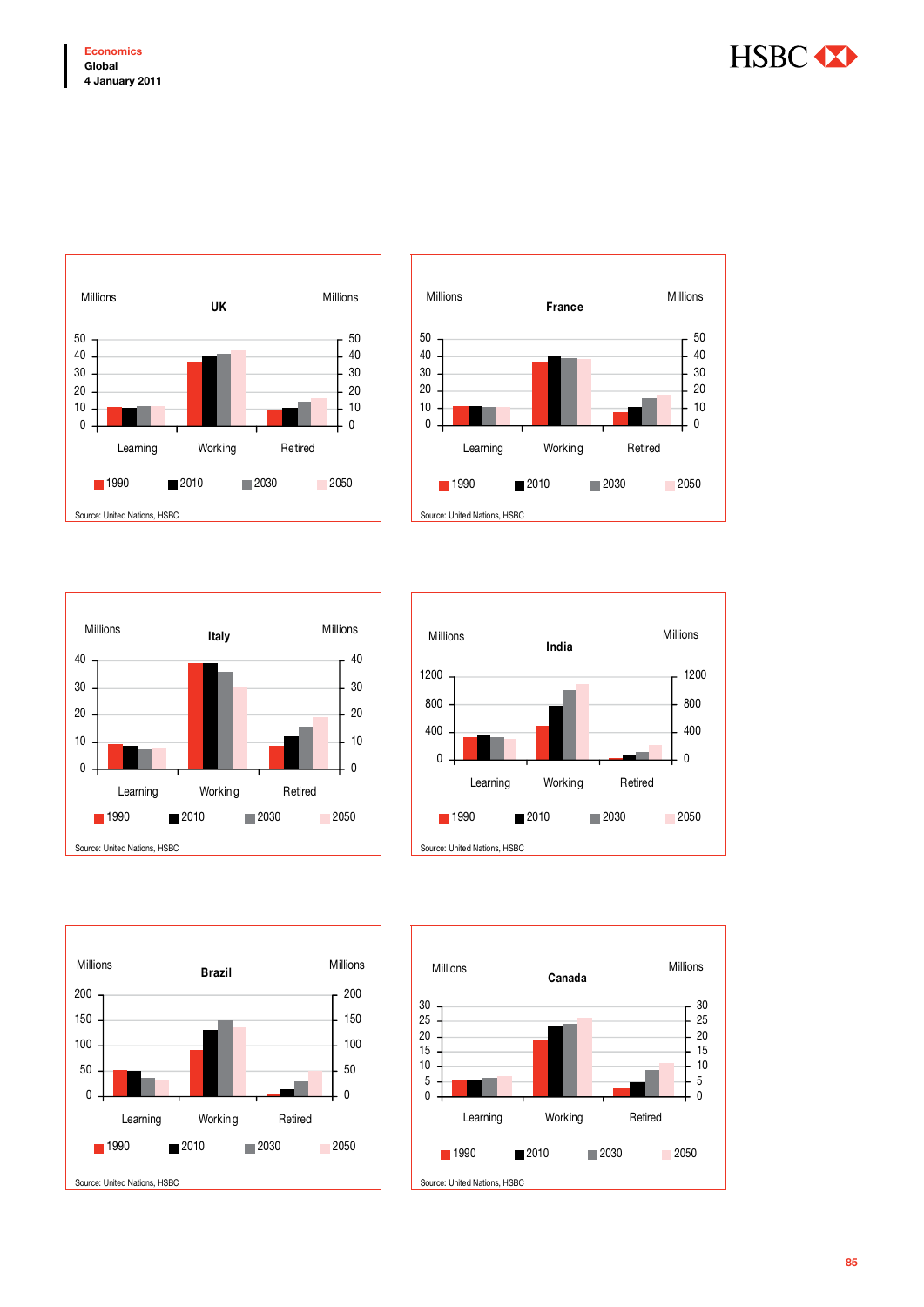











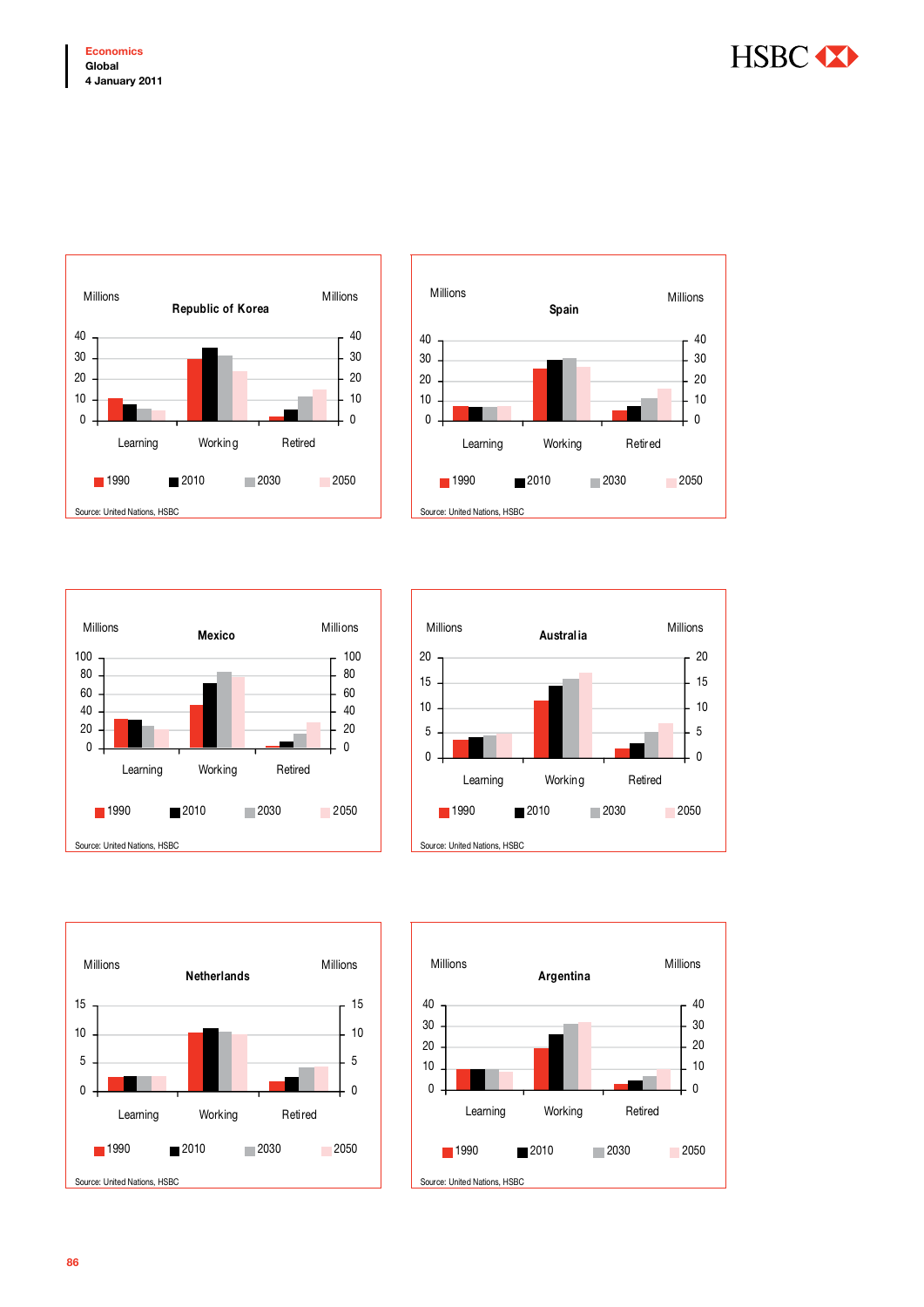











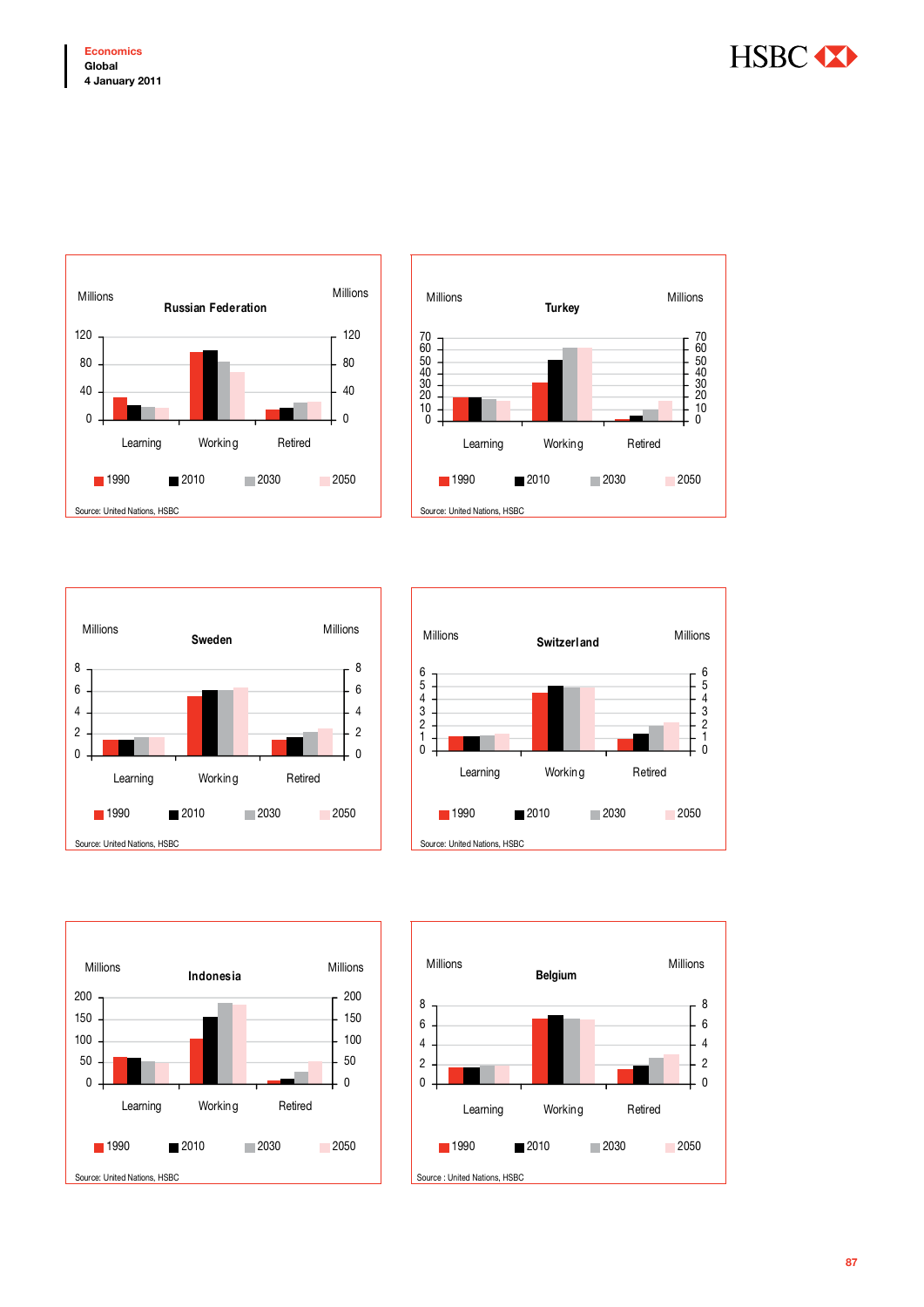











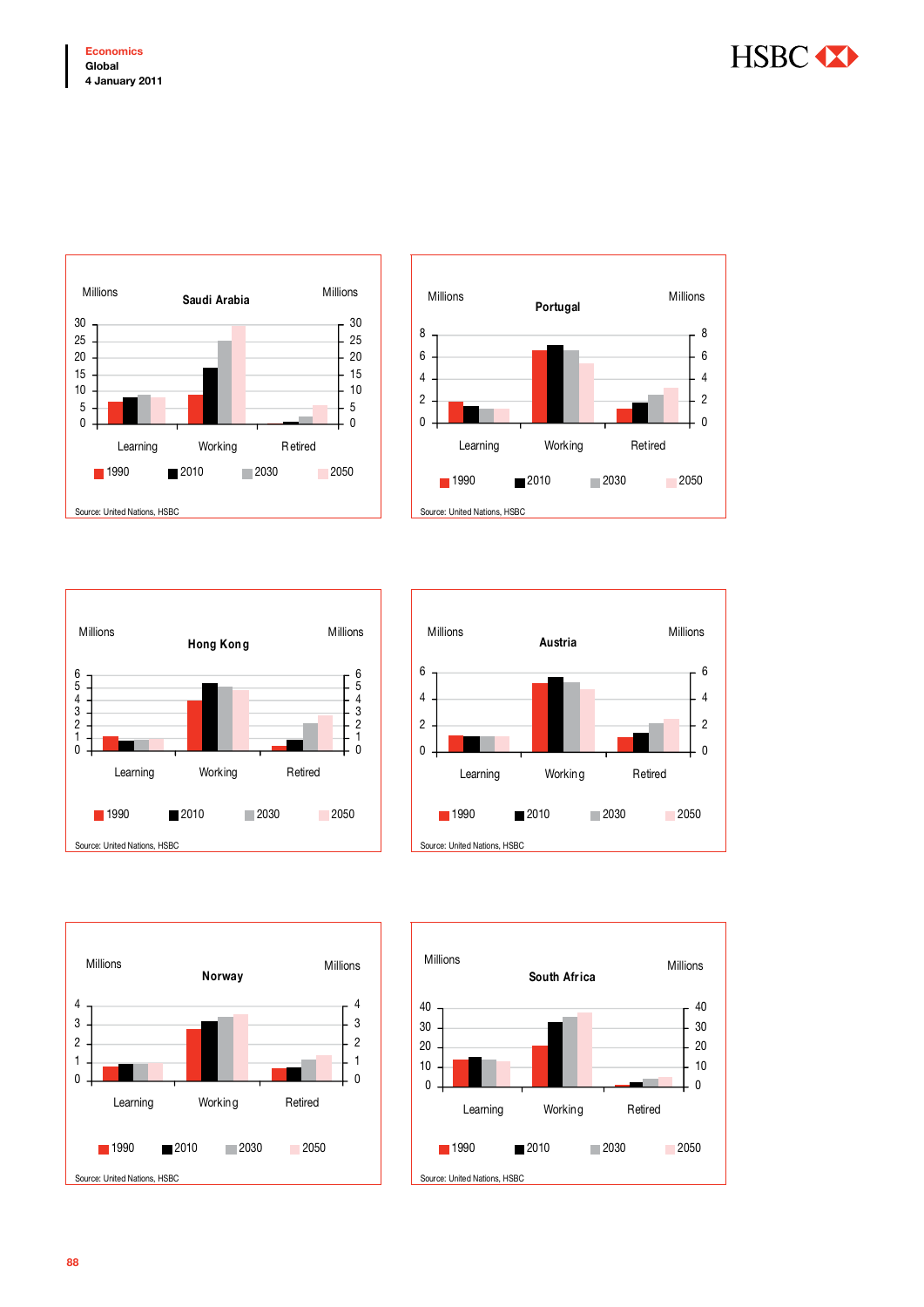











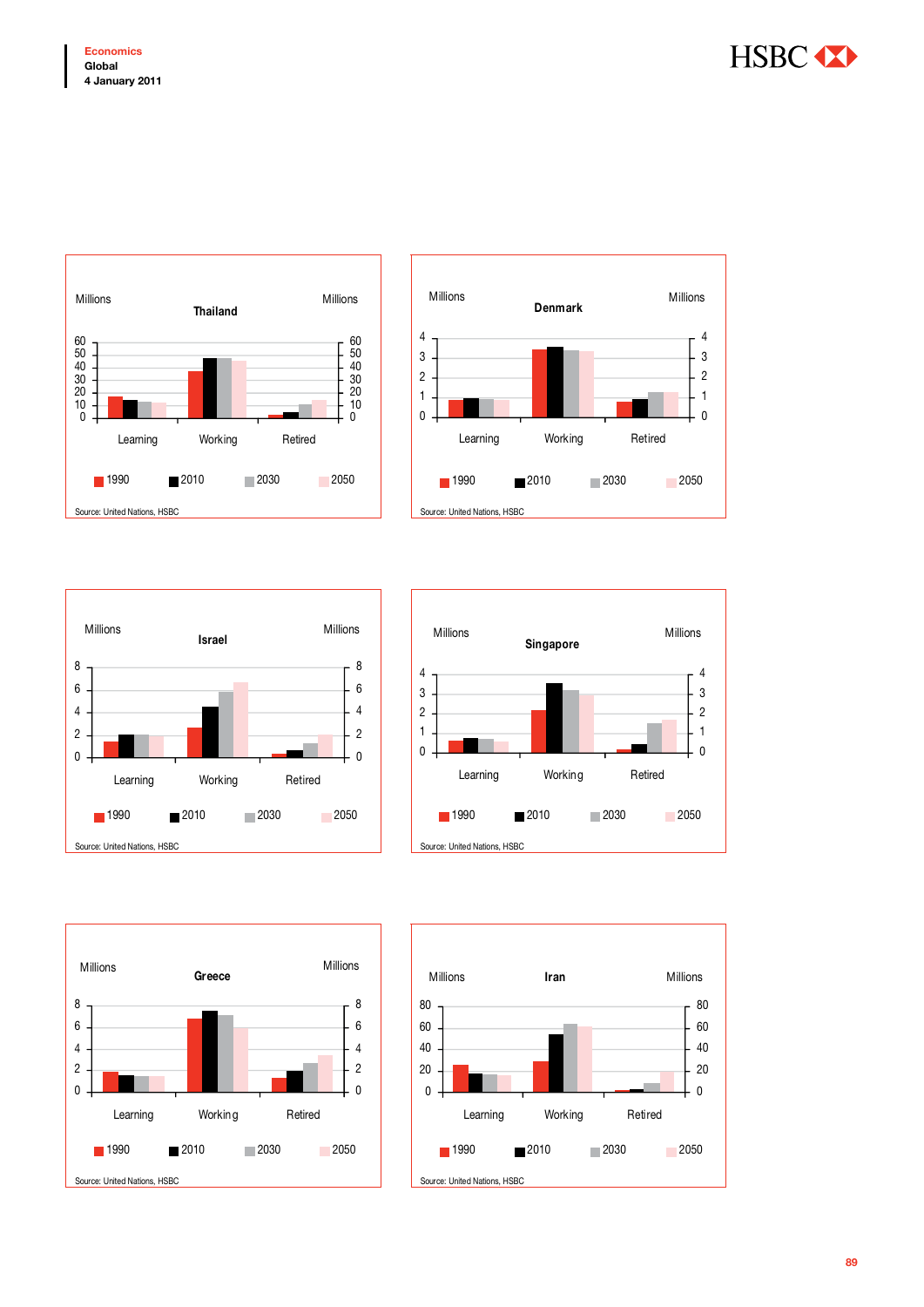











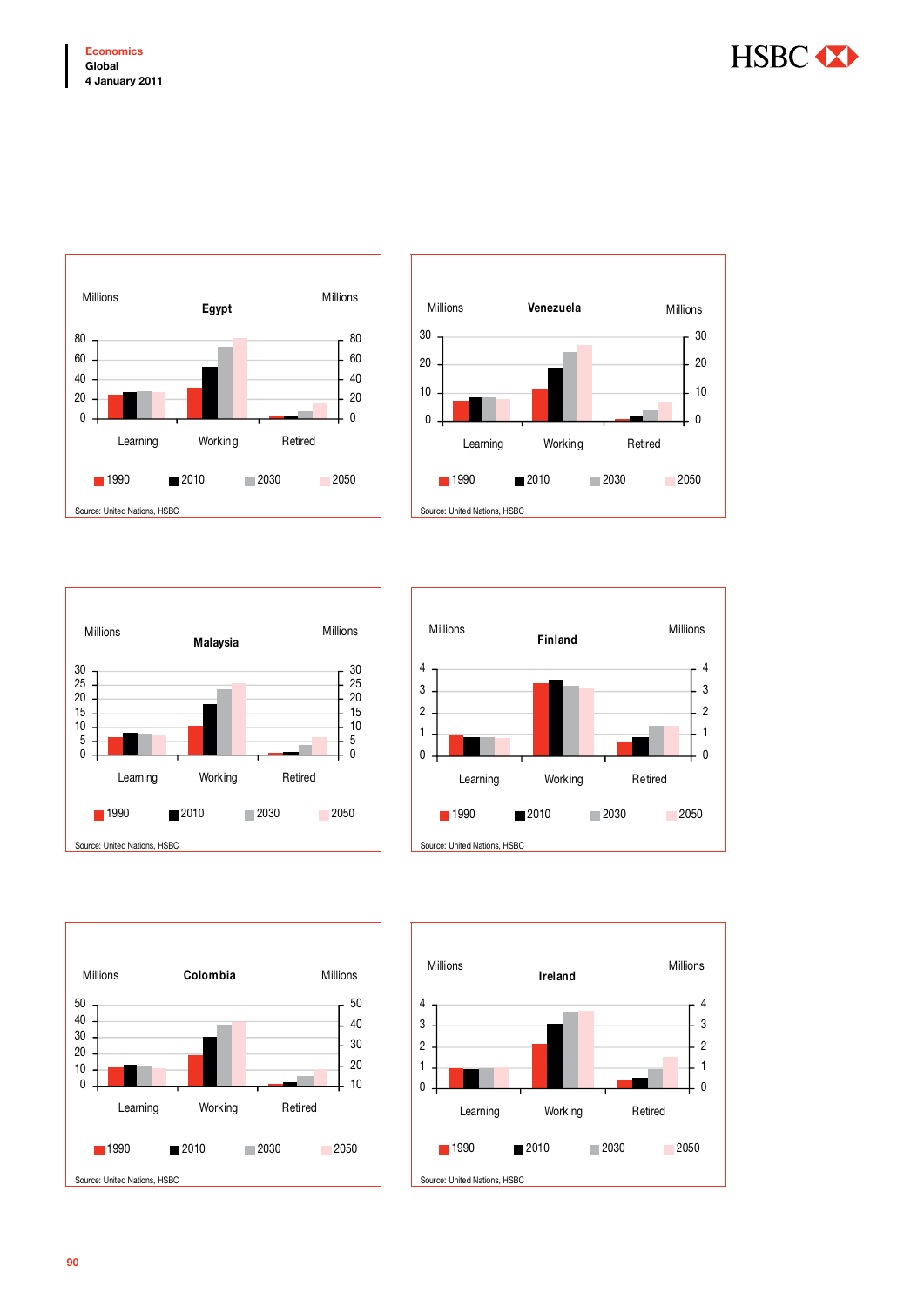Economics Global 4 January 2011

![](_page_42_Picture_1.jpeg)

## **Notes**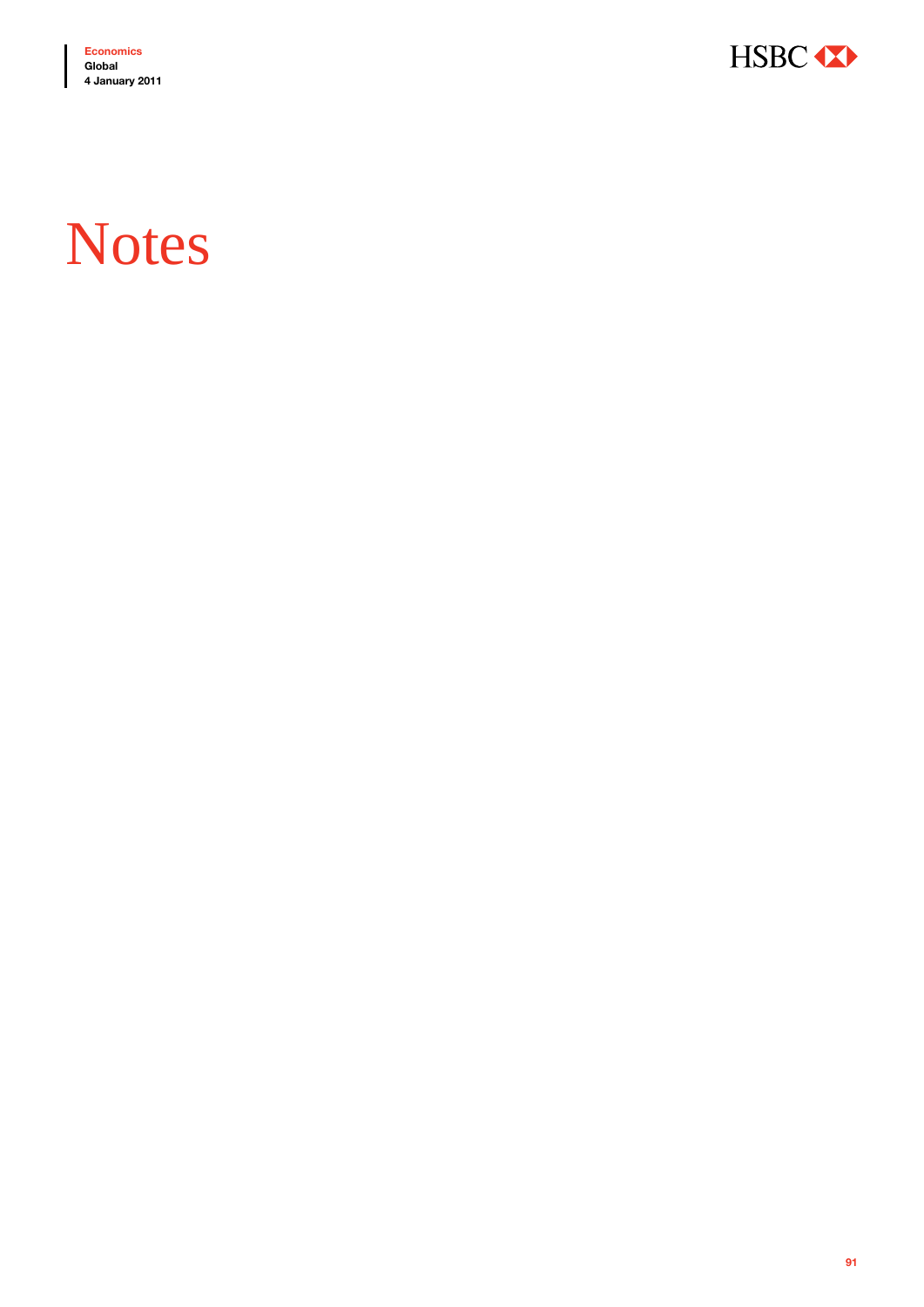![](_page_43_Picture_1.jpeg)

## Disclosure appendix

### **Analyst Certification**

The following analyst(s), economist(s), and/or strategist(s) who is(are) primarily responsible for this report, certifies(y) that the opinion(s) on the subject security(ies) or issuer(s) and/or any other views or forecasts expressed herein accurately reflect their personal view(s) and that no part of their compensation was, is or will be directly or indirectly related to the specific recommendation(s) or views contained in this research report: Karen Ward, Nick Robins and Zoe Knight

### Important Disclosures

This document has been prepared and is being distributed by the Research Department of HSBC and is intended solely for the clients of HSBC and is not for publication to other persons, whether through the press or by other means.

This document is for information purposes only and it should not be regarded as an offer to sell or as a solicitation of an offer to buy the securities or other investment products mentioned in it and/or to participate in any trading strategy. Advice in this document is general and should not be construed as personal advice, given it has been prepared without taking account of the objectives, financial situation or needs of any particular investor. Accordingly, investors should, before acting on the advice, consider the appropriateness of the advice, having regard to their objectives, financial situation and needs. If necessary, seek professional investment and tax advice.

Certain investment products mentioned in this document may not be eligible for sale in some states or countries, and they may not be suitable for all types of investors. Investors should consult with their HSBC representative regarding the suitability of the investment products mentioned in this document and take into account their specific investment objectives, financial situation or particular needs before making a commitment to purchase investment products.

The value of and the income produced by the investment products mentioned in this document may fluctuate, so that an investor may get back less than originally invested. Certain high-volatility investments can be subject to sudden and large falls in value that could equal or exceed the amount invested. Value and income from investment products may be adversely affected by exchange rates, interest rates, or other factors. Past performance of a particular investment product is not indicative of future results.

Analysts, economists, and strategists are paid in part by reference to the profitability of HSBC which includes investment banking revenues.

For disclosures in respect of any company mentioned in this report, please see the most recently published report on that company available at www.hsbcnet.com/research.

*\* HSBC Legal Entities are listed in the Disclaimer below.*

### Additional disclosures

- 1 This report is dated as at 04 January 2011.
- 2 All market data included in this report are dated as at close 28 December 2010, unless otherwise indicated in the report.
- 3 HSBC has procedures in place to identify and manage any potential conflicts of interest that arise in connection with its Research business. HSBC's analysts and its other staff who are involved in the preparation and dissemination of Research operate and have a management reporting line independent of HSBC's Investment Banking business. Information Barrier procedures are in place between the Investment Banking and Research businesses to ensure that any confidential and/or price sensitive information is handled in an appropriate manner.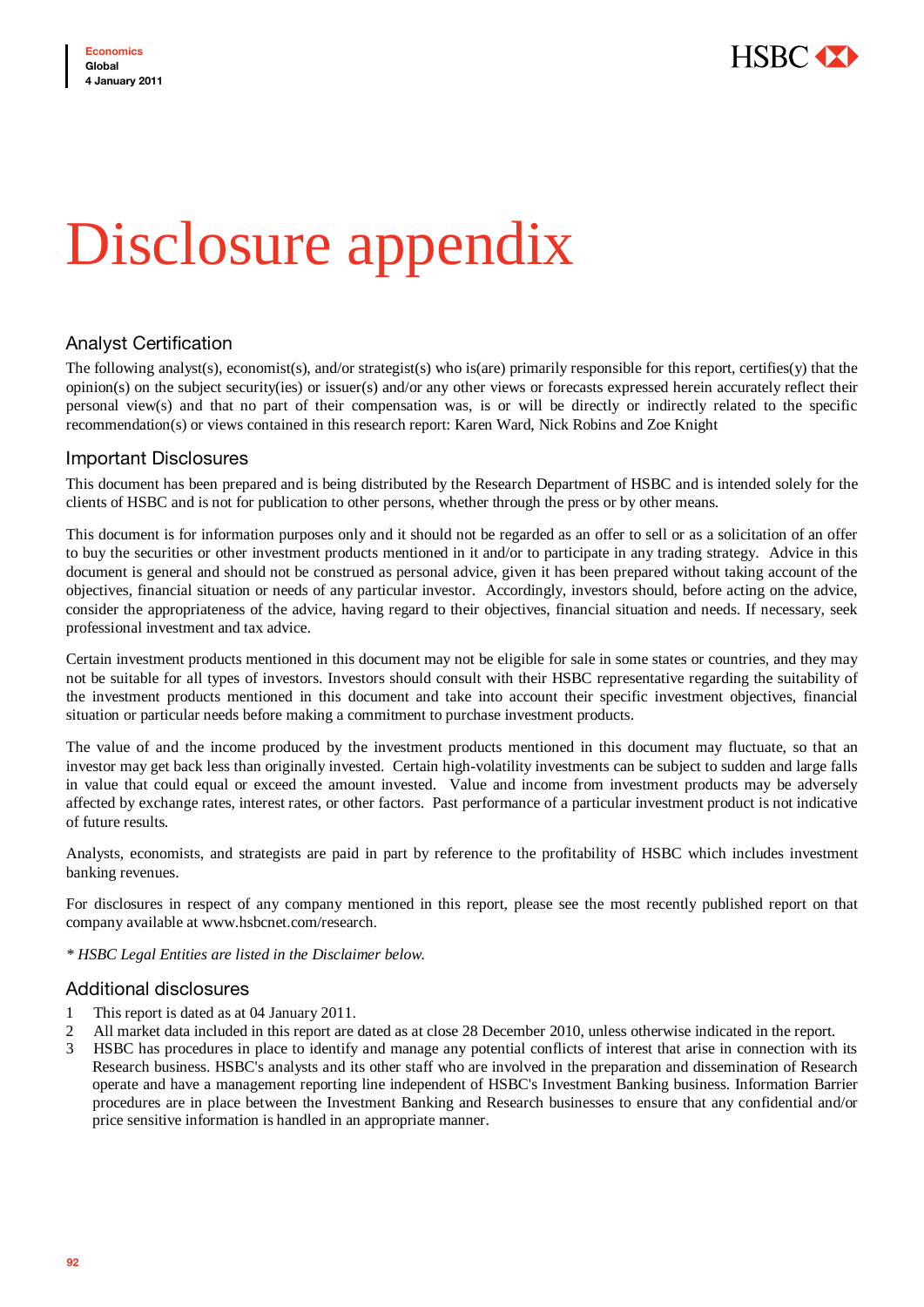![](_page_44_Picture_1.jpeg)

## Disclaimer

#### *\* Legal entities as at 31 January 2010*

*'UAE' HSBC Bank Middle East Limited, Dubai; 'HK' The Hongkong and Shanghai Banking Corporation Limited, Hong Kong; 'TW' HSBC Securities (Taiwan) Corporation Limited; 'CA' HSBC Securities (Canada) Inc, Toronto; HSBC Bank, Paris branch; HSBC France; 'DE' HSBC Trinkaus & Burkhardt AG, Dusseldorf; 000 HSBC Bank (RR), Moscow; 'IN' HSBC Securities and Capital Markets (India) Private Limited, Mumbai; 'JP' HSBC Securities (Japan) Limited, Tokyo; 'EG' HSBC Securities Egypt S.A.E., Cairo; 'CN' HSBC Investment Bank Asia Limited, Beijing Representative Office; The Hongkong and Shanghai Banking Corporation Limited, Singapore branch; The Hongkong and Shanghai Banking Corporation Limited, Seoul Securities Branch; The Hongkong and Shanghai Banking Corporation Limited, Seoul Branch; HSBC Securities (South Africa) (Pty) Ltd, Johannesburg; 'GR' HSBC Pantelakis Securities S.A., Athens; HSBC Bank plc, London, Madrid, Milan, Stockholm, Tel Aviv, 'US' HSBC Securities (USA) Inc, New York; HSBC Yatirim Menkul Degerler A.S., Istanbul; HSBC México, S.A., Institución de Banca Múltiple, Grupo Financiero HSBC, HSBC Bank Brasil S.A. - Banco Múltiplo, HSBC Bank Australia Limited, HSBC Bank Argentina S.A., HSBC Saudi Arabia Limited., The Hongkong and Shanghai Banking Corporation Limited, New Zealand Branch.* 

**Issuer of report HSBC Bank plc**

8 Canada Square, London E14 5HQ, United Kingdom Telephone: +44 20 7991 8888 Fax: +44 20 7992 4880 Website: www.research.hsbc.com

This document is issued and approved in the United Kingdom by HSBC Bank plc for the information of its Clients (as defined in the Rules of FSA) and those of its affiliates only. If this research is received by a customer of an affiliate of HSBC, its provision to the recipient is subject to the terms of business in place between the recipient and such affiliate. In Australia, this publication has been distributed by The Hongkong and Shanghai Banking Corporation Limited (ABN 65 117 925 970, AFSL 301737) for the general information of its "wholesale" customers (as defined in the Corporations Act 2001). Where distributed to retail customers, this research is distributed by HSBC Bank Australia Limited (AFSL No. 232595). These respective entities make no representations that the products or services mentioned in this document are available to persons in Australia or are necessarily suitable for any particular person or appropriate in accordance with local law. No consideration has been given to the particular investment objectives, financial situation or particular needs of any recipient. The document is distributed in Hong Kong by The Hongkong and Shanghai Banking Corporation Limited and in Japan by HSBC Securities (Japan) Limited. Each of the companies listed above (the "Participating Companies") is a member of the HSBC Group of Companies, any member of which may trade for its

own account as Principal, may have underwritten an issue within the last 36 months or, together with its Directors, officers and employees, may have a long or short position in securities or instruments or in any related instrument mentioned in the document. Brokerage or fees may be earned by the Participating Companies or persons associated with them in respect of any business transacted by them in all or any of the securities or instruments referred to in this document. In Korea, this publication is distributed by either The Hongkong and Shanghai Banking Corporation Limited, Seoul Securities Branch ("HBAP SLS") or The Hongkong and Shanghai Banking Corporation Limited, Seoul Branch ("HBAP SEL") for the general information of professional investors specified in Article 9 of the Financial Investment Services and Capital Markets Act ("FSCMA"). This publication is not a prospectus as defined in the FSCMA. It may not be further distributed in whole or in part for any purpose. Both HBAP SLS and HBAP SEL are regulated by the Financial Services Commission and the Financial Supervisory Service of Korea. This publication is distributed in New Zealand by The Hongkong and Shanghai Banking Corporation Limited, New Zealand Branch.

The information in this document is derived from sources the Participating Companies believe to be reliable but which have not been independently verified. The Participating Companies make no guarantee of its accuracy and completeness and are not responsible for errors of transmission of factual or analytical data, nor shall the Participating Companies be liable for damages arising out of any person's reliance upon this information. All charts and graphs are from publicly available sources or proprietary data. The opinions in this document constitute the present judgement of the Participating Companies, which is subject to change without notice

This document is neither an offer to sell, purchase or subscribe for any investment nor a solicitation of such an offer. HSBC Securities (USA) Inc. accepts responsibility for the content of this research report prepared by its non-US foreign affiliate. All US persons receiving and/or accessing this report and intending to effect transactions in any security discussed herein should do so with HSBC Securities (USA) Inc. in the United States and not with its non-US foreign affiliate, the issuer of this report. In Singapore, this publication is distributed by The Hongkong and Shanghai Banking Corporation Limited, Singapore Branch for the general information of institutional investors or other persons specified in Sections 274 and 304 of the Securities and Futures Act (Chapter 289) ("SFA") and accredited investors and other persons in accordance with the conditions specified in Sections 275 and 305 of the SFA. This publication is not a prospectus as defined in the SFA. It may not be further distributed in whole or in part for any purpose. The Hongkong and Shanghai Banking Corporation Limited Singapore Branch is regulated by the Monetary Authority of Singapore. Recipients in Singapore should contact a "Hongkong and Shanghai Banking Corporation Limited, Singapore Branch" representative in respect of any matters arising from, or in connection with this report. HSBC México, S.A., Institución de Banca Múltiple, Grupo Financiero HSBC is authorized and regulated by Secretaría de Hacienda y Crédito Público and Comisión Nacional Bancaria y de Valores (CNBV). HSBC Bank (Panama) S.A. is regulated by Superintendencia de Bancos de Panama. Banco HSBC Honduras S.A. is regulated by Comisión Nacional de Bancos y Seguros (CNBS). Banco HSBC Salvadoreño, S.A. is regulated by Superintendencia del Sistema Financiero (SSF). HSBC Colombia S.A. is regulated by Superintendencia Financiera de Colombia. Banco HSBC Costa Rica S.A. is supervised by Superintendencia General de Entidades Financieras (SUGEF). Banistmo Nicaragua, S.A. is authorized and regulated by Superintendencia de Bancos y de Otras Instituciones Financieras (SIBOIF).

The document is intended to be distributed in its entirety. Unless governing law permits otherwise, you must contact a HSBC Group member in your home jurisdiction if you wish to use HSBC Group services in effecting a transaction in any investment mentioned in this document. HSBC Bank plc is registered in England No 14259, is authorised and regulated by the Financial Services Authority and is a member of the London Stock Exchange. (070905)

© Copyright. HSBC Bank plc 2010, ALL RIGHTS RESERVED. No part of this publication may be reproduced, stored in a retrieval system, or transmitted, on any form or by any means, electronic, mechanical, photocopying, recording, or otherwise, without the prior written permission of HSBC Bank plc. MICA (P) 142/06/2010 and MICA (P) 193/04/2010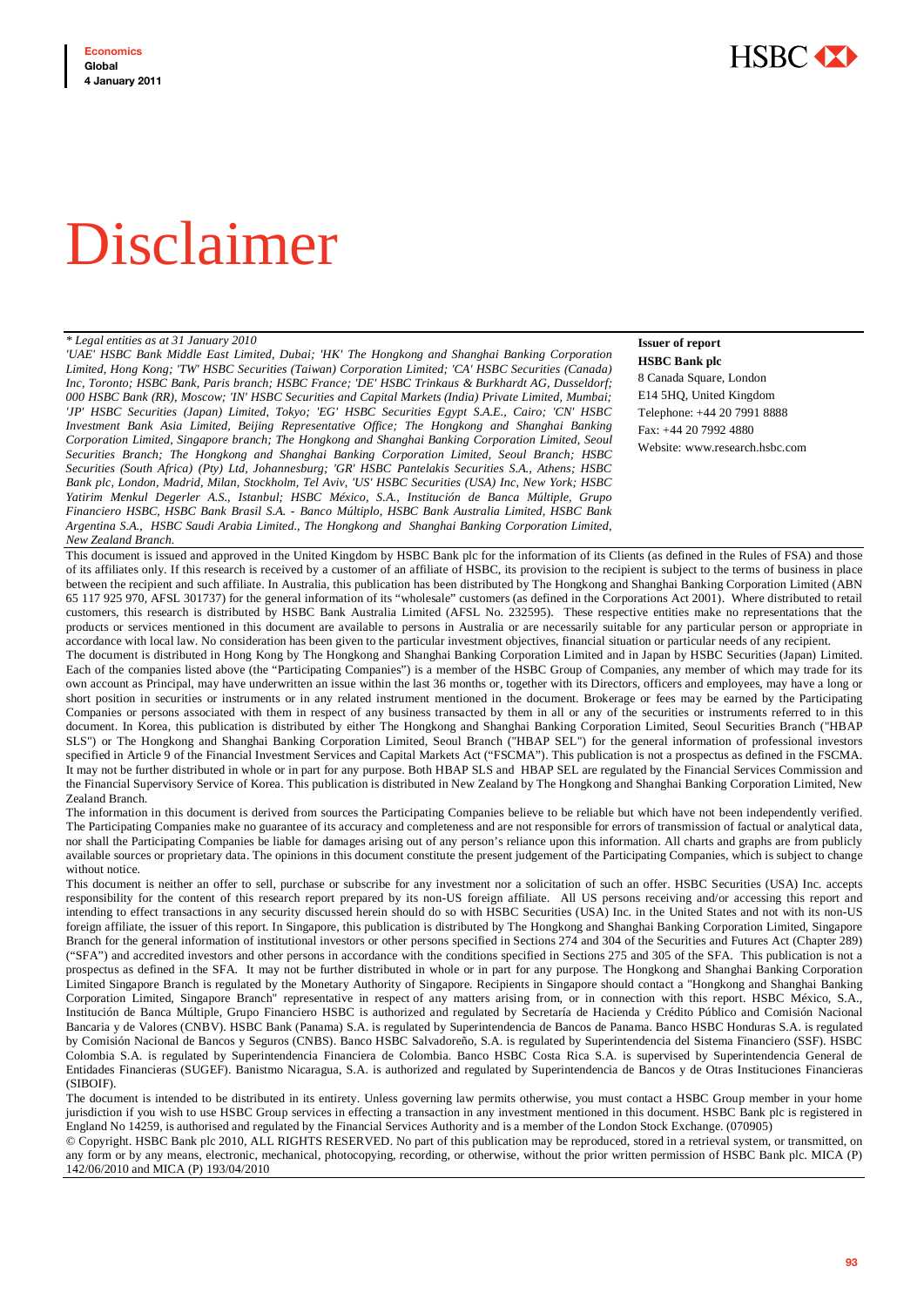![](_page_45_Picture_1.jpeg)

### Global Economics Research Team

#### Global

Stephen King Global Head of Economics +44 20 7991 6700 stephen.king@hsbcib.com

Karen Ward Senior Global Economist +44 20 7991 3692 karen.ward@hsbcib.com

**Madhur Jha**<br>+44 20 7991 6755 madhur.jha@hsbcib.com

Europe

Janet Henry **Chief European Economist**<br>+44.20.7991.6711 ianet h janet.henry@hsbcib.com

**Astrid Schilo**<br>+44 20 7991 6708

**Germany** Lothar Hessler<br>+49 21 1910 2906

lothar.hessler@hsbctrinkaus.de France

Mathilde Lemoine +33 1 4070 3266 mathilde.lemoine@hsbc.fr

United Kingdom **Stuart Green**<br>+44 20 7991 6718

Andrew Grantham +44 20 7991 2170 andrew.grantham@hsbcib.com

North America

kevin.r.logan@us.hsbc.com

astrid.schilo@hsbcib.com

stuart1.green@hsbcib.com

**Ryan Wang**<br>+1 212 525 3181 **Stewart Hall**<br>+1.416.868.7523

**Kevin Logan**<br>+1 212 525 3195

ryan.wang@us.hsbc.com

stewart\_hall@hsbc.ca

Asia Pacific

Qu Hongbin Managing Director, Co-head Asian Economics Research and Chief Economist Greater China +852 2822 2025 hongbinqu@hsbc.com.hk

Frederic Neumann Managing Director, Co-head Asian Economics Research<br>+852 2822 4556 fredericneumann@hsbc.com.hk fredericneumann@hsbc.com.hk

Leif Eskesen Chief Economist, India & ASEAN +65 6239 0840 leifeskesen@hsbc.com.sg

Paul Bloxham Chief Economist, Australia and New Zealand<br>+61 2925 52635 paulbloxham@hsbc.com. paulbloxham@hsbc.com.au

**Song Yi Kim**<br>+852 2822 4870

songyikim@hsbc.com.hk

donnahjkwok@hsbc.com.hk

shermanwkchan@hsbc.com.hk

Wellian Wiranto<br>+65 6230 2879

**Donna Kwok**<br>+852 2996 6621

**Sherman Chan**<br>+852 2996 6975

Seiji Shiraishi<br>+81 3 5203 3802

**Yukiko Tani**<br>+81 3 5203 3827

Sun Junwei Associate

Sophia Ma Associate

### Emerging Europe, Middle East and Africa

muratulgen@hsbc.com.tr

simon.williams@hsbc.com

liz.martins@hsbc.com

Alexander Morozov<br>+7 495 783 8855

alexander.morozov@hsbc.com

**Murat Ulgen**<br>+90 212 376 4619

**Simon Williams**<br> $+97145077614$ 

**Liz Martins**<br>+971 4 423 6928

#### Latin America

**Argentina** Javier Finkman Chief Economist, South America ex-Brazil +54 11 4344 8144 javier.finkman@hsbc.com.ar

Ramiro D Blazquez Senior Economist +54 11 4348 5759 ramiro.blazquez@hsbc.com.ar

Jorge Morgenstern Economist +54 11 4130 9229 jorge.morgenstern@hsbc.com.ar

Brazil Andre Loes Chief Economist  $+55$  11 3371 8184 andre a loes@hsbc.com.br

Constantin Jancso Senior Economist

Marcos Fernandes<br>+55 11 6847 9787

**Mexicc** Sergio Martin Chief Economist

Economist

+52 55 5721 2172 lorena.dominguez@hsbc.com.mx

+55 11 3371 8183 constantin.c.jancso@hsbc.com.br

marcos r fernandes@hsbc.com.br

+52 55 5721 2164 sergio.martinm@hsbc.com.mx

Central America Lorena Dominguez

wellianwiranto@hsbc.com.sg

seiji.shiraishi@hsbc.co.jp

yukiko.tani@hsbc.co.jp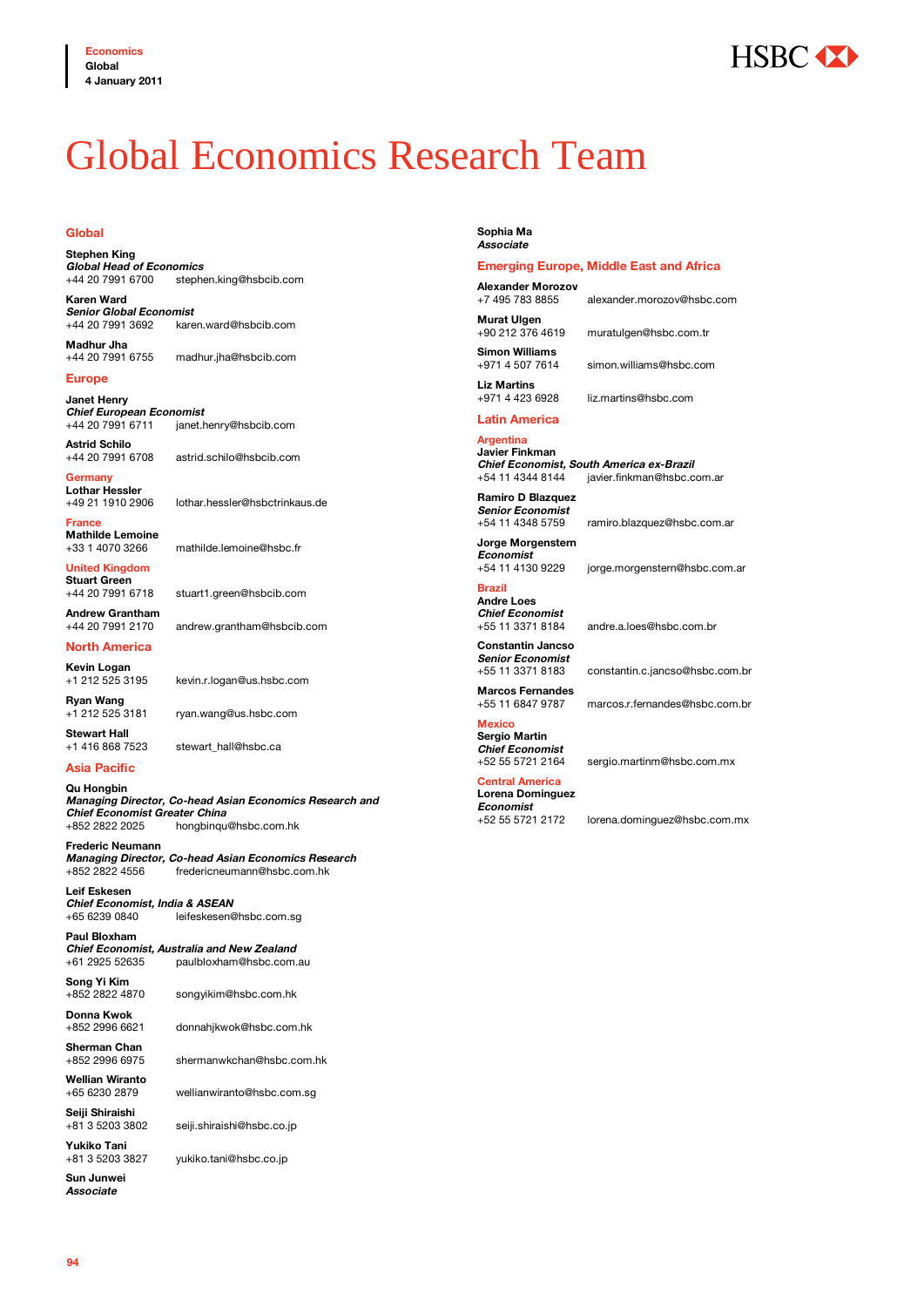![](_page_46_Picture_1.jpeg)

![](_page_46_Picture_2.jpeg)

Karen Ward Senior Global Economist HSBC Bank plc +44 20 7991 3692 karen.ward@hsbcib.com

Karen joined HSBC in 2006 as UK economist. In 2010 she was appointed Senior Global Economist with responsibility for monitoring challenges facing the global economy and their implications for financial markets. Before joining HSBC in 2006 Karen worked at the Bank of England where she provided supporting analysis for the Monetary Policy Committee. She has an MSc Economics from University College London.